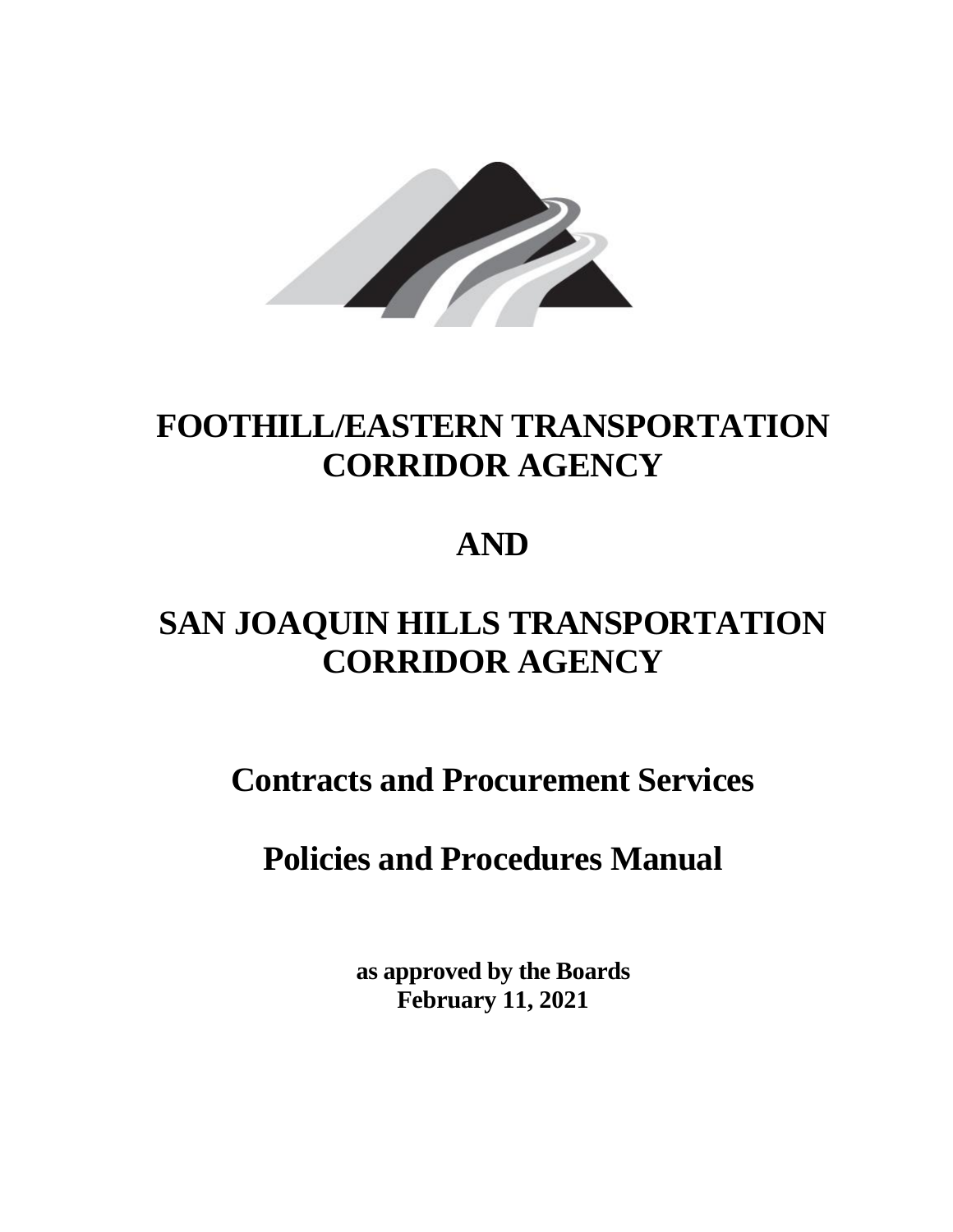# **TABLE OF CONTENTS**

| <u>PART I <i>POLICIES</i></u>                                                                                               |                                                                                                                                                                                                                                                                                                                               | 1                                                        |
|-----------------------------------------------------------------------------------------------------------------------------|-------------------------------------------------------------------------------------------------------------------------------------------------------------------------------------------------------------------------------------------------------------------------------------------------------------------------------|----------------------------------------------------------|
| <b>SECTION 1.0</b>                                                                                                          | ETHICS IN CONTRACTING AND PROCUREMENT                                                                                                                                                                                                                                                                                         | $\mathbf{1}$                                             |
| <b>SECTION 2.0</b>                                                                                                          | POLICY GUIDELINES FOR CONTRACTS FOR GOODS AND SERVICES                                                                                                                                                                                                                                                                        | 1                                                        |
| <b>SECTION 3.0</b>                                                                                                          | DISADVANTAGED BUSINESS ENTERPRISES                                                                                                                                                                                                                                                                                            | $\mathbf{3}$                                             |
| <b>SECTION 4.0</b>                                                                                                          | <b>NEGOTIATION PRACTICES</b>                                                                                                                                                                                                                                                                                                  | $\mathbf{3}$                                             |
| <b>SECTION 5.0</b>                                                                                                          | <b>CONFLICT OF INTEREST</b>                                                                                                                                                                                                                                                                                                   | $\overline{\mathbf{4}}$                                  |
| <b>SECTION 6.0</b>                                                                                                          | <b>CONFIDENTIALITY</b>                                                                                                                                                                                                                                                                                                        | $\overline{\mathbf{4}}$                                  |
| <b>SECTION 7.0</b>                                                                                                          | CONTRACTING AUTHORITY AND POWER TO CONTRACT                                                                                                                                                                                                                                                                                   | 4                                                        |
| <b>SECTION 8.0</b>                                                                                                          | DELEGATION OF AUTHORITY TO EXECUTE CONTRACTS FOR GOODS AND SERVICES 7                                                                                                                                                                                                                                                         |                                                          |
| <b>SECTION 9.0</b>                                                                                                          | DELEGATION OF AUTHORITY TO EXECUTE OTHER CONTRACTS                                                                                                                                                                                                                                                                            | 8                                                        |
| <b>SECTION 10.0</b>                                                                                                         | EMERGENCY AUTHORIZATION FOR CEO                                                                                                                                                                                                                                                                                               | 9                                                        |
| <b>SECTION 11.0</b>                                                                                                         | <b>INDEMNIFICATION AGREEMENTS</b>                                                                                                                                                                                                                                                                                             | 9                                                        |
| <b>SECTION 12.0</b>                                                                                                         | <b>APPROVAL AS TO FORM</b>                                                                                                                                                                                                                                                                                                    | 10                                                       |
| PART II                                                                                                                     | <b>PROCUREMENT PROCEDURES</b>                                                                                                                                                                                                                                                                                                 | 11                                                       |
| <b>SECTION 1.0</b>                                                                                                          | <b>GENERAL</b>                                                                                                                                                                                                                                                                                                                | 11                                                       |
| <b>SECTION 2.0</b><br>2.1<br>2.2<br>2.3<br>Schedule<br>2.4<br>2.5<br>2.6<br><b>SECTION 3.0</b><br>3.1<br>3.2<br>Preparation | <b>ACQUISITION PLANNING</b><br>Needs Assessment/Identification<br><b>Acquisition Judgment/Decisions</b><br><b>Assess Costs/Establish Budget</b><br>Scope of Work (Contracts)<br>Description of Purchase (Purchase Orders)<br>PROCUREMENT REQUEST, STRATEGY, CONTRACT TYPE AND SOURCE SELECTION<br>Document Need/Justification | 11<br>11<br>11<br>12<br>12<br>12<br>12<br>13<br>13<br>13 |
| 3.3<br>3.4<br>Content<br>3.5<br>3.6<br><b>Contract Type</b><br>3.7<br><b>SECTION 4.0</b>                                    | Procurement Approval<br><b>Procurement Strategy</b><br><b>Recommended Source</b><br><b>ACCOUNTS AND OPEN PURCHASE ORDERS</b>                                                                                                                                                                                                  | 13<br>13<br>14<br>14<br>15<br>15                         |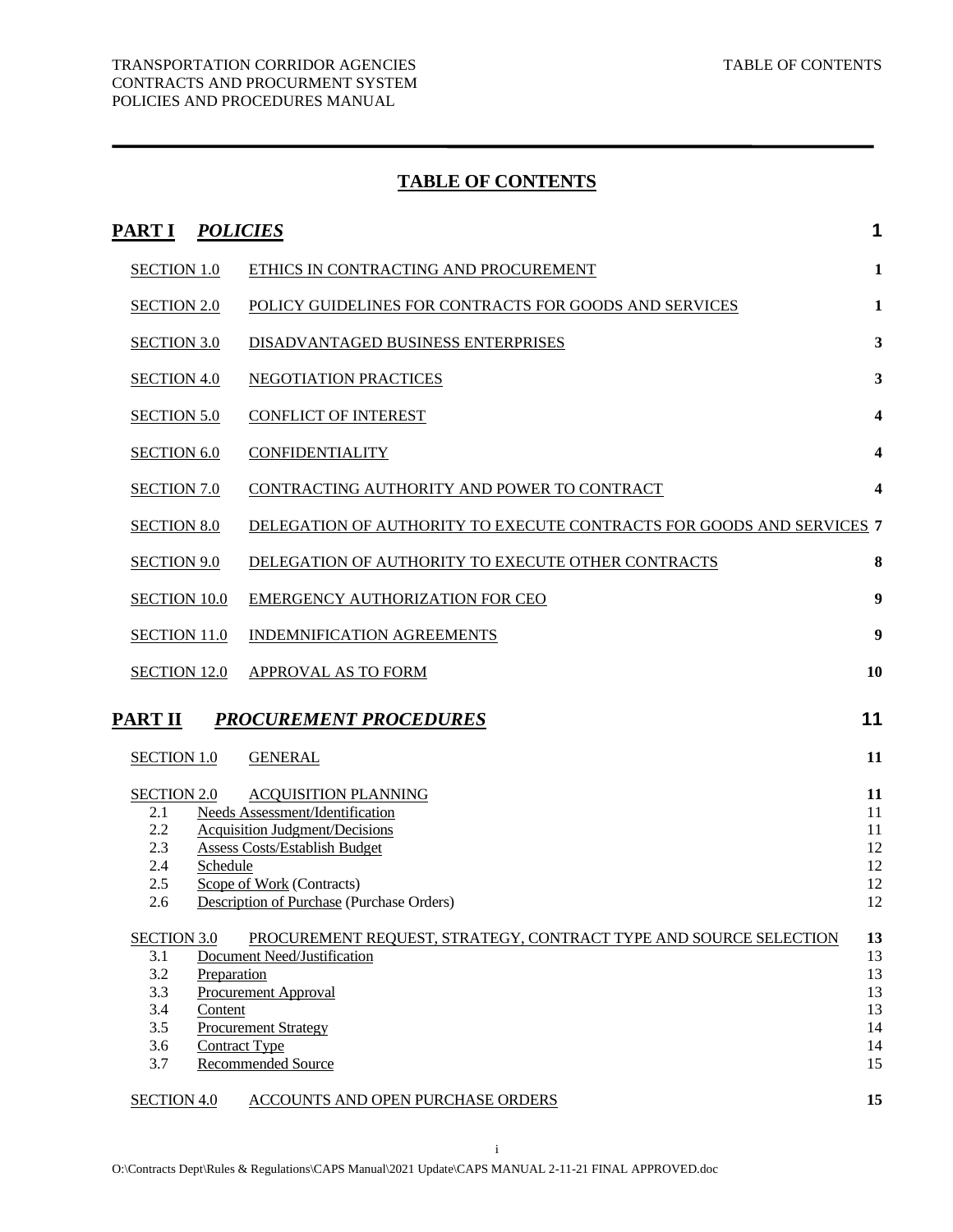#### TRANSPORTATION CORRIDOR AGENCIES TABLE OF CONTENTS CONTRACTS AND PROCURMENT SYSTEM POLICIES AND PROCEDURES MANUAL

| 4.1                 | <b>Vendor Determination</b>                                                            | 15     |
|---------------------|----------------------------------------------------------------------------------------|--------|
| 4.2                 | <b>Document Preparation</b>                                                            | 15     |
| 4.3                 | Account/Open Purchase Order Establishment                                              | 15     |
| 4.4                 | Account / Open Purchase Order Management                                               | 15     |
| <b>SECTION 5.0</b>  | PRE-QUALIFICATION/SHORTLISTING OF PROPOSERS/BIDDERS                                    | 16     |
| 5.1                 | <b>Qualification of Sources</b>                                                        | 16     |
| 5.2                 | <b>Statement of Qualification</b>                                                      | 16     |
| <b>SECTION 6.0</b>  | <b>SOLICITATION</b>                                                                    | 17     |
| 6.1                 | <b>Public Contract Types</b>                                                           | 17     |
| 6.2                 | <b>Selection of Appropriate Procurement Process</b>                                    | 18     |
| 6.3                 | <b>Sole Source/Limited Source Procurement</b>                                          | 19     |
| 6.4                 | <b>Establish Proposers/Bidders List</b>                                                | 19     |
| 6.5                 | In-House Engineering Cost and Schedule Estimate for Engineering/Construction Contracts | 20     |
| 6.6                 | Preparation and Issuance of RFP/IFB Packages                                           | 20     |
| 6.7                 | Schedule                                                                               | 21     |
| 6.8                 | Proposers/Bidders File                                                                 | 21     |
| 6.9                 | <b>Solicitation Protest</b>                                                            | 21     |
| <b>SECTION 7.0</b>  | PRE-PROPOSAL/PRE-BID CONFERENCE                                                        | 22     |
| 7.1                 | Purpose                                                                                | $22\,$ |
| 7.2                 | Conference Agenda                                                                      | 23     |
| 7.3                 | <b>Conference Minutes</b>                                                              | 23     |
| <b>SECTION 8.0</b>  | ADDENDUM TO RFP/IFBs                                                                   | 24     |
| 8.1                 | Purpose                                                                                | 24     |
| 8.2                 | Distribution                                                                           | 24     |
|                     |                                                                                        |        |
| <b>SECTION 9.0</b>  | PROPOSAL/BID EVALUATION                                                                | 24     |
| 9.1                 | Receipt of Proposals/Bids                                                              | 24     |
| 9.2                 | Confidentiality of Proposals/Bids                                                      | 24     |
| 9.3                 | <b>Public Opening of Bids (Certain Construction Contracts)</b>                         | 24     |
| 9.4                 | <b>Initial Responsiveness Review</b>                                                   | 24     |
| 9.5                 | Evaluation                                                                             | 25     |
| 9.6                 | <b>Ranking of Firms</b>                                                                | 26     |
| 9.7                 | Debriefing of Proposers                                                                | 26     |
| 9.8                 | <b>Evaluation Committees</b>                                                           | 26     |
| <b>SECTION 10.0</b> | NEGOTIATION/ACCEPTANCE                                                                 | 27     |
| 10.1                | <b>Established Negotiation Plan</b>                                                    | 27     |
| 10.2                | <b>Negotiation Meetings</b>                                                            | 28     |
| 10.3                | <b>Negotiation Documentation (Record of Negotiations)</b>                              | 28     |
| 10.4                | Purchases by County of Orange                                                          | 28     |
|                     |                                                                                        |        |
| PART III            | REQUIRED APPROVALS; EXECUTION AND ADMINISTRATION OF                                    |        |
| <b>CONTRACTS</b>    |                                                                                        | 29     |

| <b>SECTION 1.0</b> | <b>GENERAL</b>   | 29 |
|--------------------|------------------|----|
| SECTION 2.0        | <b>APPROVALS</b> | 29 |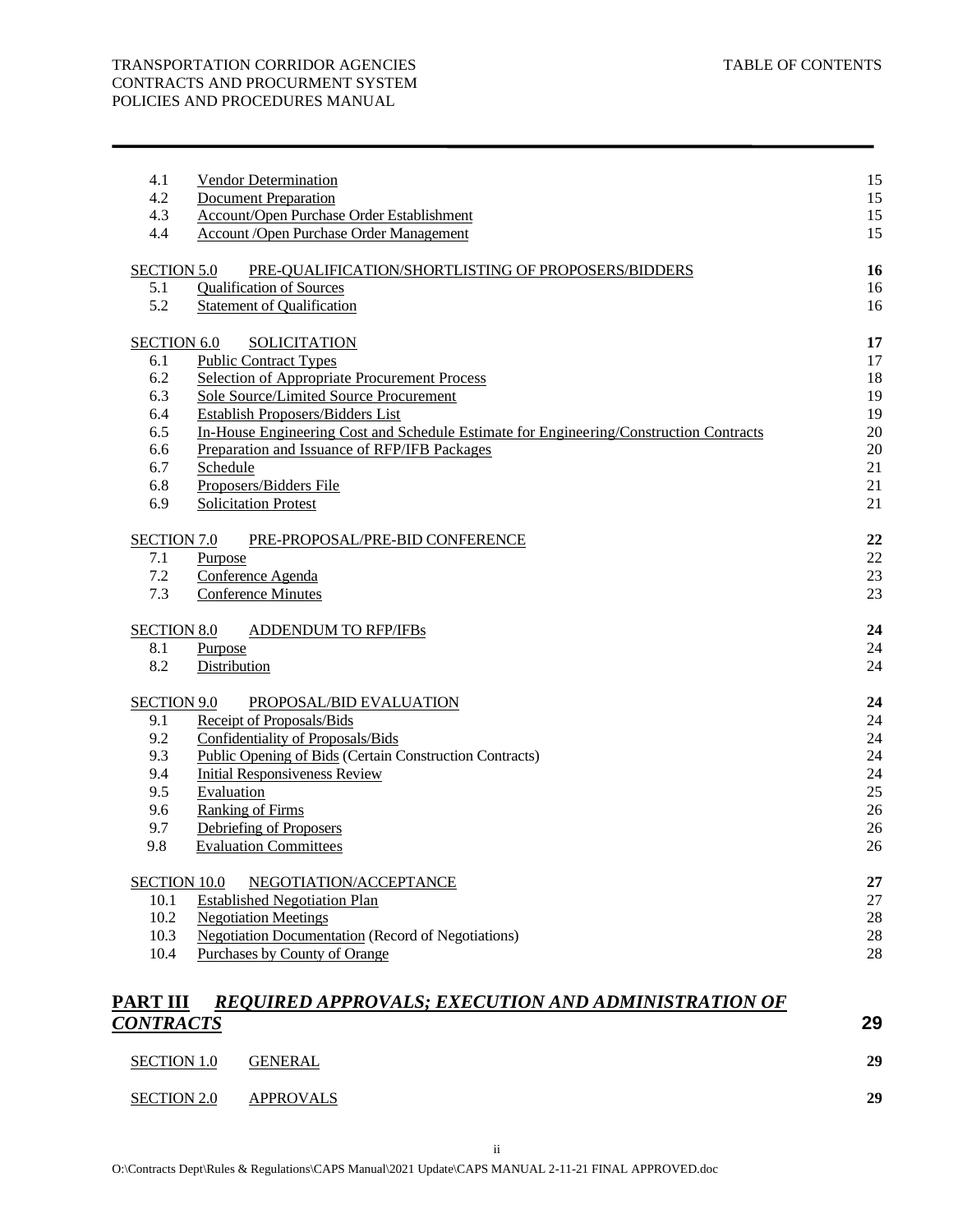| 2.1                 | <b>Contracts Requiring Board Authorization</b>                             | 29 |
|---------------------|----------------------------------------------------------------------------|----|
| 2.2                 | <b>Contracts Under CEO Authorization</b>                                   | 30 |
| 2.3                 | <b>Authority to Execute</b>                                                | 30 |
| <b>SECTION 3.0</b>  | <b>BOARD APPROVAL PROCESS</b>                                              | 30 |
| 3.1                 | <b>Board Committees</b>                                                    | 30 |
| 3.2                 | <b>Board Approval</b>                                                      | 30 |
| <b>SECTION 4.0</b>  | CONTRACT PREPARATION AND AWARD                                             | 31 |
| 4.1                 | <b>Preparation of Contract Documents</b>                                   | 31 |
| 4.2                 | Notice of Intent to Award (NOIA) (Contracts for Goods and Services)        | 31 |
| 4.3                 | <b>Funding Approval</b>                                                    | 32 |
| 4.4                 | <b>Execution of Contracts (for Goods and Services)</b>                     | 32 |
| 4.5                 | Distribution                                                               | 33 |
| 4.6                 | Notice to Proceed                                                          | 33 |
| 4.7                 | Protest of Award (Contracts for Goods and Services)                        | 34 |
| <b>SECTION 5.0</b>  | POST AWARD/PRE-CONSTRUCTION MEETING                                        | 35 |
| <b>SECTION 6.0</b>  | PROGRESS MEETINGS                                                          | 35 |
| 6.1                 | Purpose                                                                    | 35 |
| 6.2                 | Frequency                                                                  | 35 |
| 6.3                 | Leadership                                                                 | 35 |
| <b>SECTION 7.0</b>  | MODIFICATION TO CONTRACT DOCUMENTS                                         | 36 |
| 7.1                 | Amendment                                                                  | 36 |
| 7.2                 | <b>Change Orders</b>                                                       | 36 |
| 7.3                 | Approvals                                                                  | 37 |
| <b>SECTION 8.0</b>  | <b>CLAIMS AND DISPUTES</b>                                                 | 37 |
| 8.1                 | Purpose                                                                    | 37 |
| 8.2                 | Acknowledgment of Claim                                                    | 38 |
| 8.3                 | <b>Claims Review and Approval</b>                                          | 38 |
| <b>SECTION 9.0</b>  | CONTRACT TERMINATION/SUSPENSIONS                                           | 39 |
| 9.1                 | <b>Termination for Default</b>                                             | 39 |
| 9.2                 | <b>Termination for Convenience</b>                                         | 39 |
| 9.3                 | <b>Termination by Mutual Agreement</b>                                     | 39 |
| 9.4                 | <b>Suspension of Contract</b>                                              | 40 |
| 9.5                 | <b>Notification of Bonding Surety</b>                                      | 40 |
| <b>SECTION 10.0</b> | ACCEPTANCE/ NON-COMPLIANCE OF THE WORK                                     | 40 |
| 10.1                | Criteria                                                                   | 40 |
| 10.2                | Procedures                                                                 | 40 |
| <b>SECTION 11.0</b> | <b>CONTRACT CLOSURE</b>                                                    | 41 |
| 11.1                | <b>Closeout Status Checklist Report, Construction Contracts</b>            | 41 |
| 11.2                | <b>Closeout Package, Construction Contracts</b>                            | 41 |
| 11.3                | Notice of Completion, Construction and Public Works Contracts              | 41 |
| 11.4                | Final Invoice, Release of Claims and Final Payment, Construction Contracts | 42 |
| 11.5                | Final Release of Retention, Construction Contracts                         | 42 |
| 11.6                | Closeout Letter/Retention File                                             | 42 |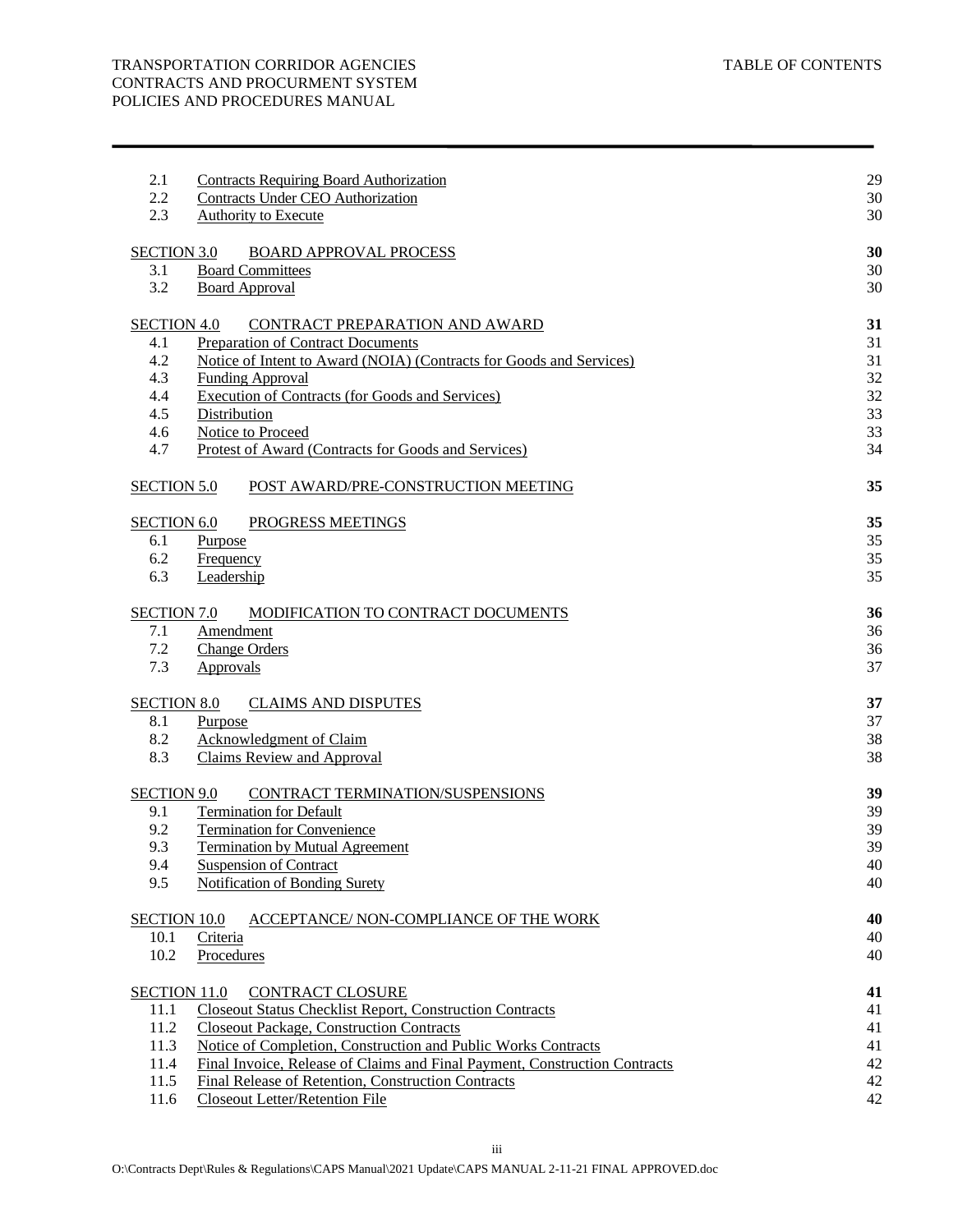### TRANSPORTATION CORRIDOR AGENCIES TABLE OF CONTENTS CONTRACTS AND PROCURMENT SYSTEM POLICIES AND PROCEDURES MANUAL

| 11.7                | <b>Closeout Documentation, Non-Construction Contracts for Goods and Services</b> | 43 |
|---------------------|----------------------------------------------------------------------------------|----|
| 11.8                | <b>Financial Closure</b>                                                         | 43 |
| SECTION 12.0        | CONTRACT FILES (ALL CONTRACTS)                                                   | 43 |
| 12.1                | File System                                                                      | 43 |
| 12.2                | Responsibility                                                                   | 43 |
| 12.3                | <b>Master File</b>                                                               | 44 |
| <b>SECTION 13.0</b> | <b>CONTRACT REPORTING</b>                                                        | 44 |
| 13.1                | <b>Contract Management System Reporting (Contracts for Goods and Services)</b>   | 44 |
| 13.2                | Reports                                                                          | 45 |
| <b>SECTION 14.0</b> | <b>EXHIBITS</b>                                                                  | 45 |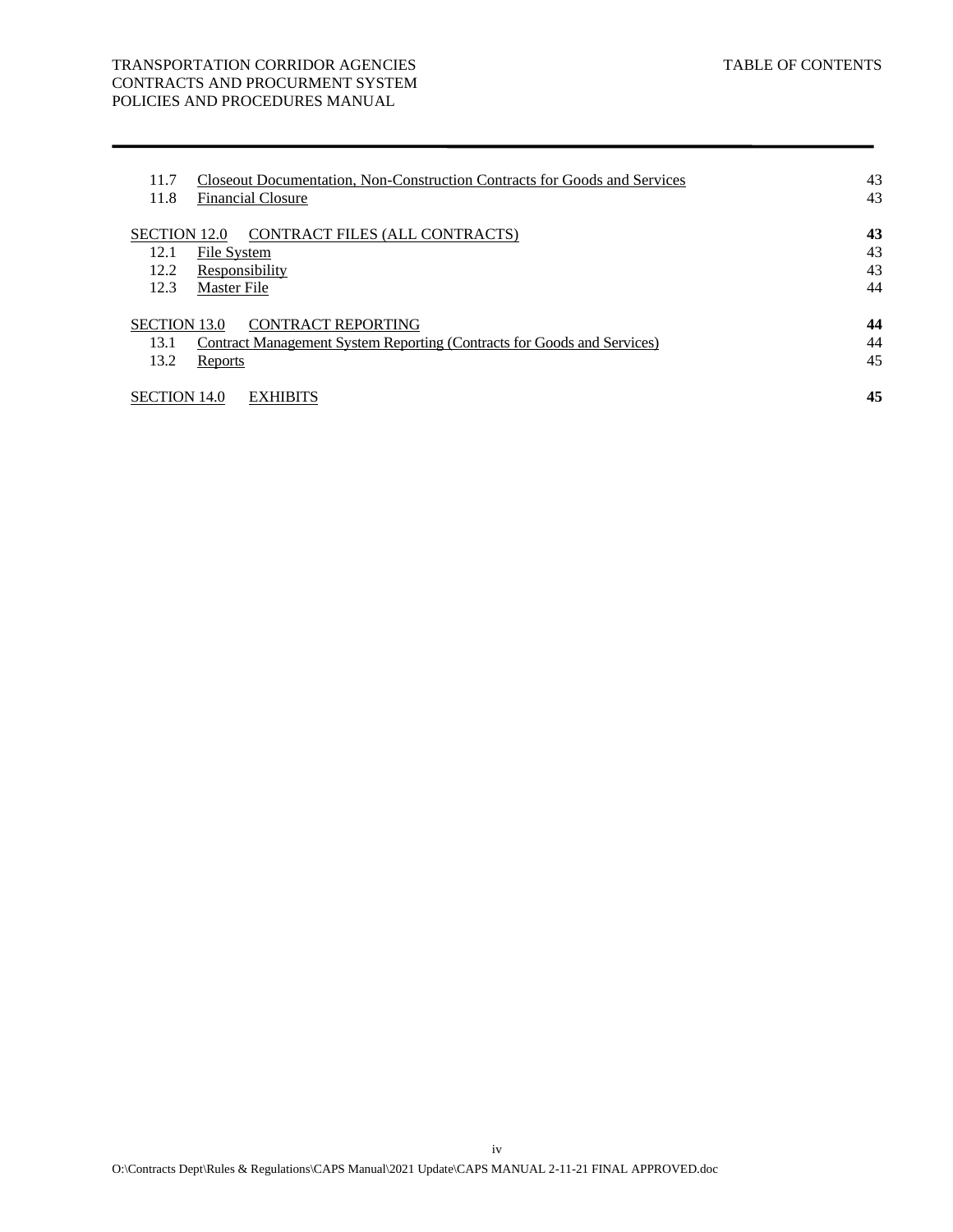# <span id="page-5-0"></span>**PART I** *POLICIES*

# SECTION 1.0 *ETHICS IN CONTRACTING AND PROCUREMENT*

This policy applies to the procurement of goods and services and for other contracts entered into by the Foothill/Eastern Transportation Corridor Agency (F/ETCA) and the San Joaquin Hills Transportation Corridor Agency (SJHTCA), individually or jointly referred to herein as TCA, and sometimes referred to individually as an Agency. This policy directs that all contracting activities be performed by qualified individuals specifically delegated the authority, responsibility and accountability for said activities using sound business practices in an ethical manner, taking into consideration applicable law and regulations. Furthermore, this policy directs that contracts for provision of goods and services be procured from qualified sources that provide maximum value for each expenditure, taking into consideration the nature of the goods and services and, as appropriate, quality and reliability, competitive price and delivery schedule.

### SECTION 2.0 *POLICY GUIDELINES FOR CONTRACTS FOR GOODS AND SERVICES*

Consistent with the policy adopted by the Board<sup>1</sup>, the following guidelines will be implemented and maintained. These guidelines support a system of internal controls where a requirement to contract for or purchase goods and services is typically developed by the user Department, authorized by appropriate TCA staff, committed to contractors or suppliers by the Contracts and Procurement Department (CPD) and paid by Finance.

TCA representatives may contact suppliers/contractors regarding general requirements, product information, specifications, informal cost estimates and other information. Before making such contacts, the representative shall consult with CPD regarding appropriate procedures to be followed. All communications with potential suppliers/contractors shall be conducted in a manner consistent with the section entitled "Relationship with Contractors" in "Appendix F to the Agency Administrative Code, Code of Conduct" in each of the Amended and Restated Administrative Code of the Foothill/Eastern Transportation Corridor Agency and the Amended and Restated Administrative Code of the San Joaquin Hills Transportation Corridor Agency, respectively (each referred to herein as the "Administrative Code"). Under no circumstances are there to be discussions that could imply a commitment to purchase, create a noncompetitive situation or create a favored supplier relationship.

 Code, Code of Conduct. The process of obtaining quotations and negotiating pricing for the After release of the RFP/IFB package, CPD will be responsible for managing any communications between TCA and potential suppliers/contractors, in a manner consistent with the section entitled "Relationship with Contractors" in Appendix F to the Agency Administrative purpose of committing materials and services during the proposal stage or during the execution

 References in this document to "Board" will refer to the Board or Boards of Directors of one or both of the Agencies, dependent upon the individual procurement activity. 1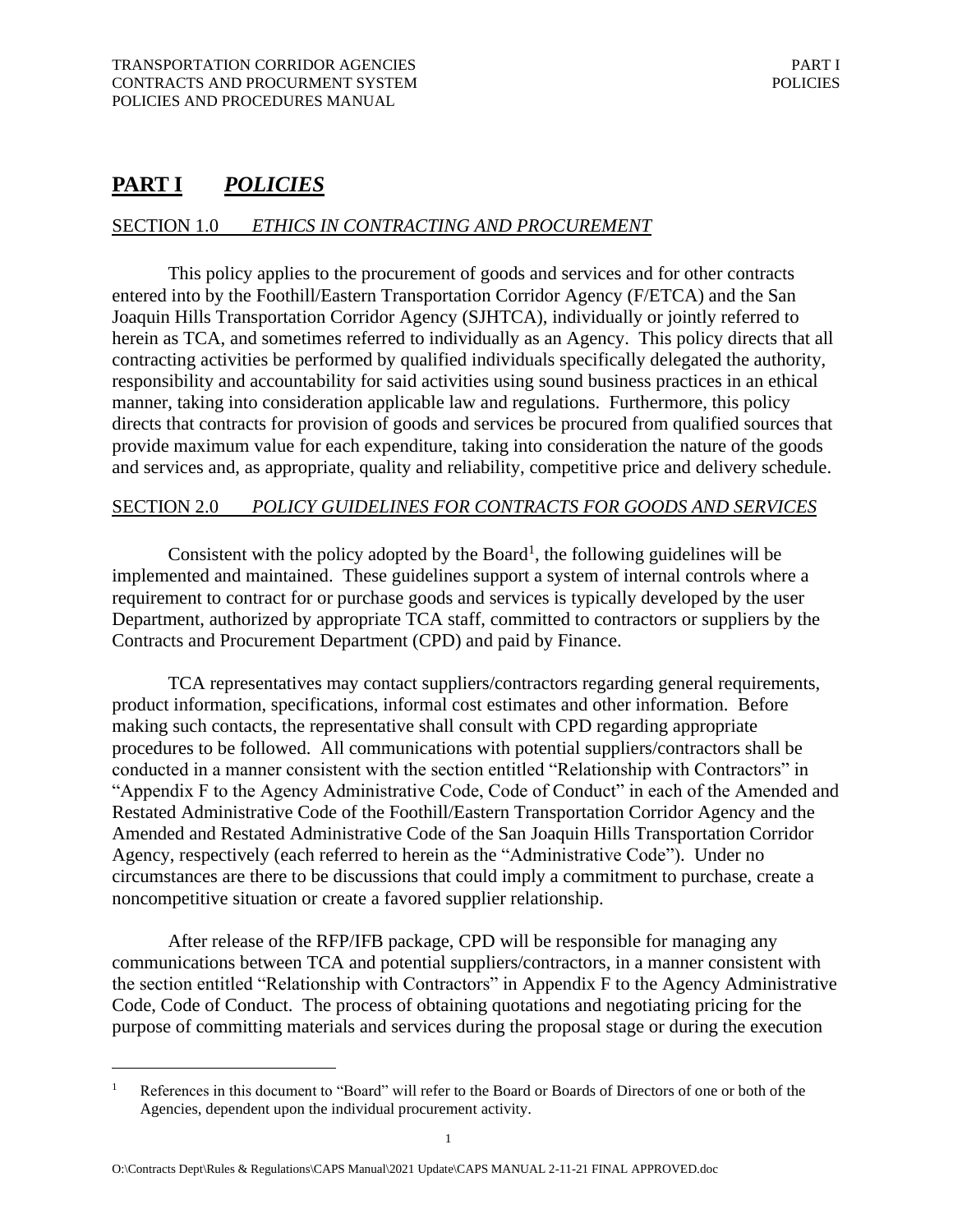<span id="page-6-0"></span>representatives relating to an RFP/IFB. of a contract (which term includes purchase orders), shall be performed by the  $CPD<sup>2</sup>$  through its appropriate representatives with technical help as needed from TCA staff. Except as may be provided in the RFP/IFB, potential suppliers/contractors may not rely on any information provided by Board members or TCA's officers, employees, agents, consultants or other

For goods or services requiring TCA expenditure of \$10,000 or less (per Agency), including the purchase of goods to accomplish a unique task or a non-routine<sup>3</sup> service, if such purchase will not require the execution of a formal contract, the commitment for payment can be made through execution of a requisition by the Originator<sup>4</sup>, the appropriate  $ETM<sup>5</sup>$ , Finance and the CPD manager, to ensure compliance with this policy. In such cases, the appropriate ETM or his designee will be responsible for determining that the goods or services qualify for a simplified acquisition process and are consistent with authority delegated to such ETM under PART I SECTION 8.0, and for ensuring that all proper documentation is maintained and that the procurement was ethically conducted. Payment for such items or services will be processed by Finance. If the invoice for such goods or services varies from the approved requisition, prior to payment Finance will obtain approval from the Originator and the appropriate ETM or his designee.

The purchase of goods or services under a vendor account, where TCA may have provided credit information but no contract is executed, will be subject to approval by the appropriate ETM. Payment for such items or services will be processed by Finance and approved by the Originator and the appropriate ETM or his designee.

The purchase of goods or services requiring TCA expenditure of \$2,500 or less (per Agency), for which no contract or vendor account is established, may be accomplished with the use of a Check Request form. The ETM responsible for the affected budget is responsible for the determination that the goods or services are routine business expenses or a one-time expense and consistent with authority delegated to such ETM under PART I SECTION 8.0.

<sup>&</sup>lt;sup>2</sup> At the direction of an Executive Team Member (ETM), alternate staff may perform efforts that this manual contemplates are to be performed by the CPD. In such case, the designated staff member will follow all other policies and procedures identified herein, and shall perform all related tasks in compliance with all policies and procedures that CPD would be required to follow if he or she performed such tasks. ETMs are the chief executive officer (CEO), chief communications officer, chief engineer, chief environmental planning officer, chief financial officer, chief strategy officer and chief toll operations officer. Each ETM may from time to time delegate authority for specified tasks that this manual contemplates are to be undertaken by the ETM.

<sup>&</sup>lt;sup>3</sup> Non-routine items are those for which a vendor is not contacted more often than four times in a Fiscal Year, for which services do not exceed 30 days during the year, and for which expenses do not exceed \$25,000 per

Agency, in the aggregate, during the year.<br>4 Originator is the staff member delegated the responsibility for the affected budget by the appropriate ETM. The tasks to be performed by the Originator in this manual may be delegated; however, the responsibility and

signature approval of all documents will remain with the Originator.<br><sup>5</sup> The phrase "appropriate ETM" refers to the ETM whose department budget is impacted by the actions.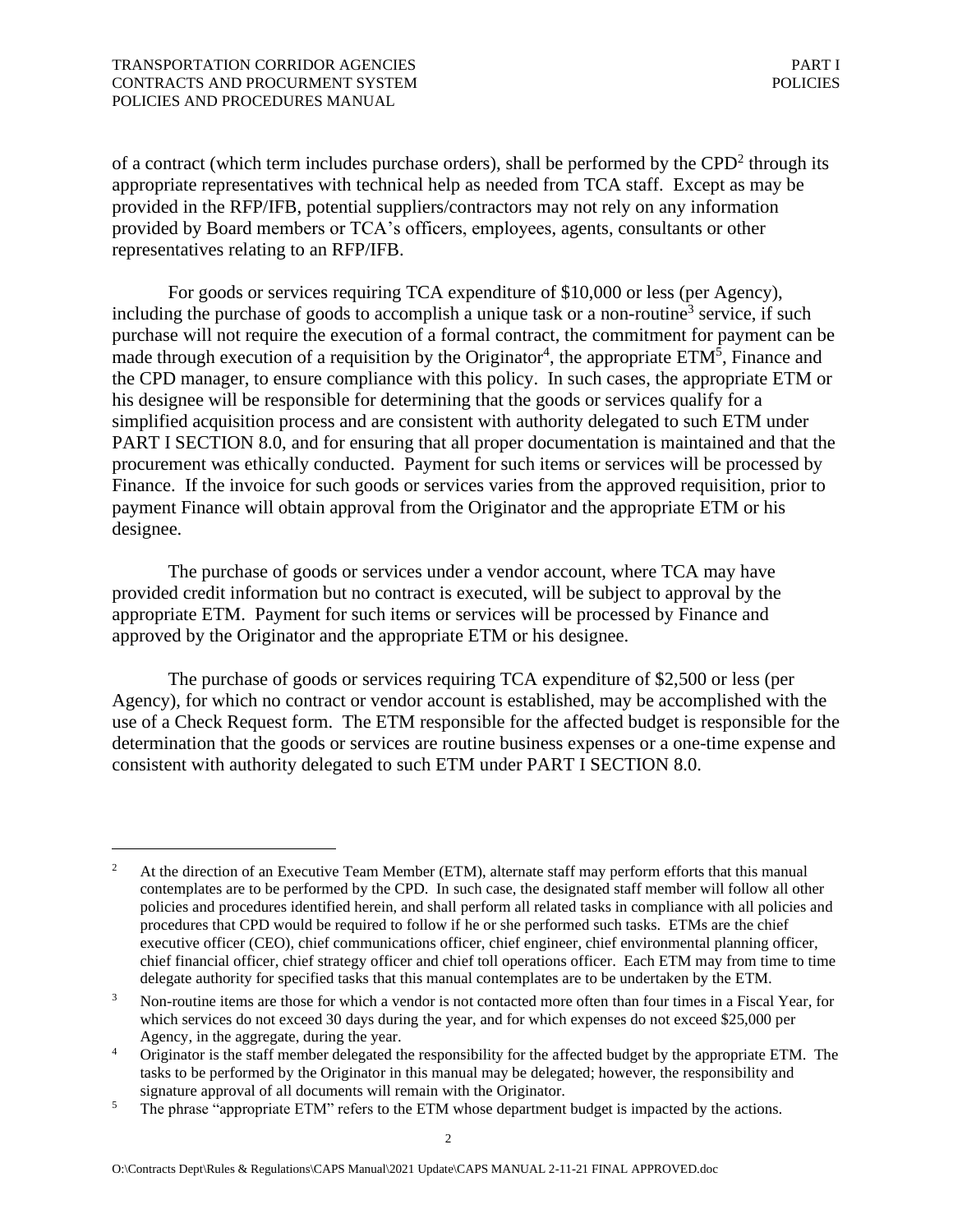<span id="page-7-0"></span>Goods and services required to maintain routine business operations such as utility services and postage, for which only one source exists, are subject only to Board approval of budgeted funds and expense payment authorization by the affected ETM or his designee.

Invoices for the payment of materials, supplies and services, received as a result of duly executed contract requirements, will be paid by TCA Finance department subject to the approval from appropriate staff and CPD. Deviation of invoices from contract requirements will also require the sign-off of the CPD manager, or designated representative. Invoices for the payment of jobsite services will require approval of the responsible TCA manager and the appropriate ETM or his designee that the work was performed and concurrence by the CPD department representative that the invoice activity is in compliance with the terms of the contract.

### SECTION 3.0 *DISADVANTAGED BUSINESS ENTERPRISES*

It is the policy of TCA to ensure the participation of Disadvantaged Business Enterprises (DBEs) in federally funded contracts, per applicable Federal Regulations. TCA has adopted programs which will constitute policy and demonstrate TCA's commitment to promote, foster and utilize DBEs. A DBE officer has been appointed who is responsible for the implementation of the programs and their application to each federally funded contract.

### SECTION 4.0 *NEGOTIATION PRACTICES*

Ethical business conduct is required during negotiations and bidding. TCA does not engage in the practice of "bid shopping" and avoids driving the bid price so low that the supplier's or contractor's performance and work quality will not meet the contract requirements. Negotiated commercial terms that force a supplier or contractor to develop a constant change order and claim strategy to recover costs and expected profits will not result in the best value for TCA.

In a negotiated procurement, negotiations are to be engaged in when the potential savings appear to be substantially higher than the cost and time of negotiating. Specifically, CPD personnel may request that any or all technically qualified bidders or proposers re-evaluate their quotations and submit their best and final commercial offer. Final negotiations based on these offers may be undertaken by the negotiating team through CPD personnel, with cooperation and technical help from other TCA staff and consultants.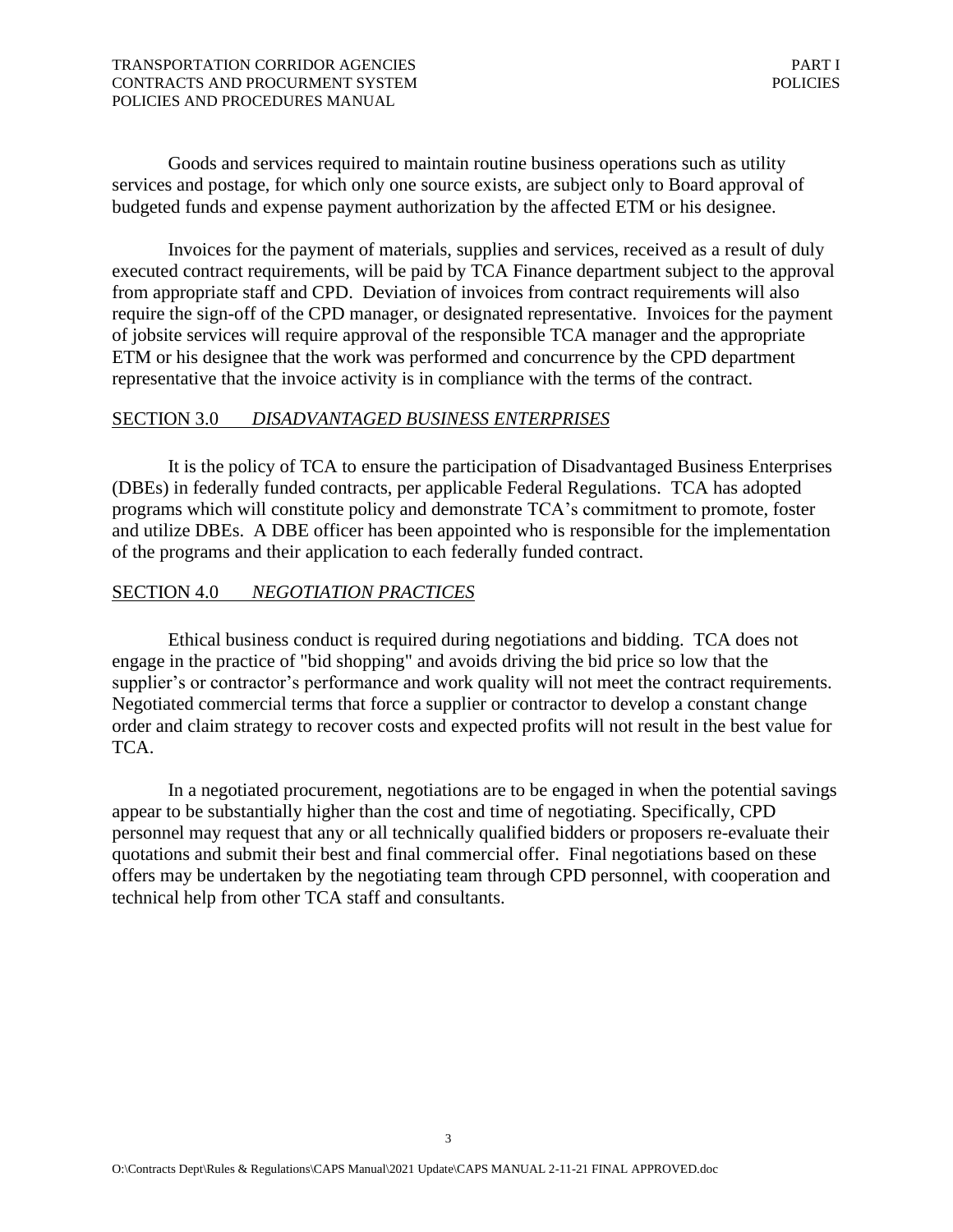### SECTION 5.0 *CONFLICT OF INTEREST*

By law, when transactions involve individuals who have a significant interest in a contract, that conflict of interest not only exposes them to personal sanctions, but may affect the validity of the contract itself.

TCA personnel and Board Members shall not be involved in transactions in which they are, or it might appear that they are dealing with themselves, family members or business in which they have a significant interest.

### SECTION 6.0 *CONFIDENTIALITY*

Competitive, technical and commercial information is sensitive, particularly when negotiations are involved. Only those with a need to know are to have access to information regarding the negotiations. Competitors shall not be advised how their quotations on a technical and/or commercial basis compare, nor any change(s) that would be required to qualify them as the successful bidder or proposer.

After issuance of a notice of intent to award (see PART III SECTION 4.2) or if no such notice is issued, after award is made, bidders or proposers, upon request, may be advised of their competitive position. Information as to the ranking and evaluation of competitors is public record except where non-disclosure of those records is authorized by the Public Records Act.

### SECTION 7.0 *CONTRACTING AUTHORITY AND POWER TO CONTRACT*

Powers of public agencies in California are limited to those which are expressly delegated to them or, in rare instances, necessarily implied from the function to be performed by the agencies. The powers of the public agencies, including the contract power, are strictly construed within the scope of the delegation granted by the Legislature. Careful compliance with any limits on the contract power is necessary to ensure the validity of agency contracts and to avoid delays to its program functions.

TCA's Board Members, officers, employees or agents cannot assume power to bind TCA except as permitted by law and expressly authorized by the Board. The power of any such individual(s) to contractually commit TCA depends on the delegation approved by the Board.

The power to enter into contracts necessary to carry out the functions of TCA is expressly provided by the statutes that created them. This power specifically includes the power to enter into agreements regarding the "construction, maintenance, operation and insurance of the Corridor facilities and to employ engineers or experts in the design and construction of Corridor facilities."

 power with respect to such agreements. Nor do these statutes specify the procedures to use in Nothing in the statutes authorizing the creation of TCA limits the grant of the contract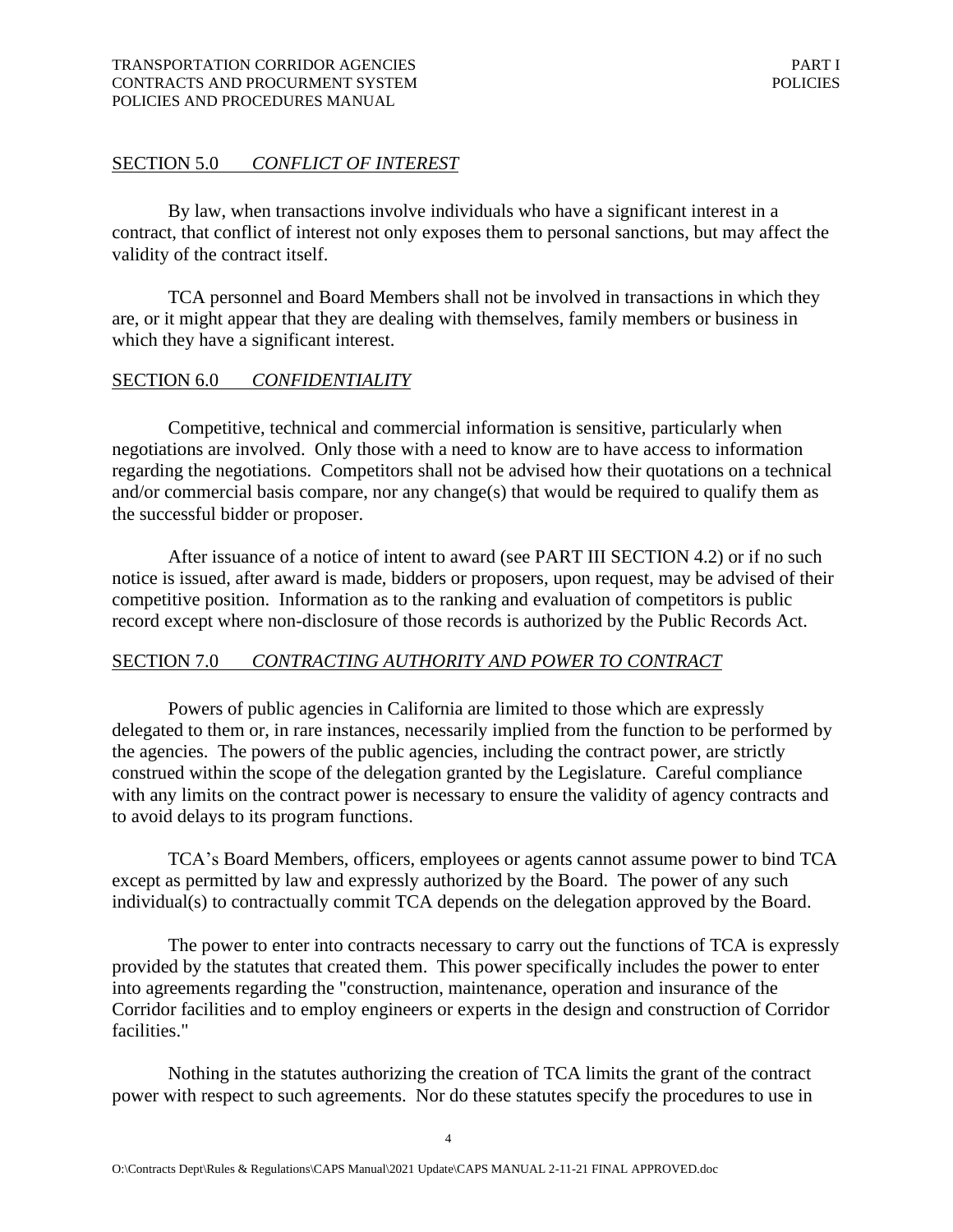contracting. Ordinarily, in the absence of any expressly required procedures, any reasonable method of contracting may be utilized.

With respect to TCA contracts entered into under powers derived from its joint powers agreement (i.e. contracts that do not involve design, construction, maintenance or operation of, or insurance for, the Corridor facilities), TCA is subject to the same contracting requirements that apply to the City of Irvine under its Charter. The only Charter restriction on contracting is found in Section 1004, concerning the process to be followed for public works construction contracts. With certain exceptions, Section 1004 requires such contracts to be awarded to the lowest responsible bidder after publication of notice at least ten days before the time for opening bids. The City publishes such notices either in the Irvine World News or the Orange County Register. Publication of notice regarding procurements may also be required for some federally funded contracts. Notices of TCA procurements that are required to be published may be published in either of said newspapers or in one or more alternative publications or on-line services, as determined by the CPD manager, as well as on TCA's website. In determining where to publish notices, the CPD manager shall consider how best to make the contracting opportunity known to the pool of potential bidders.

Section 1004 allows the Irvine City Council to set the threshold for small contracts that do not have to be competitively bid. The City Council set the "small contract" threshold with reference to the Uniform Public Construction Cost Accounting Act, Section 22000 et seq. of the Public Contract Code, which currently allows public works projects of \$45,000 or less to be performed by negotiated contract or purchase order and allows informal bidding for public works projects of \$175,000 or less. A similar threshold applies for federally funded contracts, allowing a simplified acquisition process to be used, and is currently \$150,000. The Board has determined that it is appropriate to apply a threshold of \$50,000 per Agency for simplified acquisitions to all of its contracts, including those entered into by TCA under powers derived from its joint powers agreement.

The CPD manager shall consult with TCA general counsel to resolve any questions regarding the procurement rules that apply to a particular contract.

Certain statutes, other than those creating TCA, apply to public agencies because they relate to matters of general statewide concern. For example, laws regarding contracting for engineering, architectural or design services require any local public agency to contract on the basis of demonstrated competence and qualifications at a fair and reasonable price resulting from negotiation. Numerous provisions are required to be included in construction contracts, including those relating to bonds, payment of prevailing wages, claims and dispute provisions, provisions relating to retention from payments to the contractor and provisions allowing the contractor to substitute securities for retention. Applicable requirements will be set forth in detail in TCA's contract documents.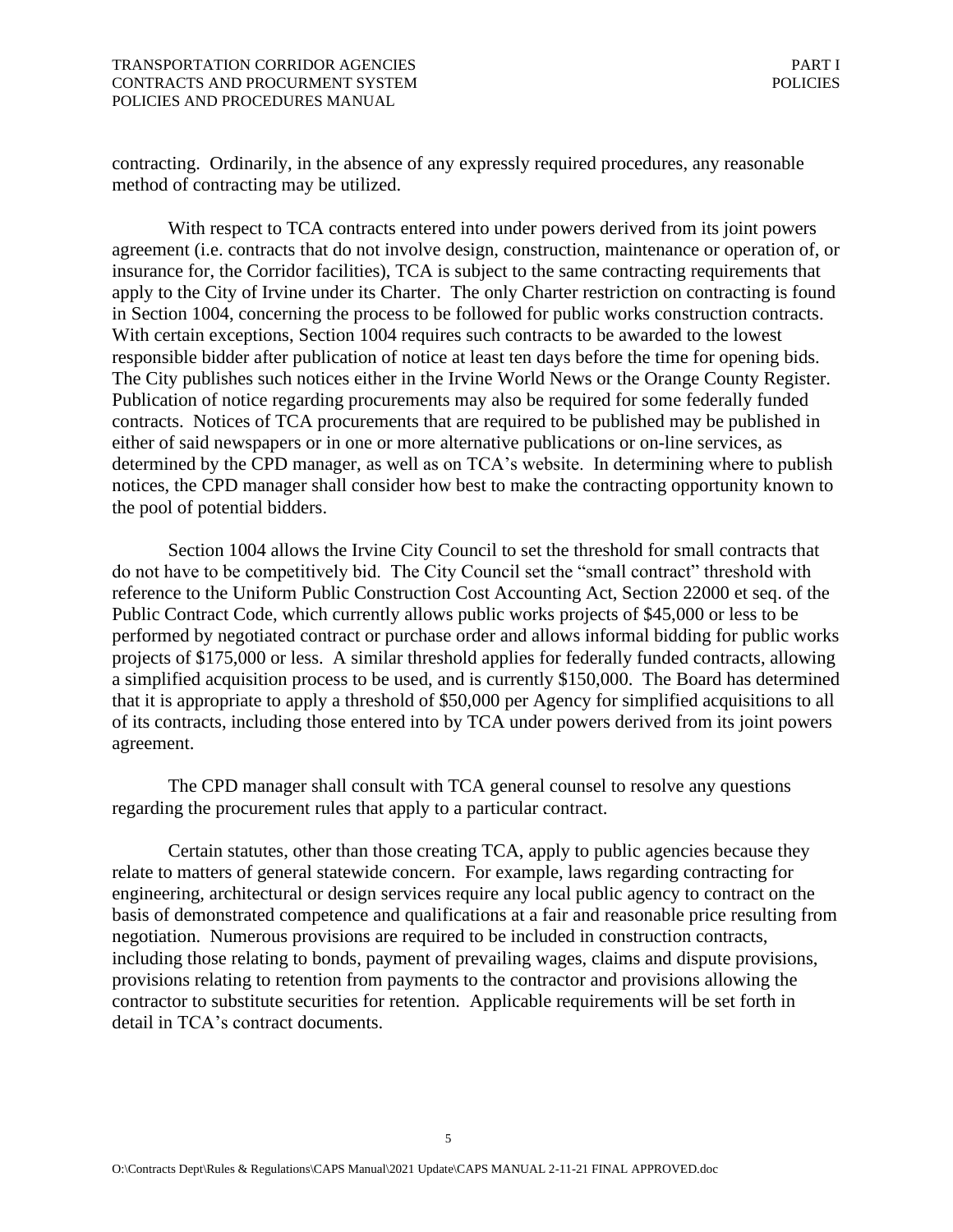In the absence of specific legal restrictions on the procedures to be used by TCA in contracting, it is the policy of TCA to seek a maximum of competition in its contracting activities, where possible, consistent with:

- Timely completion of TCA's program of tollway planning, design, construction and operation.
- Accountability to the public and bondholders.
- Maximum flexibility in most effectively accomplishing contract activities.

For contracts involving expenditure of funds by TCA, competition (but not necessarily competitive bidding where award is solely on the basis of the lowest responsive/responsible bidder meeting specifications) will generally provide the greatest objectivity in demonstrating that the funds have been wisely and legally expended. The complexity of the tollway systems to be constructed and operated do not always lend themselves to competitive bidding and will require TCA to use contracting procedures which best permit the needs of TCA to be met. These will generally include some element of competition, whether in the form of competitive bids, competitive proposals or competitive negotiation (that is, a procurement process that includes elements of competition but also involves negotiation with one or more potential contractors), and also includes, in limited special circumstances, negotiation with limited sources, or even a sole source.

Similarly, the benefits of complex and sophisticated procurement methods appropriate for highly technical products, or system procurements, may not be realized on contracts of small monetary amounts. TCA's policy recognizes that reasonable contracting procedures, as set forth in this policy statement, may justify less formalized procurement steps.

Generally, when multiple bidders are available and willing to bid, and procurement needs can be stated in detail, with precision, or where services or products are standardized, or when the Mini-Brooks Act does not apply, competitive bidding in the form of an Invitation for Bid (IFB) will be used to procure these goods and services. Procurements where the product or service to be acquired cannot be stated with specificity, such as a consultant's report, will be procured using a Request For Proposal (RFP) process. The RFP process includes technical and price competition. The proposal best meeting TCA's needs will be selected based on objective criteria set forth in the RFP and the proposed price.

TCA has developed evaluation forms to accomplish the foregoing goals. Routine support services for TCA, when contracted out, will generally be selected on the basis of competitive bidding, with the contract awarded to the lowest responsive and responsible bidder.

In developing the solicitation document, whether an IFB, RFP or a request for statement of qualifications, the CPD manager and the Originator will coordinate to identify the selection process most consistent with the needs of TCA, the Originator and TCA's contracting policy.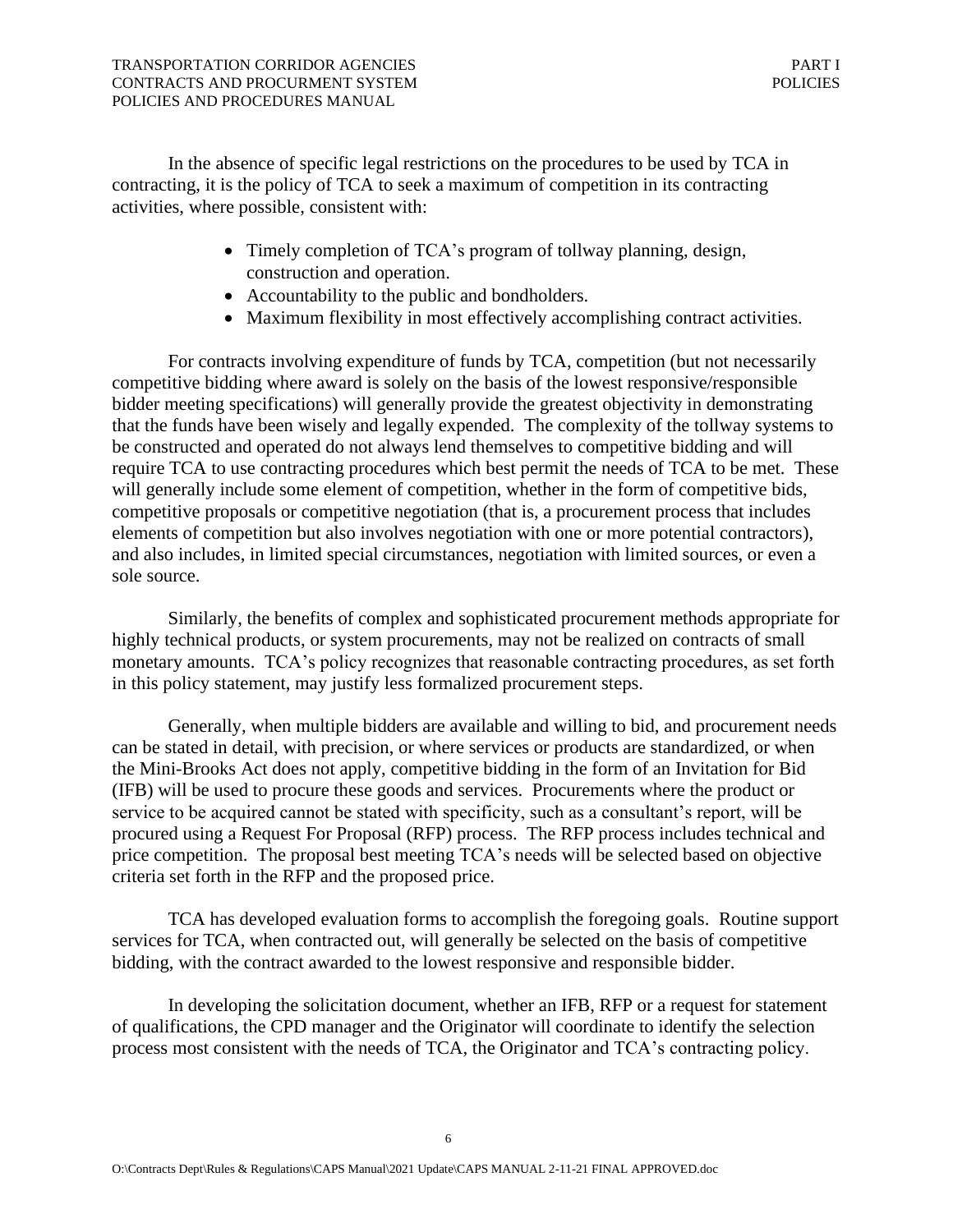All contracting activities must be fully and properly documented to demonstrate compliance with the law, contract policy and the procedures of TCA. Each ETM shall ensure that appropriate files are maintained for contracts for which his or her department is responsible. For contracts handled by CPD, the CPD manager will ensure that the procurement file is complete; including documentation of the basis for selecting the contracting procedure utilized in awarding the contract, prior to recommending a contract for signature by the individual responsible for and authorized to execute the contract, per PART I SECTION 8.0, DELEGATION OF AUTHORITY TO EXECUTE CONTRACTS FOR GOODS AND SERVICES.

# SECTION 8.0 *DELEGATION OF AUTHORITY TO EXECUTE CONTRACTS FOR GOODS AND SERVICES*

The authority to execute contracts for goods or services and change orders and amendments to such contracts on behalf of TCA shall be as follows:

| Threshold <sup>6</sup>                  | <b>Officer</b>                     |
|-----------------------------------------|------------------------------------|
| <b>With Board Approval (per Agency)</b> |                                    |
| Less than $$250,000$                    | <b>Contract Administrator</b>      |
| Less than $$5,000,000$                  | Manager, Contracts and Procurement |
| Less than \$25,000,000                  | ETM (responsible for budget)       |
| \$25,000,000 or more                    | CEO                                |

# **Without Board Approval (per Agency)**  [\\$25,000.00](https://25,000.00) CEO or their designee

The CEO's authority of \$25,000 (per Agency) without Board approval is limited to:

- \$25,000 per Agency, per vendor with a unique scope of services,
- OR
- a cumulative total of \$25,000, per Agency of all related contracts with the same vendor when the scope is a continuation of an existing or previous commitment,

AND, if not competitively procured:

• a cumulative maximum of \$25,000 per Agency, per vendor, within a fiscal year.

The CEO also will have the authority to execute contracts, task orders, change orders and amendments to contracts and establish vendor accounts on behalf of TCA, without specific Board approval, for goods or services that are included in the Board-approved annual budget and considered to be routine business expenses (RBE).

 the same vendor, or if multiple contracts with the same vendor are awarded during an overlapping timeframe, the dollar value of all related contracts shall be added together in determining which threshold applies. If the contract could reasonably be construed as the continuation of a previous agreement or commitment with 6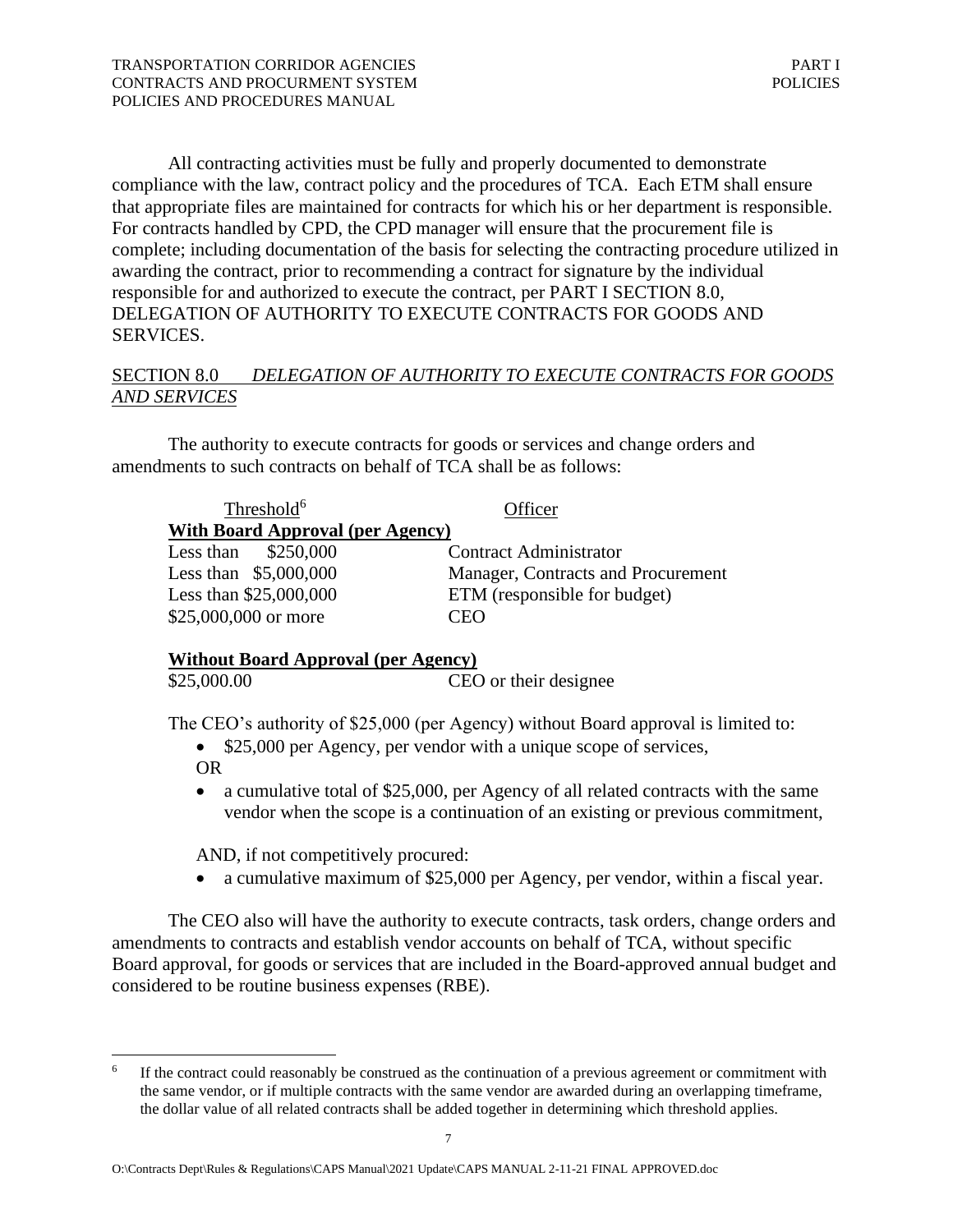Routine business expenses include:

- The purchase of office supplies, tools, building repairs, fixed assets, including furniture and computers, vehicles, etc.,
- The lease of equipment, such as copiers,
- General services contracts such as janitorial, building or landscape maintenance and repair, vehicle and equipment maintenance or repair, printing, mailing, computer consulting agreements, software licenses, messenger services, catering, etc. and
- Professional and consulting services engaged to supplement or support staff in the continued effort to design, construct and operate the toll roads.

The following terms and conditions apply to such authorization:

- Service or lease terms, or extensions thereto will not exceed 12 consecutive months<sup>7</sup>, with the following exception:
	- o Software licensing agreements and lease agreements customary for office equipment such as photocopiers, scanners, printers, etc. will not exceed 36 consecutive months,
- The projected total value of the contract, including all change orders and other amendments, will not exceed \$150,000 (per Agency) in a fiscal year and will not exceed \$550,000 (both Agencies combined) over the life of the contract,
- For RBE authorization purposes, the original purchase amount shall not be aggregated with (a) annual maintenance costs or (b) licensing costs for agreements containing maintenance provisions for items such as software,
- The value of the contract, change order or amendment will not require an amendment to the approved budget,
- Suppliers of such goods and services will be reviewed routinely, not less than every three years, to ensure that prices remain competitive,
- Staff shall present to the Board, for consideration and approval, any change order that will cause an RBE to exceed the authorization limits set forth above, and
- contract performance for RBE's awarded on a multi-year basis. • Staff shall provide to the Board a mid-point check-in assessment on service-based

The CEO may delegate their authority to execute documents "Without Board Approval" to an ETM. The ETM may delegate the authority to authorize check requests and/or requisitions. All such delegations will be documented in writing, identifying the individual to whom the authority is delegated and any dollar restrictions or budget account restrictions associated therewith.

# SECTION 9.0 *DELEGATION OF AUTHORITY TO EXECUTE OTHER CONTRACTS*

The CEO or their designee has authority to execute contracts on behalf of TCA that are not primarily intended to cover delivery of goods and services (including agreements for

 Vendor accounts may be considered to involve ordinary business expenses even if they have no specific term limits, however, they will conform to all other requirements. 7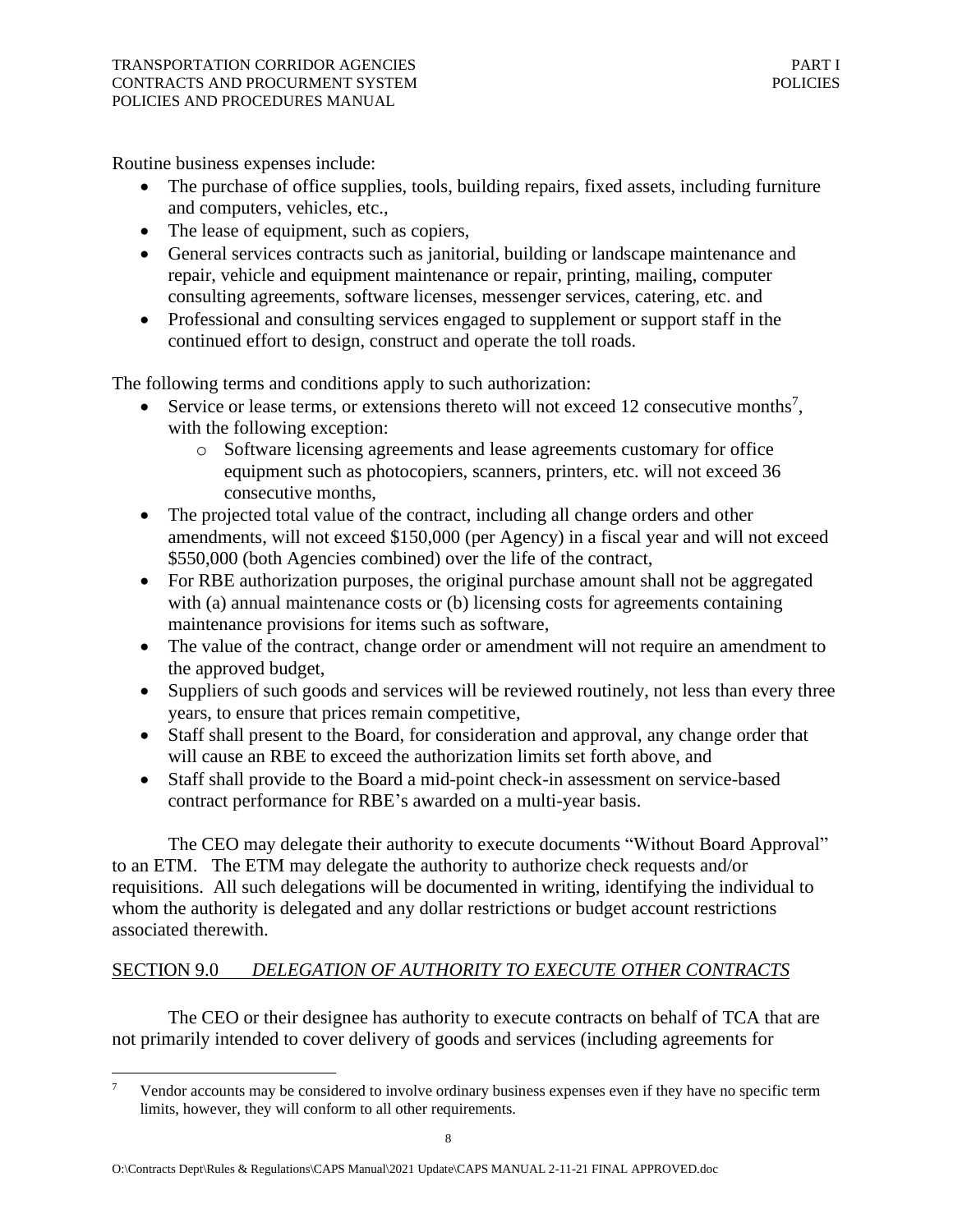meets applicable requirements under Government Code section 54220 et seq. purchase, sale, or transfer of real property, customer agreements, permits, applications for permits, memoranda of understanding and settlement agreements). This authority is subject to the requirement to obtain Board approval for any such contracts involving values greater than \$25,000 (per Agency) as well as the requirement to obtain Board approval of certain contracts as required by the Administrative Code, this Manual or other Board policies. The CEO or their designee is authorized to enter into contracts up to \$25,000 (per Agency) for disposition of surplus land without separate Board approval, provided the CEO determines that the transaction

The Toll Operations Department ETM or his designee has authority to execute routine contracts with customers, without separate Board approval.

### SECTION 10.0 *EMERGENCY AUTHORIZATION FOR CEO*

In the event of an emergency, the CEO is authorized to issue purchase orders, execute contracts, task orders, change orders and amendments to contracts for the repair or replacement of equipment, facilities, or properties owned by TCA and to protect operations of critical TCA functions or activities. If such an emergency should occur, the CEO shall attempt to contact the Chairman and Vice Chairman of the Board before executing such action and within 48 hours notify the full Board of the action taken by the CEO. If the CEO is absent at the time of the emergency, this authority shall be delegated to the Acting CEO.

### SECTION 11.0 *INDEMNIFICATION AGREEMENTS*

The CEO or their designee is authorized to approve agreements in which TCA agrees to indemnify and/or hold harmless the other party or parties from claims and liability resulting from the acts or omissions of TCA arising out of the following agreements and permits: (i) right-ofentry agreements; (ii) environmental permits (e.g., Clean Water Act Section 404 dredge & fill permits; Fish and Game Code Section 1601/1603 agreements); (iii) encroachment permits; (iv) agreements necessary for the acquisition of right-of-way; and (v) any contract involving expenditures or revenues up to \$25,000 (per Agency) for which the CEO or their designee has evaluated the possible level of TCA exposure and found it to be acceptable.

In all other cases, Board approval is required for any agreement whereby TCA agrees to indemnify or hold harmless any party to the agreement or any third party against or on account of, any claim, liability, or matter arising out of, or connected with the agreement. The staff report requesting authorization for such agreement shall state that the agreement at issue contains the standard indemnification provision typically included in TCA contracts, or that TCA counsel has approved any revisions to such provisions.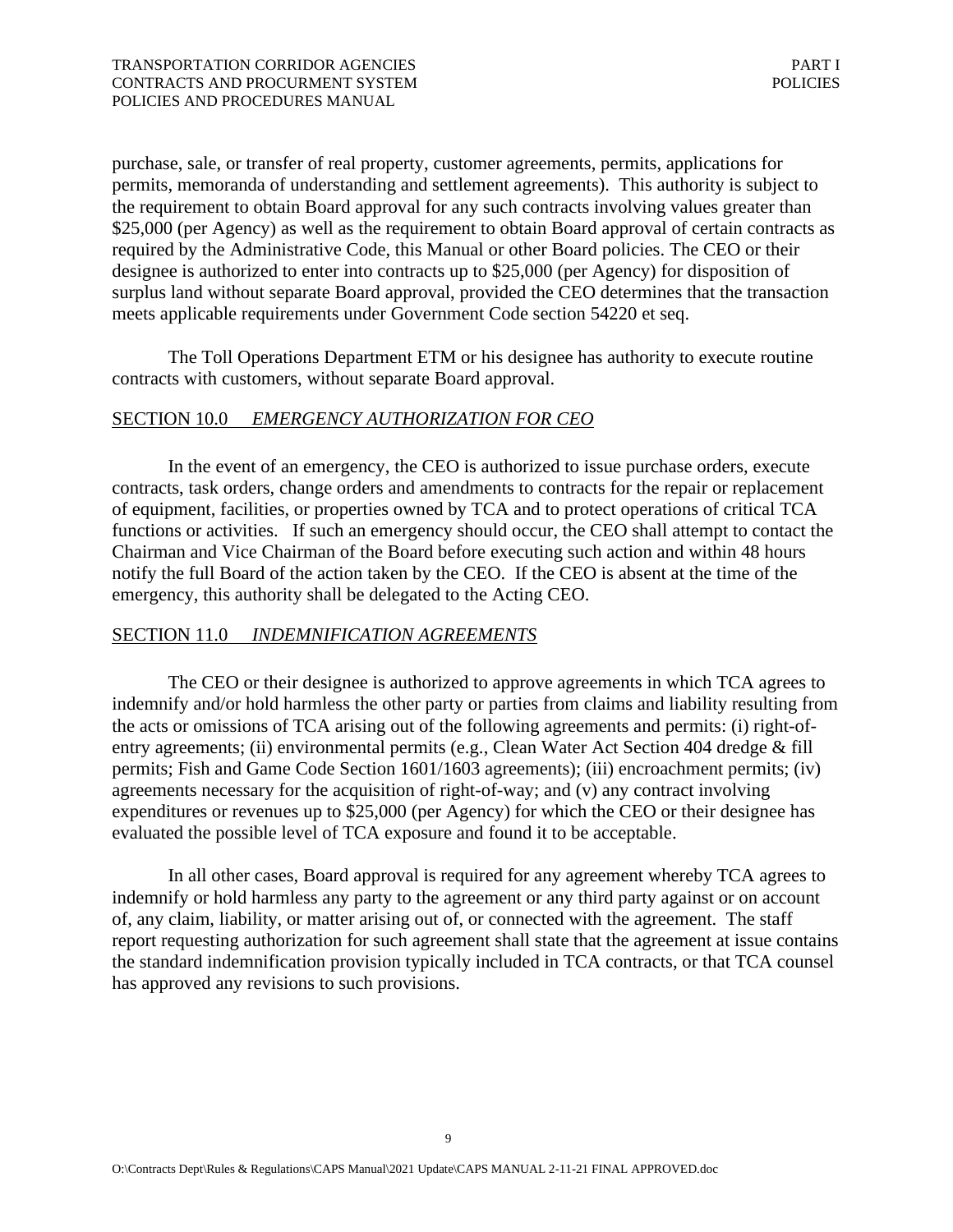### SECTION 12.0 *APPROVAL AS TO FORM*

TCA's Administrative Code requires contracts to be approved as to form by general counsel for TCA. The CPD manager will have discretion to determine that certain contracts for goods and services do not require approval by counsel (for example, contracts on vendor standard forms involving up to \$25,000 per Agency, routine business expenses or contracts that are substantially in a form previously approved by counsel).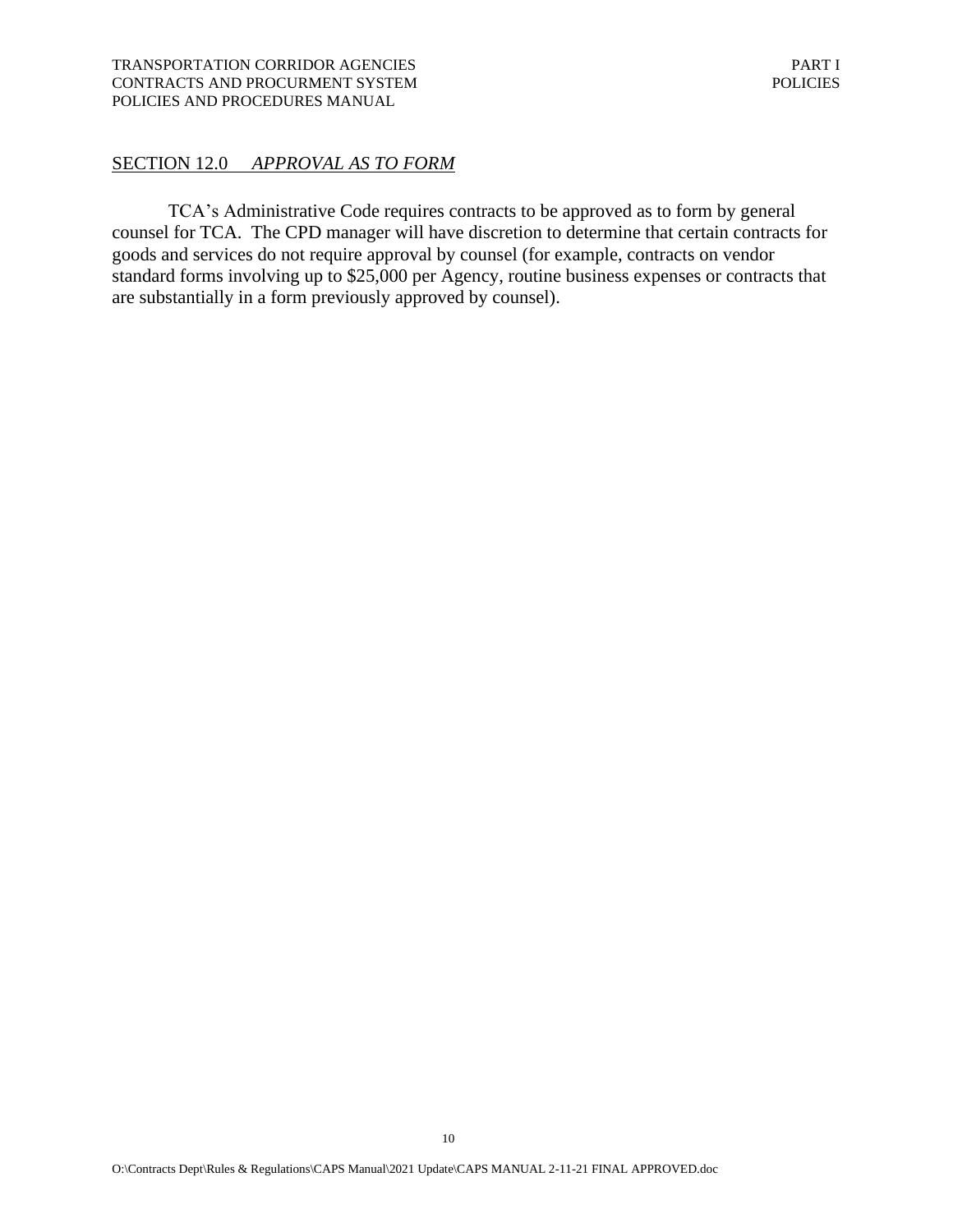# **PART II** *PROCUREMENT PROCEDURES*

### SECTION 1.0 *GENERAL*

 This Part II contains the procedures for the implementation of the policies established in Part I applicable to procurement of contracts for goods and services. These procedures are applicable to the contracting and procurement effort required in support of the planning, design, construction and operation of the SR 73, SR 133, SR 241 and SR 261 Toll Roads and internal staff functions performed by TCA directly. These procedures will be updated periodically to conform to programs and forms utilized by TCA. Any such updates will be subject to review and approval by the CEO.

 Based on the policies and procedures identified in this manual, the department may under limited circumstances and with the approval of the appropriate ETM, procure the needed goods or services. It is the ETM's responsibility to ensure that the procurement is administered by CPD whenever required by these policy and procedure guidelines. In all cases, it is the responsibility of the Originator to ensure that appropriate procurement procedures are followed and documentation is maintained.

### SECTION 2.0 *ACQUISITION PLANNING*

### **2.1 Needs Assessment/Identification**

 Each department within TCA will, based on an overall evaluation of the project development and known scheduled activities, determine its contracting and purchasing needs. Routinely, but not less than annually, each department will review and identify its anticipated procurement needs for the coming year.

### **2.2 Acquisition Judgment/Decisions**

 During the course of acquisition planning, certain decisions must be made in order to assure that all aspects of acquisitions are coordinated to provide all necessary inputs in a timely manner. Some of these basic decisions may include:

- • Whether the acquisition should be accomplished by use of a particular type of contract or other form of commitment.
- • Assessment of the budget for any possible constraints; i.e., project budget, annual budget or fiscal year time frame.
- • Timing of the acquisition and any supporting activities, which allows adequate time for the procurement process, including bidding or proposal submission.
- • The availability of technical data and a description of the work involved in the acquisition.

 These basic decisions must be formulated and either incorporated into or given proper consideration in the development of the acquisition plan.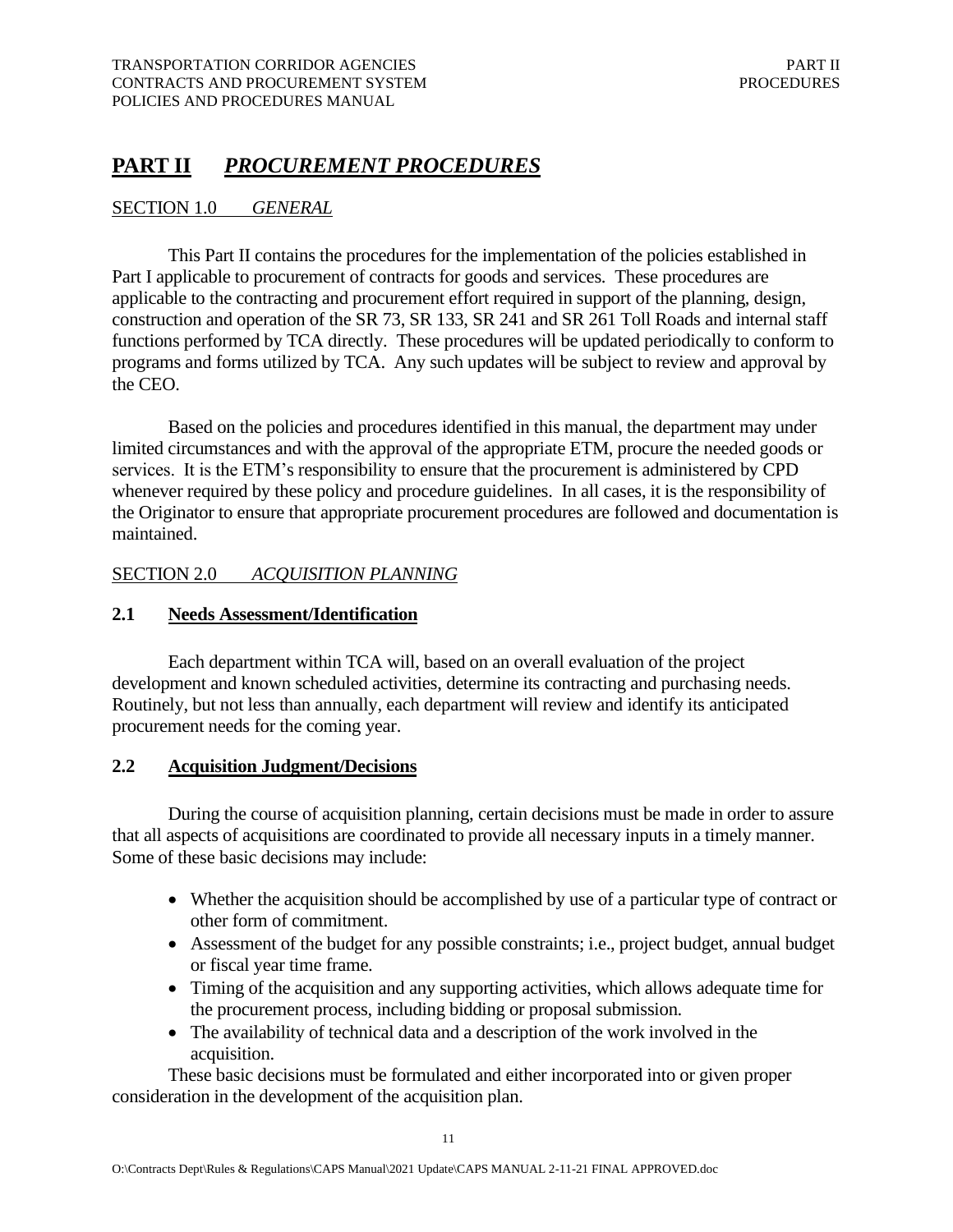# **2.3 Assess Costs/Establish Budget**

 If an acquisition is considered an engineering or construction contract, the preliminary engineer's cost estimate will be the basis for determining the estimated cost of each contract and any additional cost factors which may influence the overall acquisition cost. If an acquisition is not considered an engineering or construction contract, the Originator determines the estimated cost based on his specialized knowledge of the goods or services to be procured. An assessment of these costs and the budget will determine the preliminary estimate for each acquisition.

# **2.4 Schedule**

 The timing of the start and completion of each acquisition as it may relate to the support of or by another acquisition is factored into a schedule. The complexity of the acquisition will be considered in determining the time allotted for solicitation and selection. The schedule shall be prepared by the Originator in conjunction with the CPD manager or his designee.

# **2.5 Scope of Work (Contracts)**

 The scope of work is a detailed description of all elements of the work to be performed. The scope of work must be written with clarity and absent of ambiguities. The development of the scope of work will be based upon the best data available at the time of preparation. The scope of work shall be prepared by the Originator and shall include but not be limited to the following major elements:

- General description of the project
- Applicable standards/plans
- Specifications (performance/technical)
- Work performed by consultant/contractor
- Materials and/or data furnished by TCA
- Work performed by others
- Coordination requirements
- Schedule and milestones
- Administrative requirements

# **2.6 Description of Purchase (Purchase Orders)**

 The description of purchase shall be prepared by the Originator and shall be in sufficient detail to clearly describe the goods or services to be purchased. When available and applicable, part numbers/model number or other identifiers shall be used, provided that at least two acceptable examples shall be included, if possible, and the words "or equal" shall follow the description. When applicable, plans and/or specifications shall be included. In limited circumstances, the item to be purchased may be designated by specific brand or trade name without the "or equal" qualifier, in accordance with PART II SECTION 3.4.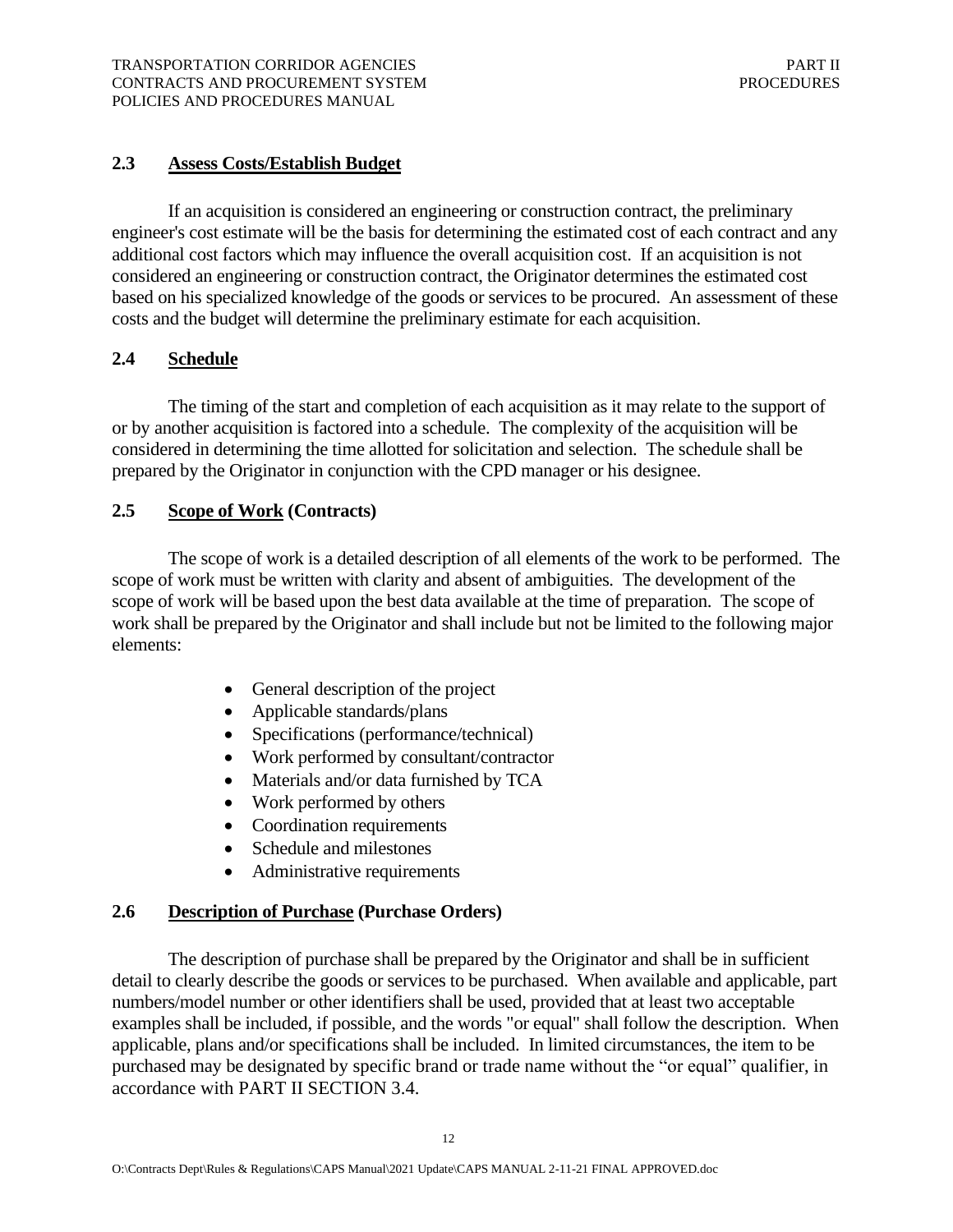# SECTION 3.0 *PROCUREMENT REQUEST, STRATEGY, CONTRACT TYPE AND SOURCE SELECTION*

### **3.1 Document Need/Justification**

 The procurement request (see Exhibit 1), in the form of a memo or e-mail, is the document that originates a solicitation process, contract issuance or account establishment. The procurement request identifies and defines a specific requirement for goods or a service required by TCA and justifies the need for the specific action requested.

# **3.2 Preparation**

The Originator is responsible for completing the procurement request.

### **3.3 Procurement Approval**

 The Originator shall confirm budget availability and compliance with TCA policies, and then shall submit the procurement request to the appropriate ETM for approval. Upon approval, if deemed appropriate by the ETM, the procurement request is forwarded to the CPD to begin the solicitation process. If the procurement is to be performed by other than CPD, the procurement request will be forwarded to the appropriate personnel.

### **3.4 Content**

 The procurement request shall contain sufficient information to support the preparation of the solicitation or commitment documents. It shall include, to the extent possible:

- Justification of need
- Recommended procurement strategy
- Scope of work or description of purchase
- Required completion/delivery schedule
- Milestone dates
- Specification/special instructions
- Suggested proposers/bidders list or sole source/limited source justification
- Recommended type of pricing
- Estimated TCA expenditure
- Budget  $code(s)$

Procurement requests shall identify any particular material, product, thing or service that the requester believes should be specified in the procurement documents by specific brand or trade name, and shall include information supporting such specification allowing a determination that it is in the public interest to procure a proprietary item and allowing findings to be made under Public Contract Code section 3400 (applicable to contracts involving the construction,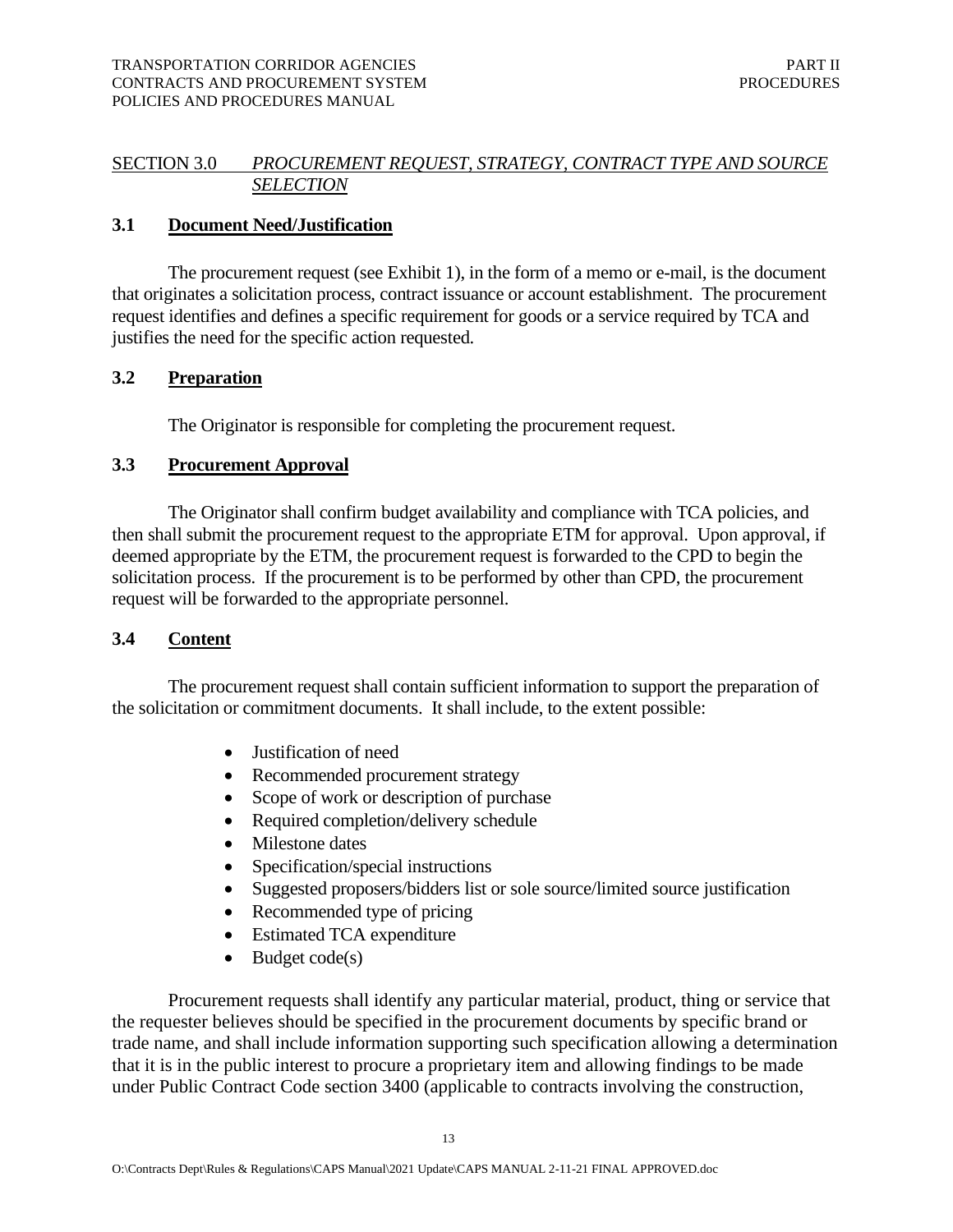alteration or repair of public works). Approval may also be required from funding agencies. The chief engineer or chief toll operations officer shall have authority to determine that it is in the public interest to procure a proprietary item and to make the findings under Public Contract Code section 3400(b). The procurement file shall include information justifying any such determination and findings.

# **3.5 Procurement Strategy**

 CPD shall verify the requirements and other data provided in the procurement request for completeness and accuracy. When verified, CPD shall develop a procurement strategy plan with recommendations from the Originator. Factors to be considered in developing a plan should include:

- Type of commitment (i.e. services contract, purchase order, account, lease, etc.)
- Size of contract (e.g., monetary value and volume of work)
- Limited bidders list/open competition/sole source
- Pricing of contract (e.g. firm fixed price, unit price, cost reimbursable)
- • Type of scope (e.g. construction, professional services, other services, purchase, etc.)
- • Frequency of needs (e.g. periodic purchases, emergency service calls, fixed timeframe)
- Specificity and/or variability of the scope
- Time constraint for solicitation process

For contracts involving an estimated expenditure of \$50,000 or less per Agency, a simplified procurement process may be used. For all such contracts, at least three quotes will be sought and obtained by facsimile, e-mail or phone. Written confirmation shall be obtained from each contractor/vendor submitting a quote by phone

### 3.6 **Contract Type**

 CPD will review the scope of work in conjunction with the procurement request to determine the type of commitment (e.g., services contract, purchase order, account, lease, etc.) and pricing (e.g., firm fixed price, unit price, cost reimbursable, or a combination of the three) that is best suited for the acquisition. This selection depends on several factors including:

- Clarity and completeness of scope of work
- Completeness of design
- Availability of material
- Availability of cost estimate
- Risk allocation
- Peculiarities of the services required
- Financing availability
- Frequency for need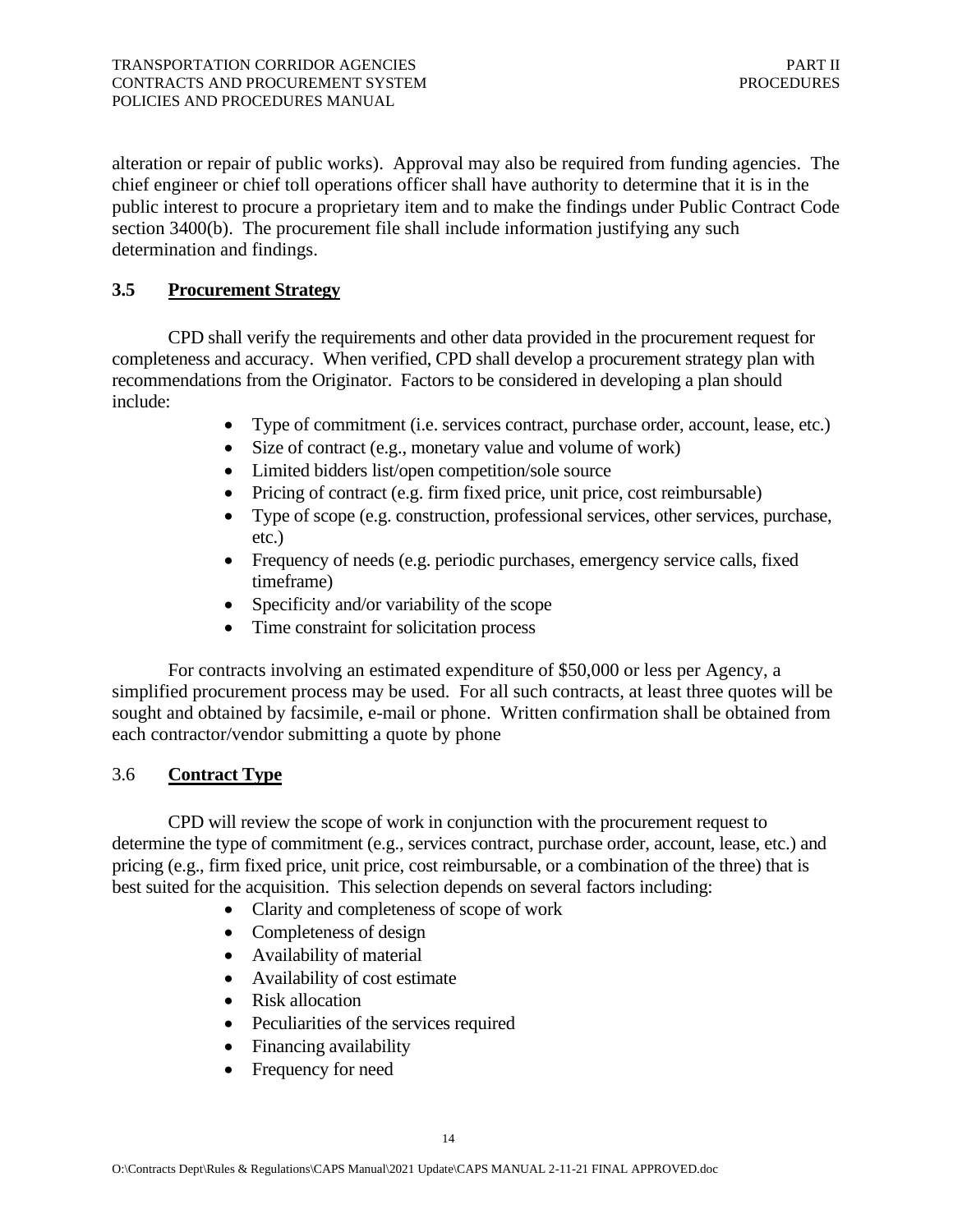# **3.7 Recommended Source**

 CPD will review the procurement request and (a) review and approve the sources recommended by the Originator, (b) help identify other qualified suppliers, consultants, or contractors qualified to provide the goods and/or services, if required, (see PART II SECTION 5.0 for qualification and selection process), or (c) review and approve the sole source/limited source justification.

# SECTION 4.0 *ACCOUNTS AND OPEN PURCHASE ORDERS*

# **4.1 Vendor Determination**

In some instances, the establishment of an account or open purchase order, in lieu of multiple minor purchases, may be the most effective and efficient method to obtain certain goods or services for TCA. An Originator will identify the recommended source and provide justification for establishment of an account. The Originator will identify whether the Account will require issuance of a written Purchase Order, an oral Purchase Order, or a credit application.

# **4.2 Document Preparation**

 Upon request, CPD will prepare a Purchase Order, if needed, and requisition, for the anticipated funding needed in the current or affected fiscal year. Documents will be circulated for approval per PART III SECTION 2.0 to this manual.

 For establishment of an account, enabling appropriate staff to obtain certain products such as hardware supplies and catered meals and avoiding the need for petty cash or expense account reimbursements, a credit application may be required. No commitments are made to specific vendors of minimum purchase values within a specified timeframe. CPD may assist in obtaining and submitting the necessary documents to the vendor upon approval by an ETM.

### **4.3 Account/Open Purchase Order Establishment**

 Upon execution of a Purchase Order or acceptance by a vendor of the credit application, CPD will notify the Originator, appropriate staff and Finance of the account.

### **4.4 Account /Open Purchase Order Management**

Accounts and Open Purchase Orders will be managed by the affected Department<sup>8</sup>. Invoices are received by Finance and submitted to the Originator for review and approval. The Originator is responsible to reconcile all receipts to the invoice and submit such to Finance for payment.

<sup>&</sup>lt;sup>8</sup> The affected Department is the one whose budget supports the expenses.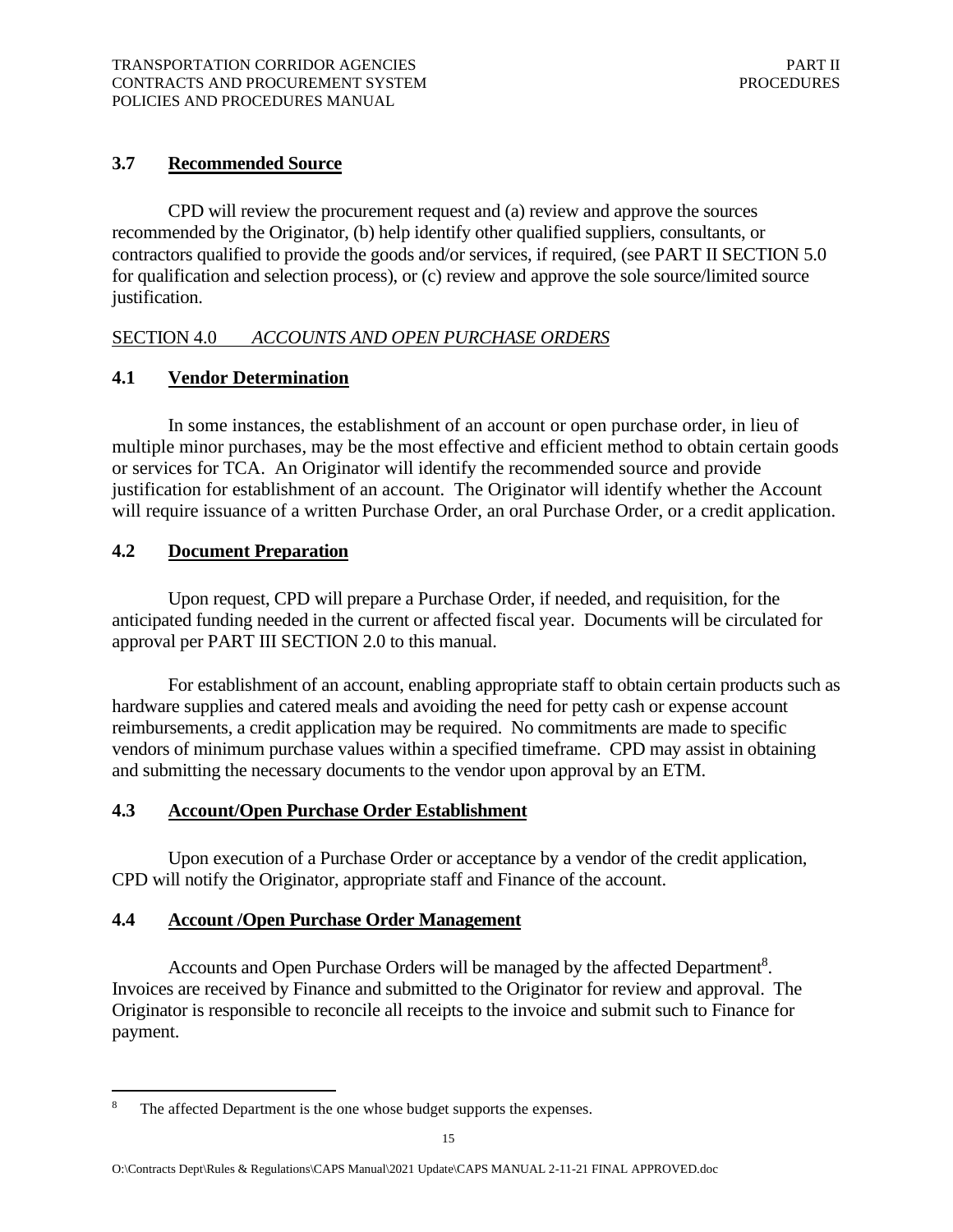### SECTION 5.0 *PRE-QUALIFICATION/SHORTLISTING OF PROPOSERS/BIDDERS*

### **5.1 Qualification of Sources**

 TCA may implement a general pre-qualification process for potential contractors, or may undertake to pre-qualify or shortlist firms for specific procurements.

### **5.2 Statement of Qualification**

 A Statement of Qualification (SOQ) and performance data may be solicited from firms for purposes of pre-qualifying or short listing firms interested in submitting offers or bids for goods and/or services required by TCA.

### **5.2.1 Notice of Intent (NOI) to Solicit SOQs**

### **a. Preparation**

 CPD may prepare a NOI to solicit Statements of Qualifications from interested firms. The notice shall give a brief description of the proposed work and instruct the interested firms to submit a letter of interest to TCA.

### **b. Announcement**

 At CPD's option, the NOI may be published in one or more print publications or on-line services. In addition, the NOI may be listed on TCA website.

### **5.2.2 Request for Statement of Qualification (RFSOQ)**

### **a. Preparation and Release**

 CPD, with input from the appropriate TCA staff, shall prepare and issue a RFSOQ package to all firms responding to the NOI. CPD shall maintain an RFSOQ log showing the names, addresses and telephone numbers of firms issued RFSOQs and the date issued. In cases where the NOI has not been advertised, the package shall be issued to firms selected by CPD in conjunction with the Originator.

### **b. Receipt and Review**

 All responses to the RFSOQ shall be received and logged by CPD. CPD shall review the responses for completeness using the SOQ/Responsiveness Checklist and forward all complete responses to a review committee for evaluation. The review committee shall include the appropriate disciplines necessary to evaluate the technical qualifications of submitting firms. Each member of the committee shall independently evaluate the SOQs on a separate form using a common evaluation methodology. If the RFSOQ contemplates short listing, the committee will provide rankings for the SOQs.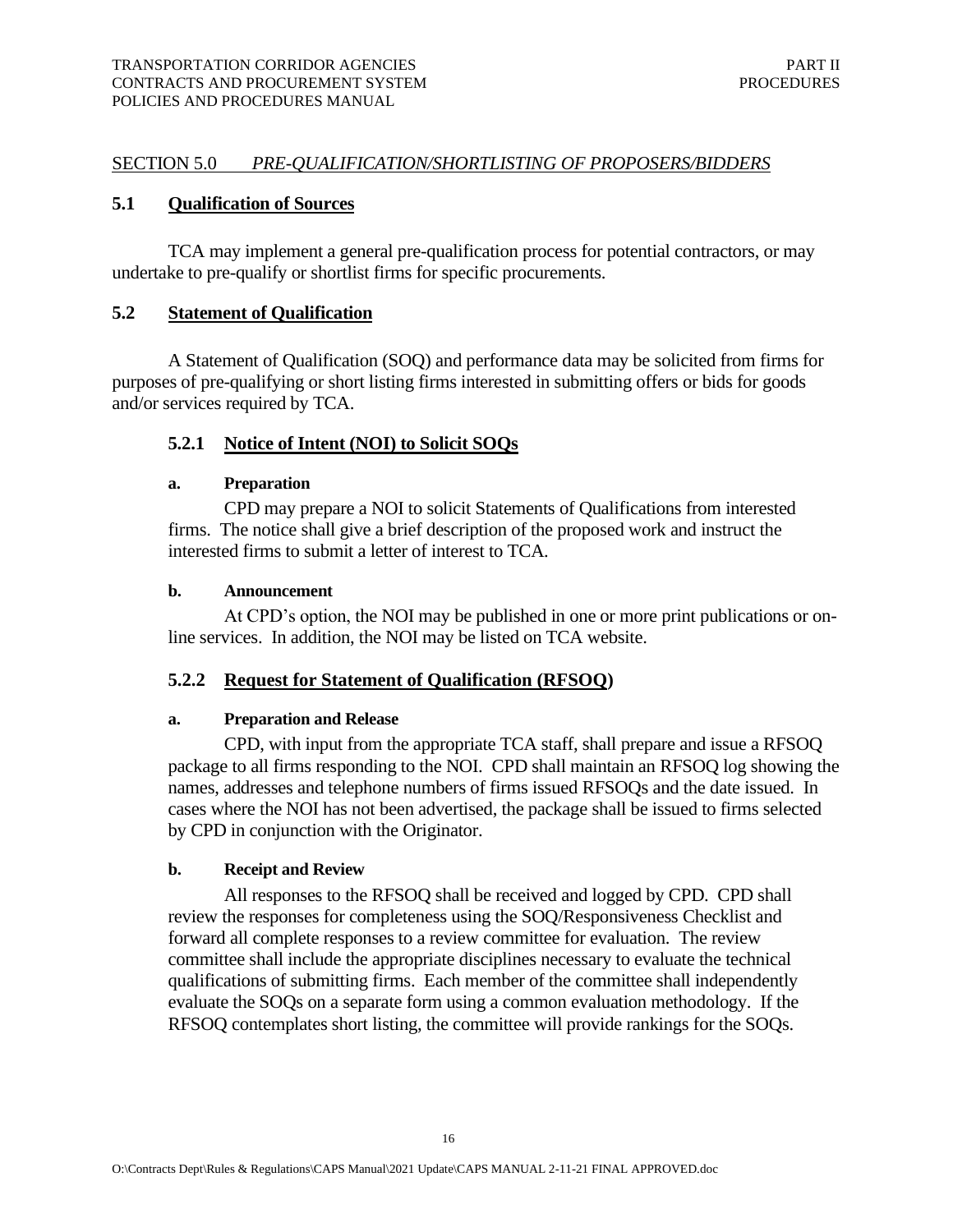### **c. Notification of Deficiencies (General Pre-Qualification)**

 If the RFSOQ is intended to result in a general list of pre-qualified firms for future procurements, the review committee shall advise CPD of any firms not meeting the minimum requirements. CPD shall notify those firms of their deficiencies and what actions, if any, must be taken in order to become pre-qualified.

### **d. Notification of Deficiencies (Specific Procurements)**

 If the RFSOQ is intended to result in a list of pre-qualified firms or a shortlist for a specified procurement or group of specific procurements, the review committee shall advise CPD of any deficiencies in the submittals. CPD shall take action in accordance with the RFSOQ, which may include requesting additional information or clarification from the firm. CPD shall forward any additional information or clarifications submitted to the evaluation committee to be factored into the evaluation process.

### **e. Prequalification List or Shortlist**

 For RFSOQs that are intended to result in a list of pre-qualified firms, following receipt of evaluation results from the review committee, CPD shall prepare a list consisting of all firms which have been determined to meet the minimum requirements. For RFSOQs that are intended to result in a shortlist of firms eligible to participate in specific procurements, following receipt of evaluation results and rankings from the review committee, CPD shall prepare the shortlist. Each firm that submitted an SOQ will be advised whether it is on the list. CPD shall maintain copies of submittals in accordance with TCA's records retention policy.

### **5.2.3 Debriefings**

 The RFSOQ may offer firms the opportunity for a debriefing following issuance of a list of pre-qualified firms or shortlist. In such event, upon request CPD, with key members of the evaluating committee, will debrief firms that were not included in the list. Firms will be advised regarding significant deficiencies and weaknesses in their submittals, and provided with reasonable responses to relevant questions about whether TCA followed applicable laws, regulations and solicitation requirements.

### SECTION 6.0 *SOLICITATION*

### **6.1 Public Contract Types**

Public agencies may enter into a variety of different types of contracts. How a contract is characterized may determine the appropriate procurement process to be used under agency policy, regulations, or law. The principal types of contracts are purchases, general services, consulting services, professional services and public works contracts. Task orders do not fall within a separate category of contract, but rather may be issued for activities under master contracts for any of the service categories below.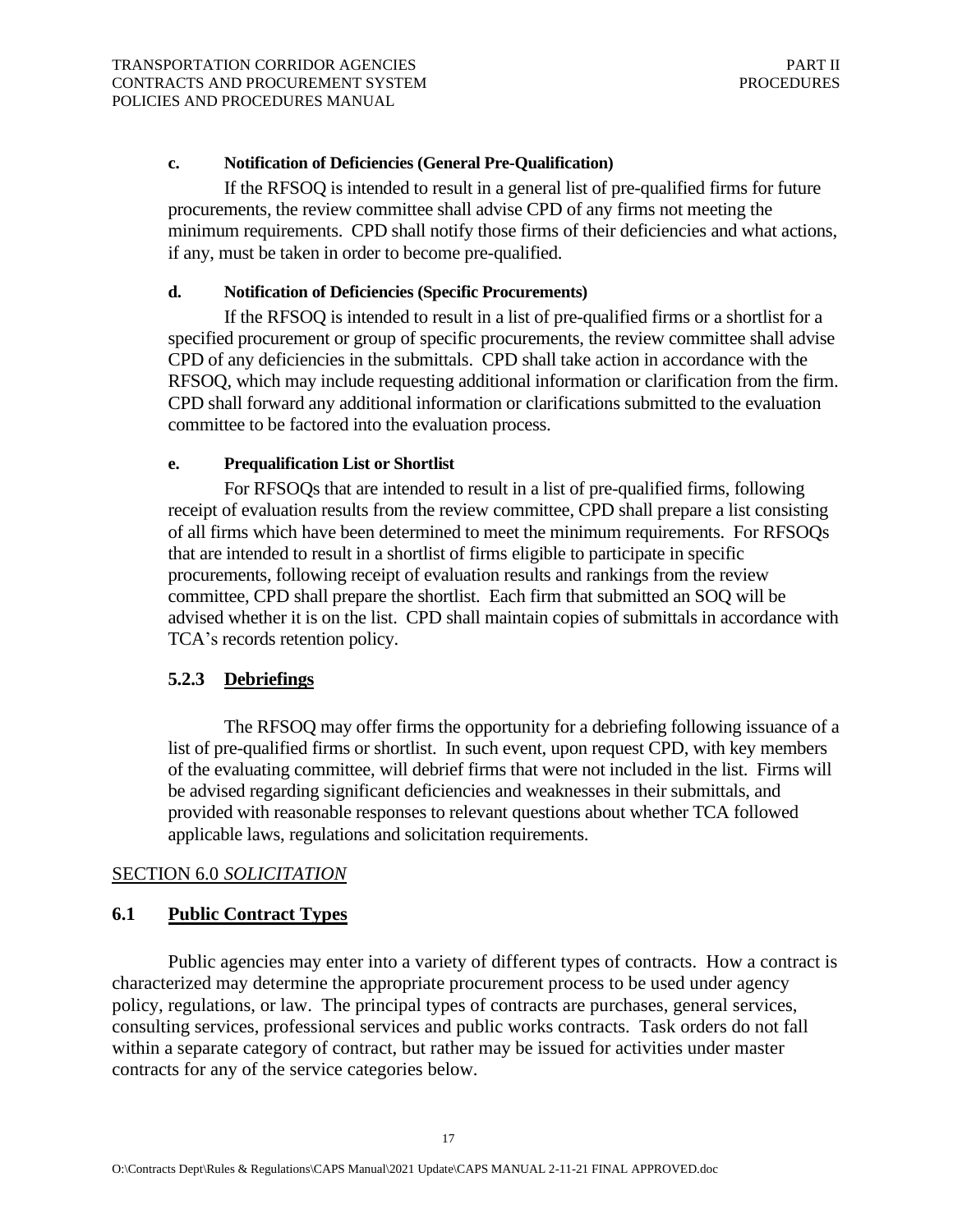**a.** Purchases usually involve the acquisition of goods or products, whether by contract or account.

**b.** General Service Contracts, generally involve routine activities, such as window washing, messenger service, landscape maintenance, etc.

**c.** Consulting Services Contracts are unique in that the object of the contract is the solution of a problem and the deliverable under the contract is generally a contract report setting forth that solution or the advice of the consultant.

**d.** Professional Services Contracts include services such as design, engineering and architectural, legal services and similar other personnel activities other than those performed by TCA's employees.

**e.** Public Works Contracts are contracts for the construction, alteration, modification, repair or improvement of physical structures or to the real property of TCAs. The purchase of equipment to be installed in buildings or on the property of TCAs can be considered a public works contract if the installation cost is a substantial portion of the total contract price. For purposes of the Labor Code prevailing wage requirements, installation work is considered public works, and a maintenance contract may be considered public works.

### **6.2 Selection of Appropriate Procurement Process**

 selection) is dependent on the type of contract being considered. Competitive bid procurements discretion in the work to be performed. Construction contracts, purchase orders or routine The procurement process (competitive bid, competitive proposals or qualifications-based are generally required for all well-defined contract work where the bidder has little or no services, i.e., non-consulting, non-professional services are examples. Competitive proposals are generally used for specialized purchases, or for contracts dealing with consulting or professional services where pricing is only one of several selection factors. Design, Engineering and Architectural including Soils Engineering and testing contracts are subject to selection based on experience and qualification, followed by a negotiation of price (see PART II SECTION 9 for specific procedures). Design-build contracts may be procured through competitive proposals or bids, at the option of TCA.

A "two-step" procurement process may occur in cases where contractors/vendors are evaluated for compliance with TCA's requirements for qualifications as a first step which is followed by a process in which either (1) sealed bids are submitted and selection is based on the lowest price of those qualified bidders or (2) proposals are submitted and selection is based on the quantitative and/or qualitative evaluation of proposals or the result of negotiations with one or more of the proposers. This is a contracting procedure which can be utilized for some types of general services, professional and consulting services and complex procurements. In those procurements, the description of the end product to be provided to TCA usually cannot be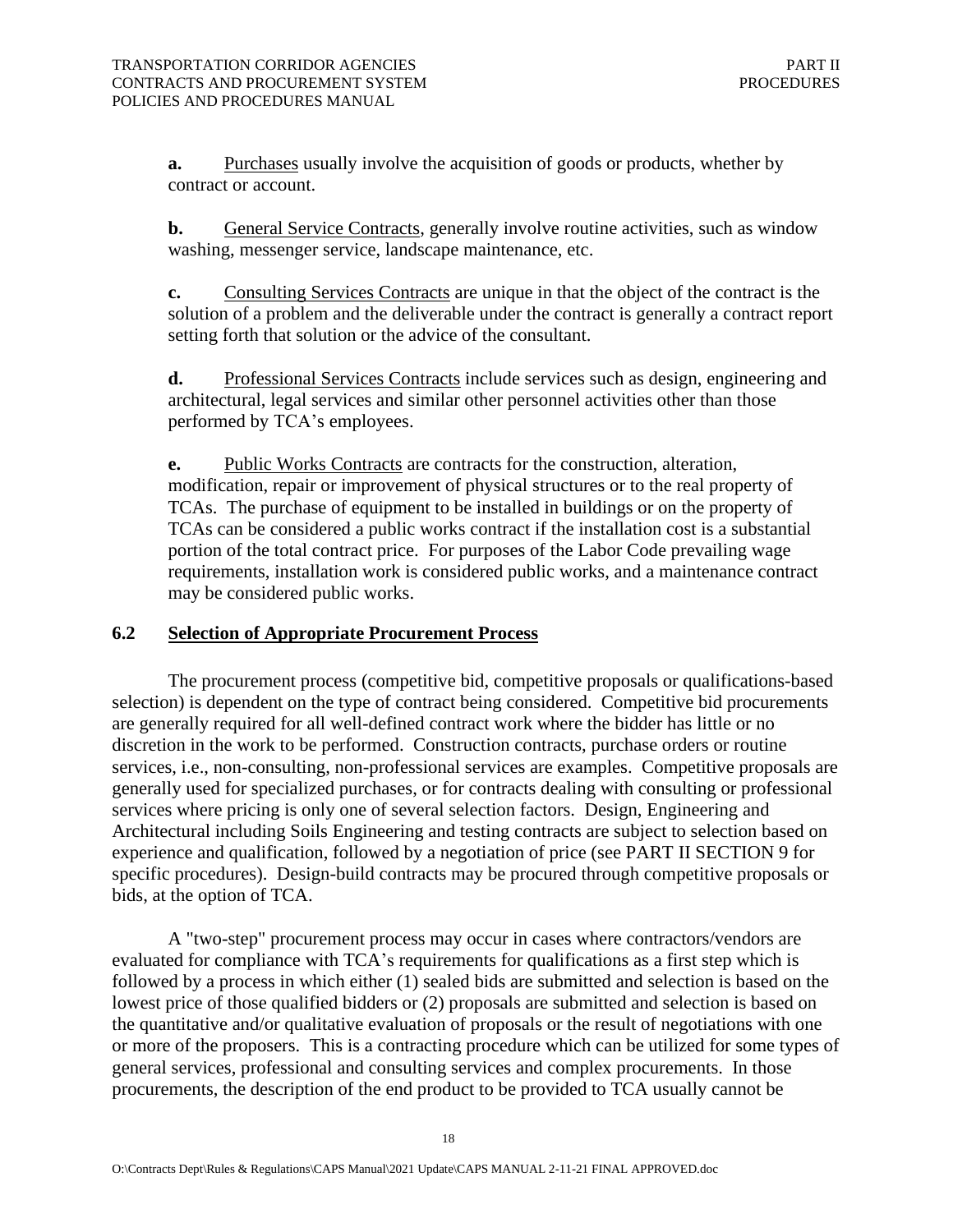reduced to detailed specifications. An example of the latter is electronic data processing or telecommunications systems. This process may be used for the selection of a single contractor/vendor or be applied in the award of master contracts, where multiple contracts may be established with qualified contractors/vendors for "on-call" services. Work under such contracts is generally assigned by Task Order issued to the selected firm, either after a competitive bid or competitive proposal process. If the master contract is for consulting or professional services, a task order may be issued to the selected service provider based on a negotiated price.

# **6.3 Sole Source/Limited Source Procurement**

In cases where sole source/limited source procurement is requested, a justification for the sole source or limited source procurement shall be submitted as part of the procurement request. The decision to award a contract without competition will be reviewed by CPD and is subject to approval of the appropriate ETM, based on the following criteria:

a. In the case of emergency where a contract is necessary for the immediate preservation of the public health, welfare, or safety or protection of TCA property;

b. There is only a single source of supply available, or only one contractor is qualified to provide the service or product;

c. The equipment to be purchased is of a technical nature and the procurement thereof without advertising is necessary in order to assure standardization of equipment and interchangeability of parts;

d. When the goods or services can only be provided by a government or other public entity;

e. Low cost items where competitive bidding or other complex procurement method is not justified;

f. The contract is one for which only per diem and travel expenses are paid and there is no payment for services rendered; or

g. When the award of a contract pursuant to competitive procedures identified in this Manual is infeasible, would not produce an advantage, or would not be in the best interest of TCA and the public.

Sole source or limited source awards shall be requested by the Originator, authorized by the appropriate ETM and reviewed by the CPD manager, prior to initiating the solicitation process. In cases of an unresolved disagreement between the CPD manager and the ETM, the decision will be elevated to the CEO.

### **6.4 Establish Proposers/Bidders List**

The Originator or SOQ review committee shall, with the CPD manager, or his designee, identify the potential market for the contract, with the goal of identifying at least three qualified firms that appear likely to submit bids or proposals. In addition, the RFP/IFB may be listed on TCA website.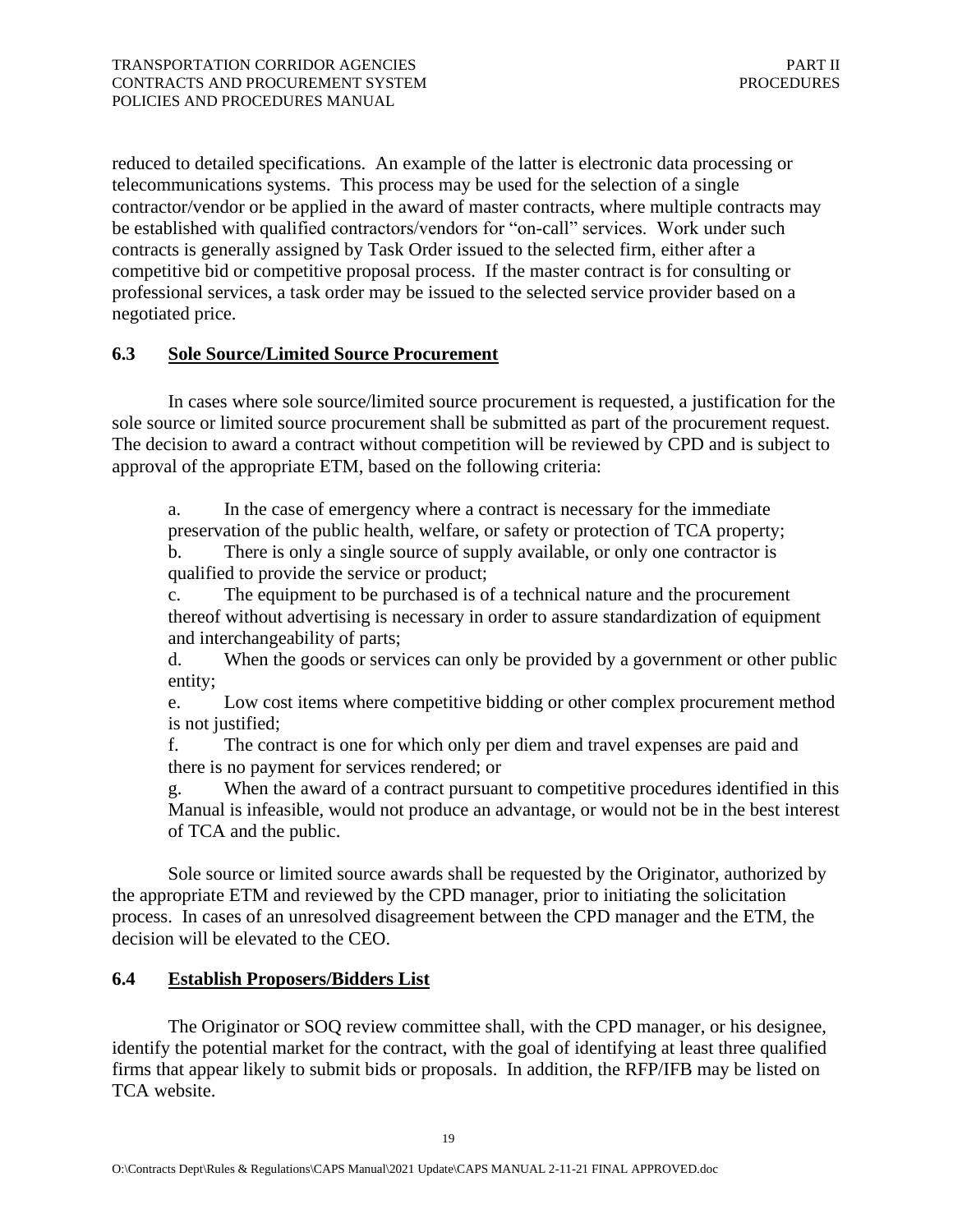In determining sources to solicit, staff shall use all means available to ensure that an adequate number of potential qualified proposers receive the solicitation in order to obtain the maximum open and competitive competition. Pre-solicitation announcement notices shall be published in a manner reasonably likely to attract bidders or proposers.

# **6.5 In-House Engineering Cost and Schedule Estimate for Engineering/Construction Contracts**

A confidential in-house engineering cost and schedule estimate shall be prepared for each major engineering or construction contract (including design-build contracts). The estimate shall be reviewed by the appropriate corridor manager and forwarded to the director, design & construction or chief engineer or by the Originator and forwarded to the ETM for further review and approval. The chief engineer or other ETM will then forward a copy of the approved estimate to CPD for the file. No bids or price proposals shall be opened prior to the review and approval of the in-house engineering cost and schedule estimate.

### **6.6 Preparation and Issuance of RFP/IFB Packages**

# **6.6.1 Preparation**

CPD shall, in close cooperation with appropriate TCA staff, develop the RFP/IFB package. The Originator shall be responsible for the preparation of the scope of work, including the specifications, drawings, exhibits and other documents that will explain or clarify the work to be performed. The Originator shall ensure that any changes impacting the scope of work that occur during the RFP/IFB package development are incorporated in the scope of work. CPD is responsible for coordinating the balance of the package. All communications with potential suppliers/contractors shall be conducted in a manner consistent with the section entitled "Relationship with Contractors" in Appendix F to the Agency Administrative Code, Code of Conduct.

### **6.6.2 Issuance**

 (or review committee) and arrange for a pre-proposal/pre-bid conference as appropriate. CPD shall release the RFP/IFB package to the firms identified by the Originator In the case of construction contracts, packages will be released to all contractors who respond to the Public Notice and pay the stipulated document fee, if required. All payments by contractors for the purchase of the RFP/IFB packages are to be submitted to TCA Accounting Department daily.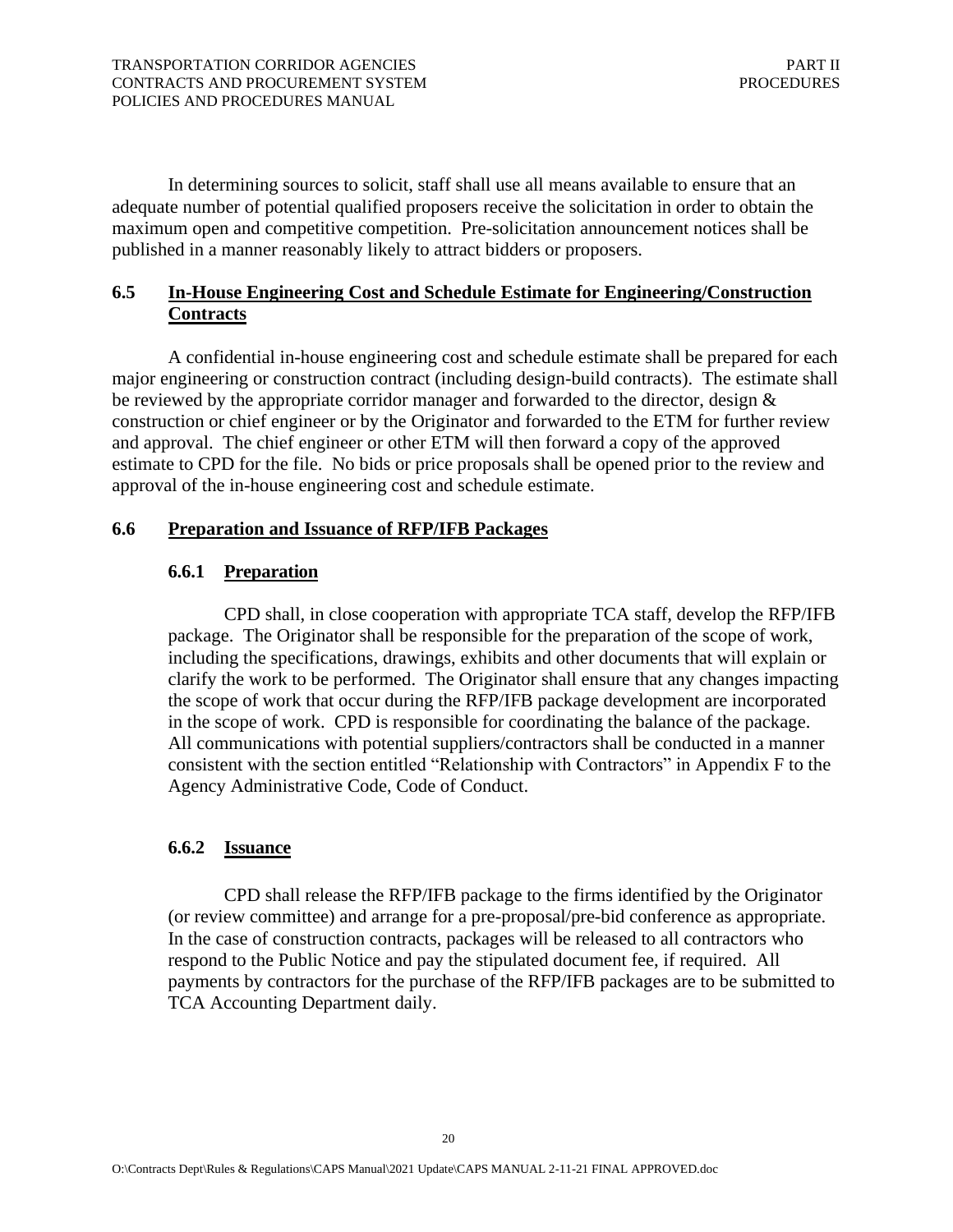# **6.7 Schedule**

CPD shall coordinate the preparation of a procurement schedule based upon the Originator's Acquisition Schedule (see PART II SECTION 2.4) and with the input from the Originator and appropriate TCA staff. The schedule shall identify key milestone activities, such as:

- Estimated time for preparing RFP/IFB documents
- Proposed date for issuing the RFP/IFB documents
- Final date for solicitation protests
- Proposal/bid closing date and time
- Estimated period for negotiations
- Proposed contract award date
- Final date for protest of award
- Anticipated date for notice to proceed
- Proposed project completion date

# **6.8 Proposers/Bidders File**

CPD shall maintain a proposers/bidders file. The file shall include the entire proposal/bid package with addenda and a list of all firms receiving the package, including the names, addresses and telephone numbers of the firms, the dates the package and subsequent addenda were issued and other information relating to communications with each firm.

### **6.9 Solicitation Protest**

A protest to the terms of the solicitation documents may be filed only after the protester has informally discussed the nature and basis of the protest with the CPD manager or his designee in an effort to remove the grounds for protest.

A solicitation protest notice must be submitted in writing to the CPD manager, prior to the bid opening, best and final offer opening date, or such earlier protest deadline date as may be specified in the RFP/IFB, and shall state the grounds of the protest. A solicitation protest shall not be considered after this time unless the grounds for protest were not and could not have been known to the protester prior to the final date for solicitation protests. Additional requirements relating to protests may be included in the RFP/IFB.

A detailed solicitation protest, with a detailed statement of the grounds, legal authority and facts, including all documents and evidentiary statements in support of the protest, shall be filed with the CPD manager within 7 calendar days of the filing of the solicitation protest notice.

Evidentiary statements, if any, shall be submitted under penalty of perjury. The protester shall have the burden of proving its protest.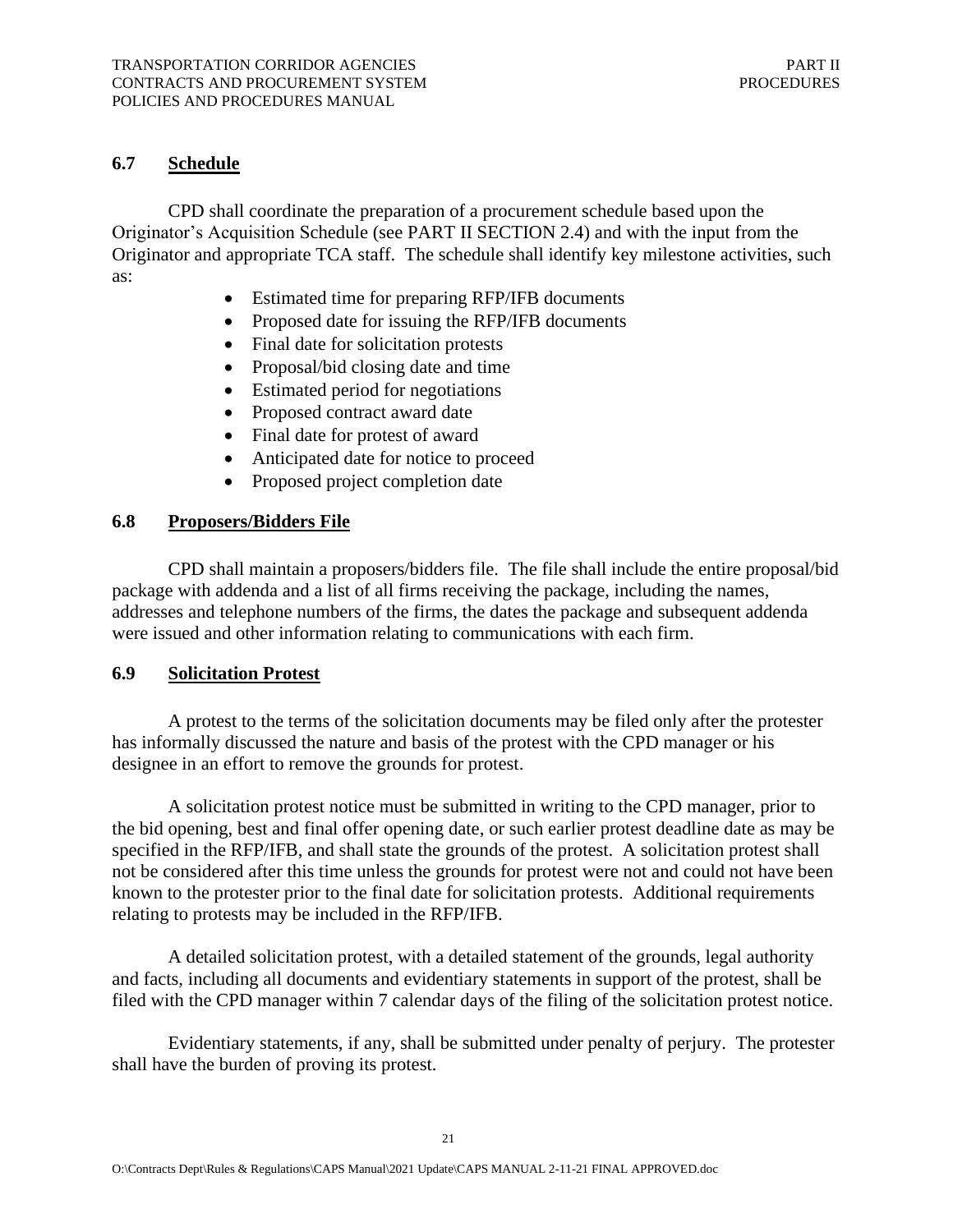The CPD manager shall prepare a response to the detailed solicitation protest and shall submit it, the protest and any additional information the CPD manager deems appropriate to the CEO of TCA within 14 calendar days of the filing of the detailed solicitation protest.

The CEO shall issue a written protest decision within 14 calendar days of the receipt of CPD's response to the protest. Unless otherwise required by law, no evidentiary hearing or oral argument shall be provided, except at the sole discretion of the CEO, a hearing or argument may be permitted if necessary to obtain a full and fair understanding of any aspect of the protest or for protection of the public interest or an express, legally recognized interest of a potential proposer/bidder.

If the CEO concludes that the protester has established proof of the basis of its protest, TCA may withdraw the RFP/IFB and take any other appropriate actions, including issuance of a new RFP/IFB or revising the existing RFP/IFB.

If a solicitation protest is filed, the solicitation process may, at the sole discretion of TCA, continue while the protest is being decided or until it is withdrawn

Additional requirements relating to protest may be included in the RFP/IFB.

### SECTION 7.0 *PRE-PROPOSAL/PRE-BID CONFERENCE*

### **7.1 Purpose**

 A pre-proposal/pre-bid conference may be held when contracts are complex in nature, high in dollar value or where schedule is critical. The main purpose of the conference is to assure submission of proposals/bids that are accurate and conducive to review and competitive proposal/bid analysis and to maximize the responsiveness and acceptability of proposals/bids with a minimum risk of protests or inequality in the opportunity to compete. The goal is to clarify complex proposal/bid requests, remove ambiguities and give all firms an opportunity to present their questions. CPD, in consultation with the Originator and appropriate TCA staff, shall use discretion as to whether or not mandatory attendance at the conference is required. CPD shall coordinate the conference with the Originator. The conference shall be scheduled approximately one or two weeks after the issuance of the RFP/IFB Package.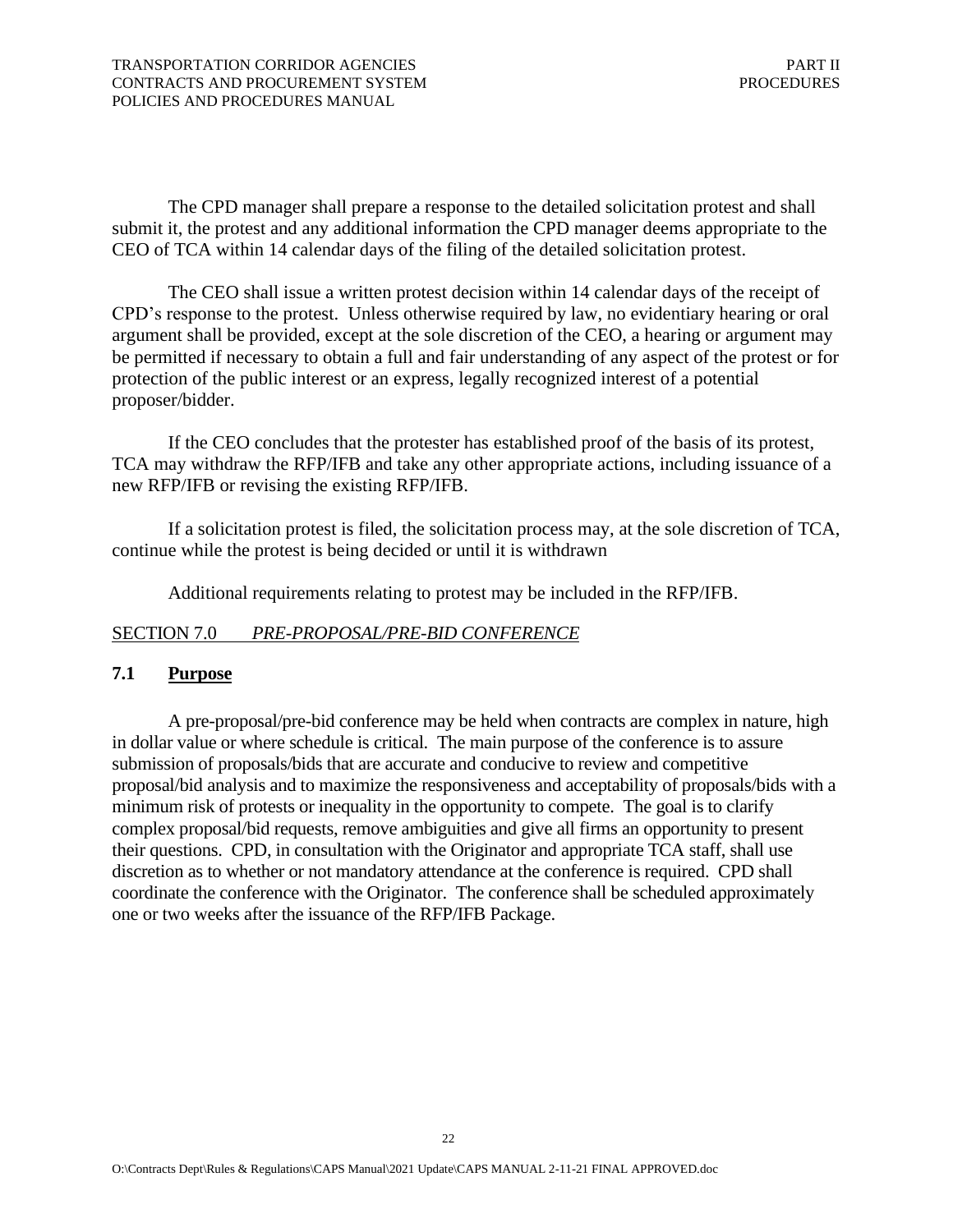# **7.2 Conference Agenda**

 CPD shall prepare a conference agenda and distribute the agenda to all those invited to the conference prior to the conference date. The following is a sample agenda:

### **Opening**

- a. Attendance Record
- b. Introduction of attendees

### **Proceedings**

- a. Organization structure
- b. General description of the project
- c. Specific description of the scope of work
- d. Selection Process
	- 1. Policy matters
	- 2. Proposals/bids
	- 3. Oral interviews
	- 4. Instructions on DBE if applicable
- e. General Discussion
	- 1. Questions and answers

### **Closing**

- a. Review of methods for submitting proposals/bids and proposal/bid opening dates
- b. Review procedure of handling further questions during the proposal/bid cycle with emphasis that only written responses will be binding
- c. Adjournment

# **7.3 Conference Minutes**

 Any questions provided at the conference, or as a result of the conference, shall be documented in conference minutes and clarifications/answers issued as an addendum to the RFP/IFB. In addition, CPD shall prepare and distribute copies of the minutes to all other parties attending the conference.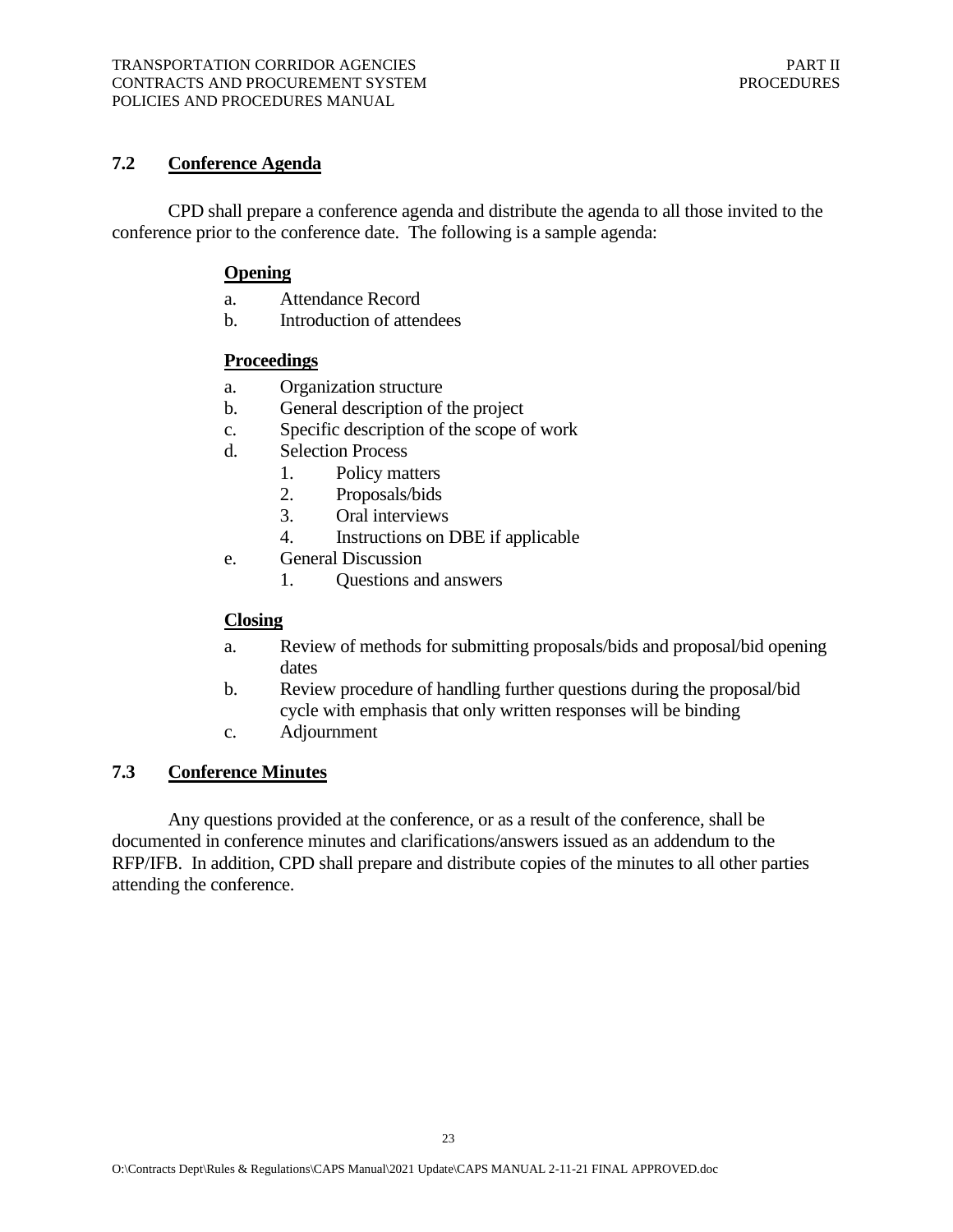### SECTION 8.0 *ADDENDUM TO RFP/IFBs*

### **8.1 Purpose**

 The addendum provides a uniform method of informing all proposers/bidders of additions, deletions, clarifications, revisions or deviations to the RFP/IFB package which may affect the timing or basis of the proposals/bids.

### **8.2 Distribution**

 CPD will coordinate input from contributing sources and ensure that the addendum is issued to, received and acknowledged by the proposer/bidder.

### SECTION 9.0 *PROPOSAL/BID EVALUATION*

### **9.1 Receipt of Proposals/Bids**

 CPD shall receive and log in all proposals/bids. The time and date of receipt, along with the signature of the individual receiving the package, shall be placed on each package.

### **9.2 Confidentiality of Proposals/Bids; Review of Conflicts**

 All proposals/bids shall be kept sealed and in a secure place until the scheduled date and time of opening. The evaluation of proposals/bids shall be carried out, independently, in strict confidence by each member of the evaluating team. Each member of the evaluation team shall be required to sign a confidentiality agreement and to disclose any financial interest or other potential conflicts that he or she may have relating to the proposer/bidder and its team. The CPD manager, or designated representative, shall be responsible for reviewing the disclosures and determining whether the individual should be allowed to participate in the evaluation.

### 9.3 Public Opening of Bids (Certain Construction Contracts)

 If so indicated in the IFB, bids will be opened and read publicly at the time and place identified. Bidders or their authorized agents are invited to be present. All bids will be recorded on the bid opening summary form. The information recorded on the forms includes the names of the bidders, bid amount, type of security enclosed (cash, cashier's check, certified check, or bid bond) and the amount of security.

### **9.4 Initial Responsiveness Review**

 CPD shall initially review all proposals/bids, utilizing a checklist, to determine the responsiveness to the RFP/IFB. All submittals that have been determined non-responsive shall be so noted. Responsiveness means that the proposal/bid fully complies with all significant requirements of the solicitation. Failure to attend any mandatory pre-bid conference may also result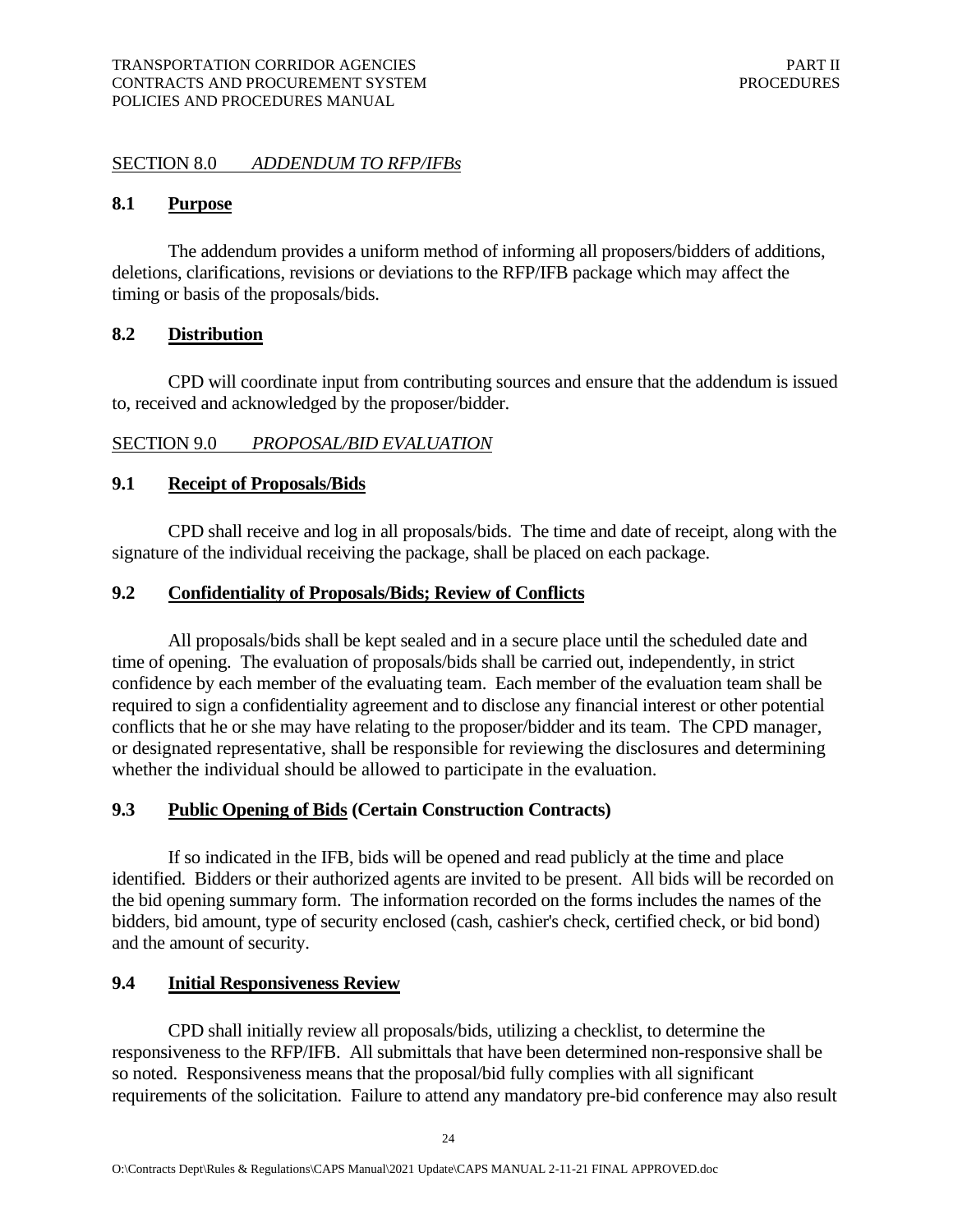in a determination of non-responsiveness. A proposal/bid that is materially non-responsive must be rejected.

 rejected. Before rejecting a proposal/bid for non-responsiveness, the recommendation may be reviewed by legal counsel, at the discretion of the CPD manager. CPD shall advise those firms that their submittals have been determined to be non-responsive, and will not be included in the final review process.

 Clarification may be sought from the proposer/bidder with respect to minor irregularities that do not impact the core qualifications or price of the proposal/bid. The CPD manager may consult with legal counsel in determining whether a clarification is permissible.

### **9.5 Evaluation**

### **9.5.1 Proposals (Negotiated Contracts)**

### **a. Technical Review**

 Each member of the technical evaluation committee shall independently evaluate and rank the technical proposal on a separate form using a common evaluation methodology. Criteria used as the basis for evaluation and ranking should be identified in the RFP and may include such factors as 1) professional excellence, demonstrated competence and specialized experience of the firm; 2) staffing capability, workload and ability to meet schedules; 3) education and experience of key personnel; 4) nature and quality of completed work for other clients; 5) reliability and continuity of the firm; 6) work plan/methodology; 7) company management and commitment to the project; and 8) other factors deemed relevant to the contract effort.

### **b. Oral Interview**

 CPD may arrange for an oral interview with firms submitting a technical proposal. The number of firms to be interviewed will vary based on the terms of the RFP. In some cases all firms may be interviewed, and in others the interviews may be limited to firms shortlisted by the evaluation committee. The oral interviews shall be conducted by the evaluation committee as necessary. Each member of the committee shall independently evaluate the oral interview on a separate form using a common evaluation methodology. If all firms are interviewed, the interviews may be considered as part of the overall evaluation instead of using separate evaluation forms.

### **9.5.2 Bids**

### **a. Technical Review**

 The bid documents shall be reviewed by the Originator and/or other TCA department representatives, whichever is appropriate, to ensure that the bids are complete and in compliance with the IFB. The completed review shall be submitted to CPD.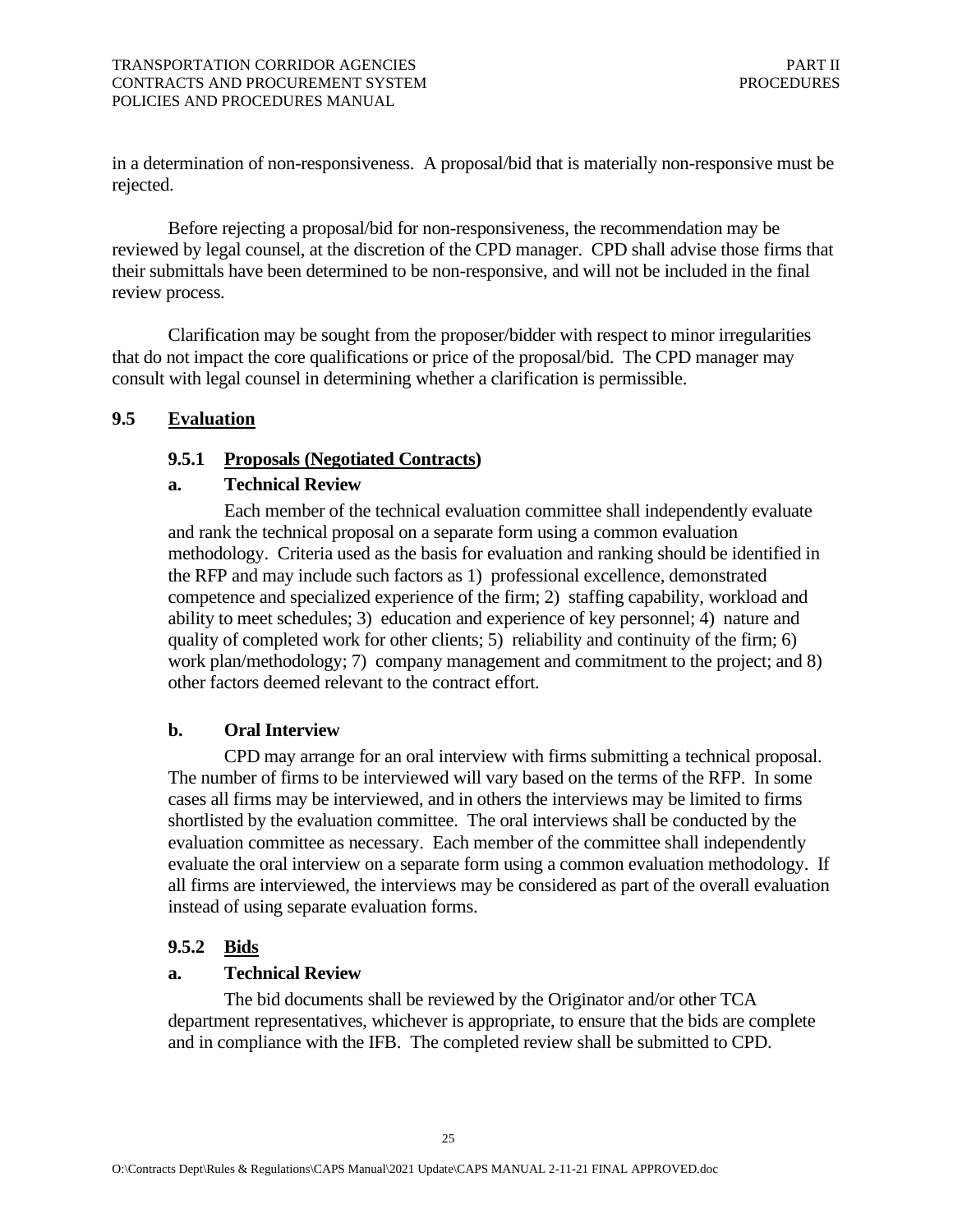### **b. Commercial Review**

 The commercial portion of the bid documents shall be analyzed and reviewed by CPD with support from Finance as necessary. The results of the review are to be included with the technical review in the bid analysis summary.

### **c. Other Review**

Any other portions of the bid documents shall be analyzed as determined by CPD.

### **d. Proposal/Bid Clarification Meeting**

 A bid clarification meeting may be held with proposer/bidder if there is doubt as to the intent of the pricing data, technical data, or other pertinent factors of the proposal/bid for which clarification is appropriate as determined by the CPD manager. The meeting is chaired by CPD and attended by those lead personnel involved in the project. Attendees shall adhere to the established topics for discussion.

### **9.6 Ranking of Firms**

 The CPD manager or his designee, with input from the evaluation committee, shall be responsible for the preparation of information summarizing the selection proceedings, including a summary of the evaluation forms and a ranking of the firms. If Board authorization is required for the execution of the contract, the information will be submitted by CPD to the appropriate TCA department representative for inclusion in a staff report to the Committee and Board, requesting authorization to award.

### **9.7 Debriefing of Proposers**

 CPD, with key members of the evaluating committee, may debrief proposers at their request. Firms will be given a summary of the rationale for award, advised regarding significant deficiencies and weaknesses in their offers, and provided with overall rankings and reasonable responses to relevant questions about whether TCA followed applicable laws, regulations and solicitation requirements.

### **9.8 Evaluation Committees**

### **9.8.1 Evaluation Committee Member Anonymity**

 Because the public interest served by protecting the anonymity of Evaluation Committee members clearly outweighs the public interest served by disclosure, Evaluation Committee members' evaluator identification numbers will remain confidential, as permitted by Government Code section 6255(a). The Evaluation Committee members must be able to perform the evaluation without either fear of improper influence, harassment, or personal attack before, during, and after the evaluation. They must be free to score the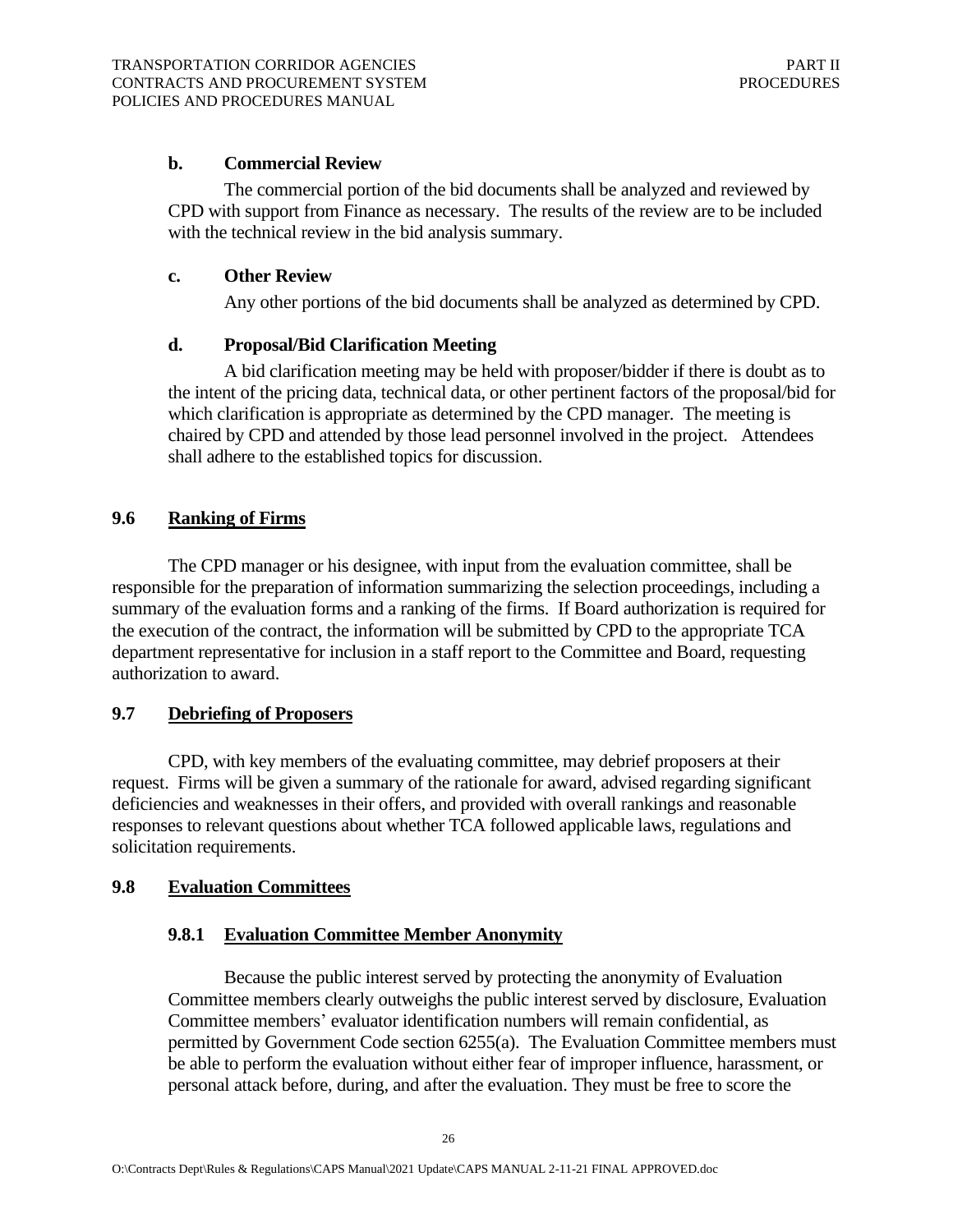proposals and/or oral interviews on content. This is particularly true with respect to any outside experts that may serve as an evaluator.

### **9.8.2 External Subject Matter Experts**

 including consulting and management services. The CEO or their designee shall determine TCA may require the participation of an external subject matter expert to serve on a specific procurement Evaluation Committee such as those involving professional services whether an external subject matter expert would be beneficial for a specific procurement.

 The external subject matter expert evaluator may be from a public agency and/or one of knowledge and expertise to serve on TCA's Evaluation Committees. Finally, all external subject matter expert evaluators will be required to adhere to TCA's conflict of interest policy. TCA's member agencies. Additionally, if determined most appropriate, the external subject matter expert evaluator may be requested from the private industry (e.g. consulting firms contracted to TCA as in-house program management/extension of staff) or a specialized organization (e.g., non-governmental planning organizations) as technical advisors (non-scoring evaluators) or as scoring evaluators. In all instances, TCA staff will assess the qualifications of available external subject matter expert(s) to ensure that the selected individual has requisite

### **9.8.3 Board Member Participation**

Board Members shall not participate on any procurement evaluation committee unless expressly requested by the Board Chairs (or relevant Board Chair if the procurement pertains to only one Agency).

### SECTION 10.0 *NEGOTIATION/ACCEPTANCE*

### **10.1 Established Negotiation Plan**

 Prior to any negotiations, a negotiation team and team leader will be identified by the appropriate ETM. The team will develop a negotiation plan, identifying the objectives to be achieved. With respect to negotiations based on submitted proposals, the proposal must be reviewed and analyzed in detail by CPD and appropriate other staff and consultants to verify all cost data submitted and to assure that all proposal guidelines have been followed. In addition, if appropriate, a detailed analysis will be made of the estimated working hours to be expended for each category of work to reveal the level of understanding of the scope of work. From these analyses and reviews, a listing of objectives to be accomplished during the negotiations will evolve.

 For engineering/construction contracts, the in-house engineering cost and schedule estimate (see PART II SECTION 6.5) based upon the scope of work is critical to the evaluation of proposals or bids for the work. This estimate must be completed and sealed before any review of proposals for the work can be opened and reviewed. It is important to remember that this estimate is based upon the best information available at the time, but is primarily a "benchmark" for comparison, and as such, its various elements shall be used as a basis for establishing guidelines in the negotiation.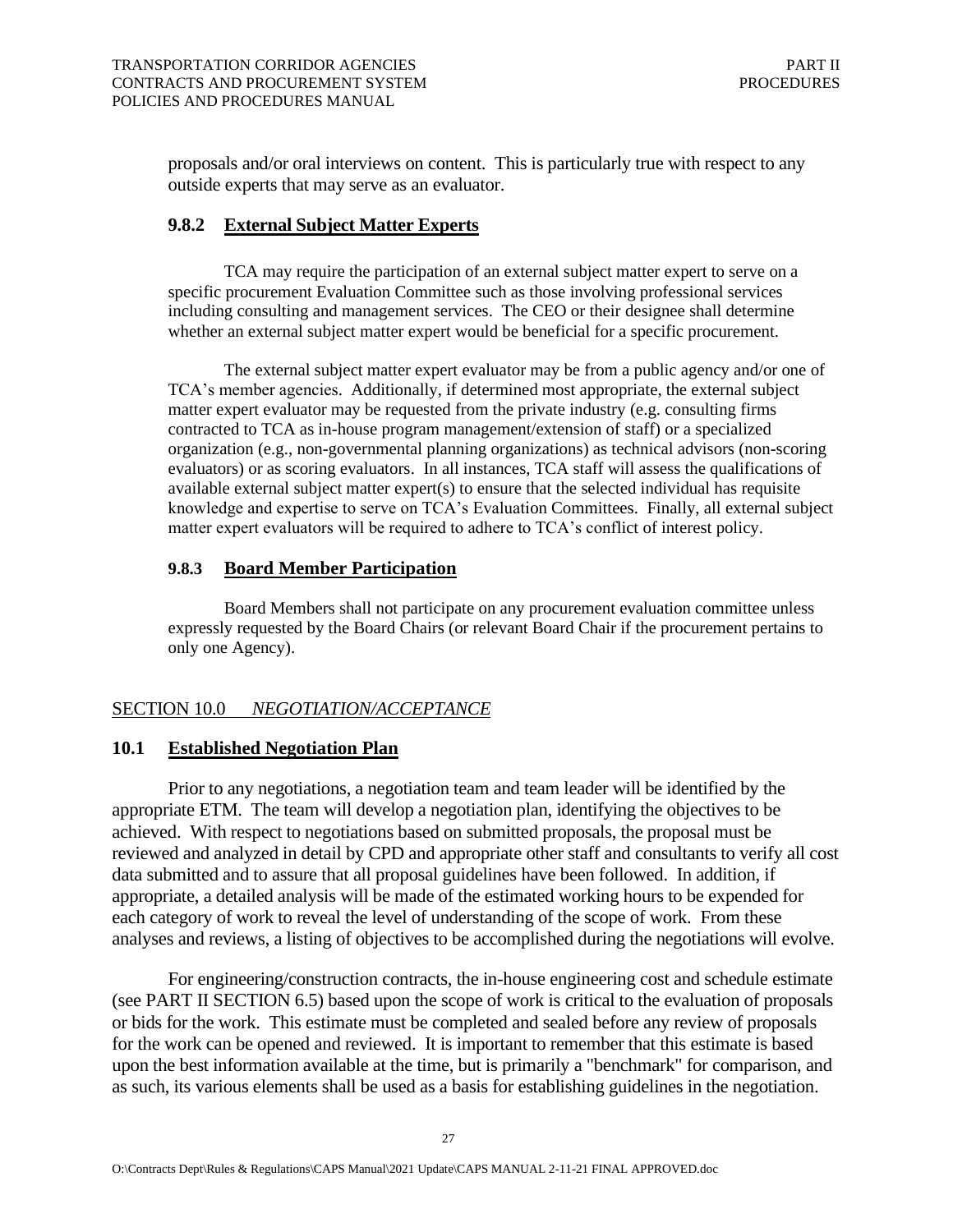During proposal reviews/evaluations, additional information, or a different approach to the work may be presented which would cause consideration of adjustments to the in-house engineering cost and schedule estimate.

### **10.2 Negotiation Meetings**

 Negotiations on a complex proposal may involve multiple meetings in order to address all the issues before agreement can be attained. Normally, the beginning session will address the scope of work and the distribution of working hours to support the work before considering financial and contractual matters.

### **10.3 Negotiation Documentation (Record of Negotiations)**

 A record of each negotiation meeting shall be maintained. It is important to obtain sufficient notes of the proceedings to document all the issues discussed and the individual agreements reached. Verbatim minutes of the meeting are not necessary. At the lead negotiator's option, the meeting notes shall be prepared by CPD and circulated to all parties for their review and comment. Upon completion of the negotiations, the record of negotiations shall be properly bound together and maintained in the contract files.

### **10.4 Purchases by County of Orange**

 In accordance with Section 5.4 of the Administrative Code, the CEO may authorize use of the Purchasing Agent of the County of Orange to purchase personal property TCA.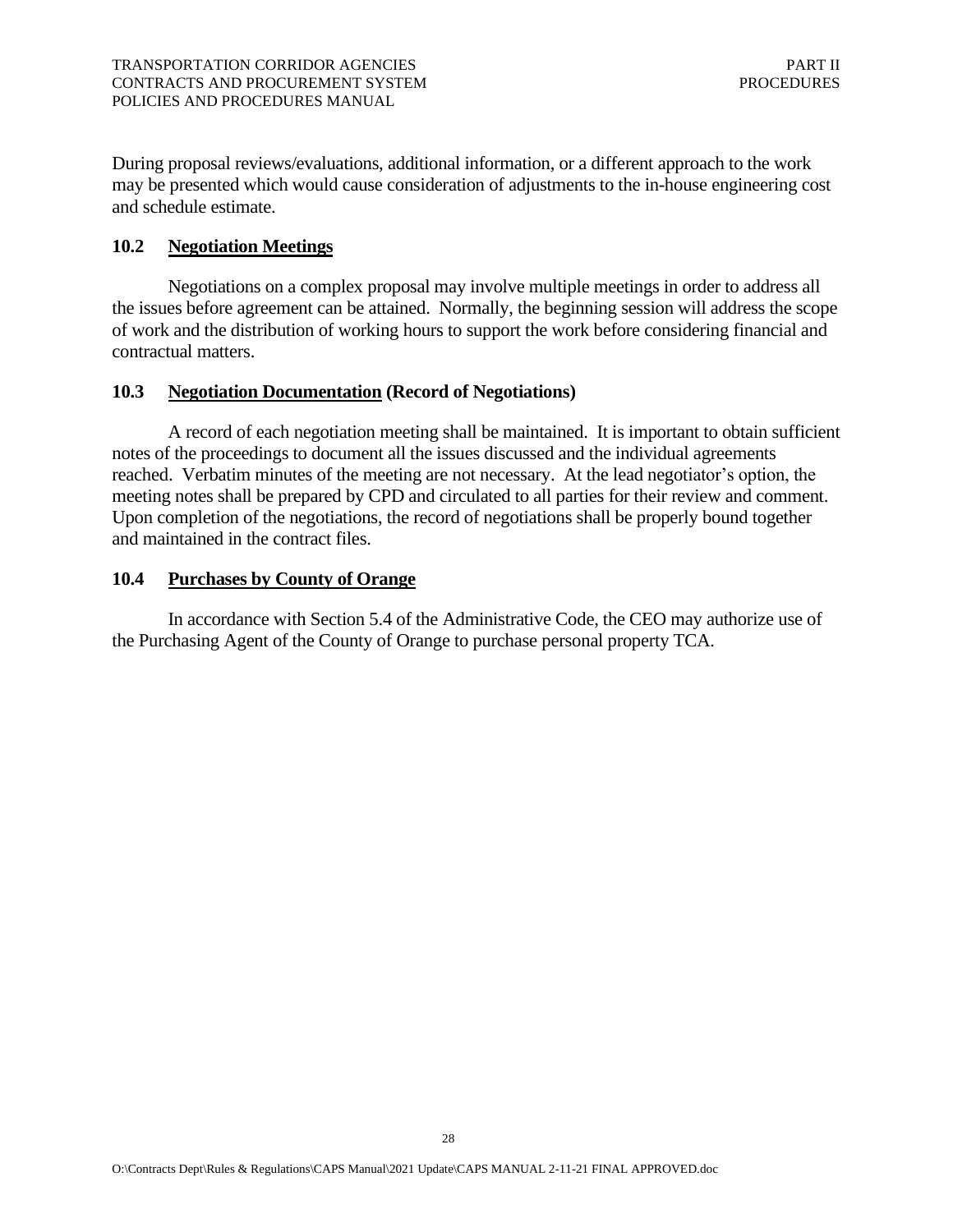# <span id="page-33-0"></span> **PART III** *REQUIRED APPROVALS; EXECUTION AND ADMINISTRATION OF CONTRACTS*

### SECTION 1.0 *GENERAL*

 This Part III contains the procedures for the implementation of the policies established in Part I applicable to the approval, execution and administration of contracts. These procedures are applicable to the contracting and procurement effort required in support of the planning, design, construction and operation of the SR 73, SR 133, SR 241 and SR 261 Toll Roads and internal staff functions performed by TCA directly. These procedures will be updated periodically to conform to programs and forms utilized by TCA. Any such updates will be subject to review and approval by the CEO.

 Based on the policies and procedures identified in this manual, the department may under limited circumstances and with the approval of the appropriate ETM, procure the needed goods or services. It is the ETM's responsibility to ensure that the procurement is administered by CPD whenever required by these policy and procedure guidelines. In all cases, it is the responsibility of the Originator to ensure that appropriate procurement procedures are followed and documentation is maintained.

### SECTION 2.0 *APPROVALS*

# **2.1 Contracts Requiring Board Authorization**

 For all contracts that require Board approval per these Policies, the Originator shall prepare the staff report to the executive team for review and approval. If the CEO determines that review by the Operations & Finance Committee is required, then upon approval, the appropriate department shall submit the board report to the Operations & Finance Committee as required for review and subsequent submittal to the Board for approval. If the CEO determines that review by the Operations & Finance Committee is not required, then upon approval by the executive team, the appropriate department shall submit the board report directly to the Board for review and approval.

 Reports to the Board for award of contracts for the purchase of goods or services will include a procurement summary report. The procurement summary report will include the type of procurement, award criteria, and price, bid results or proposer rankings or ratings.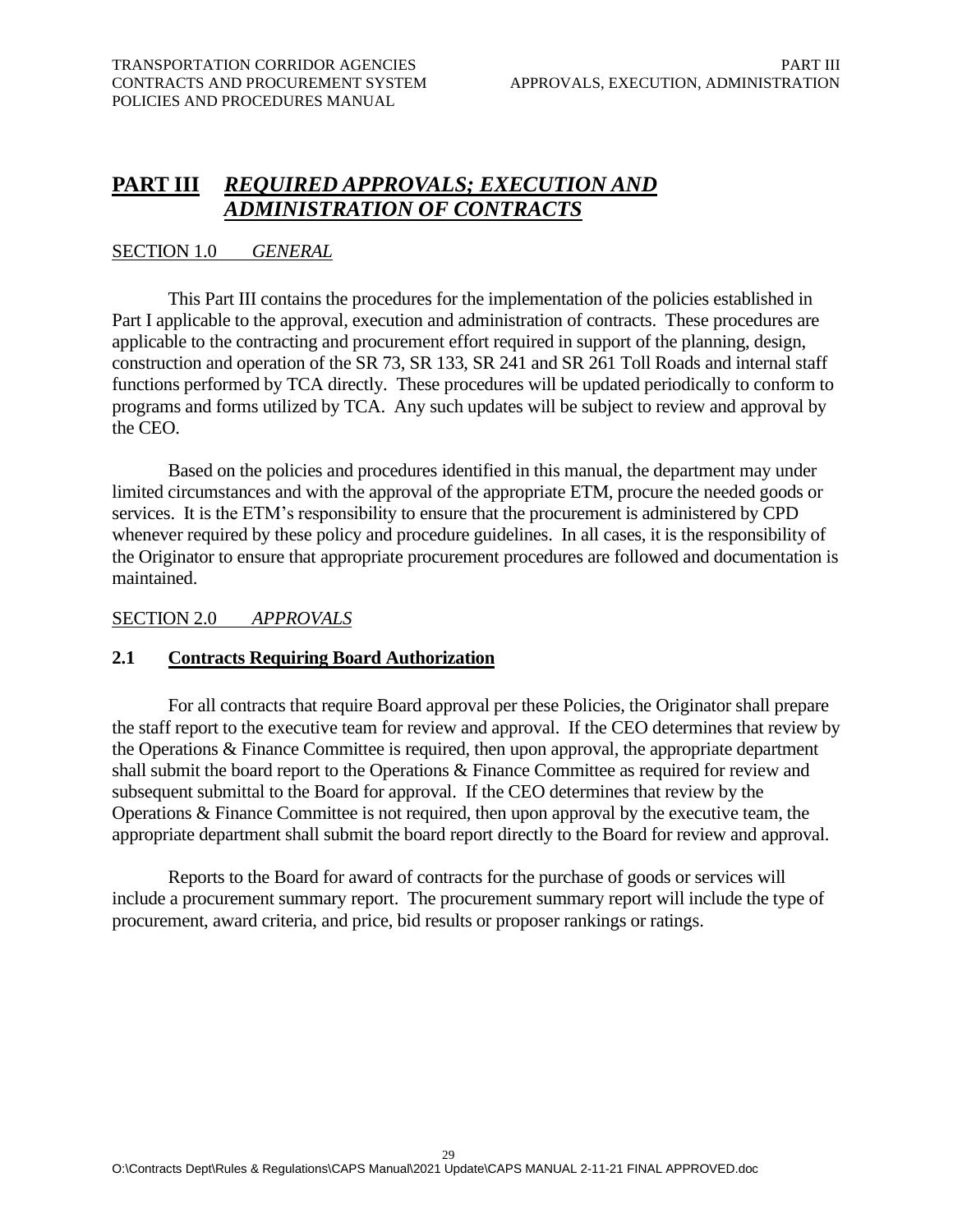# <span id="page-34-0"></span> **2.2 Contracts Under CEO Authorization**

 Contracts (including documents committing TCA even though not labeled as a "contract") involving \$25,000 or less (per Agency), or for routine business expenses, as further defined in PART I SECTION 8.0 to this manual, and for which funds are included in TCA approved annual budget can be approved at the discretion of the CEO, or his designee, without further Board action. in determining whether the contract must be submitted for Board approval. If both Agencies are party to the same contract, expenditures under the contract will be allocated to each Agency and a determination made whether the contract exceeds the Board approval threshold for either or both of If the contract could reasonably be construed as the continuation of a previous agreement or commitment with the same vendor, or if multiple contracts with the same vendor are awarded during an overlapping timeframe, the dollar value of all related contracts shall be added together the Agencies.

 CPD will provide a report to the Board quarterly, identifying all requisitions approved in the prior quarter. The report will identify the contractor/vendor name, a short description, value and expiration of the commitment.

### **2.3 Authority to Execute**

 Authority to execute contracts or other commitment documents is detailed in PART I SECTIONS 8.0 and 9.0 to this Manual.

# SECTION 3.0 *BOARD APPROVAL PROCESS*

### **3.1 Board Committees**

 If the CEO determines that review by one or more Committee(s) of the Board is required, then the appropriate department shall submit board reports or memoranda to the appropriate Committee(s) for review with subsequent submittal to the Board. The Committee(s) will review the report or memorandum, add their comments, and forward their recommendations to the Board for approval. Board agenda items are generally expected to be mailed to the Board members one week prior to the Board meeting date through the TCA clerk of the Board. If the CEO determines that no Committee review is required, then upon approval by the executive team, the appropriate department shall submit the board report directly to the Board for review and approval.

### **3.2 Board Approval**

 The Board may approve the recommendation to award, may, after consideration, direct certain specific actions, or may provide adjustments to the recommendations. The Board may also approve a contingency level of additions to contracts for goods and services, executable without further Board action. The following provides a guideline of contingency amounts to be requested by staff.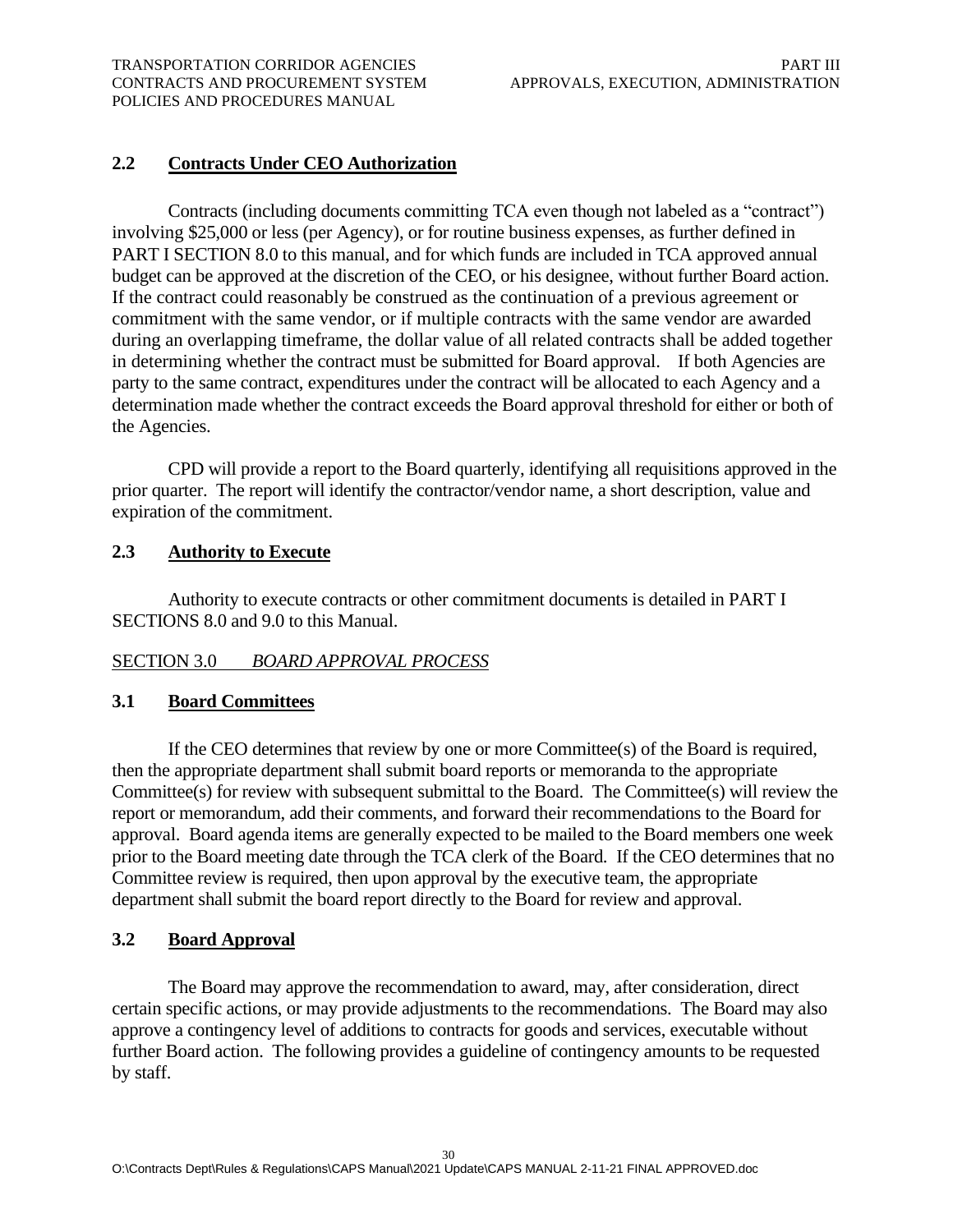| For Construction and Professional Services  |                                             |                                                  |  |  |  |  |
|---------------------------------------------|---------------------------------------------|--------------------------------------------------|--|--|--|--|
| With Contract Term of:                      | <b>Total Expenditure Below</b><br>\$500,000 | <b>Total Expenditure of</b><br>\$500,000 or More |  |  |  |  |
| Less than 12 months                         | 10%                                         | 5%                                               |  |  |  |  |
| Greater than 12 months                      | 5%                                          | 5%                                               |  |  |  |  |
| For Operations and General Support Services |                                             |                                                  |  |  |  |  |
| With Contract Term of:                      | <b>Total Expenditure Below</b><br>\$500,000 | <b>Total Expenditure of</b><br>\$500,000 or More |  |  |  |  |
| Less than 12 months                         | 10%                                         | 5%                                               |  |  |  |  |
| Greater than 12 months                      | $-0-$                                       | $-()$                                            |  |  |  |  |

### Contract Contingency Request Guideline

 After approval, the Board action is recorded in the minutes of the meeting and CPD disseminates the documents for execution by both parties.

### SECTION 4.0 *CONTRACT PREPARATION AND AWARD*

### **4.1 Preparation of Contract Documents**

For procurements of goods and services CPD, with input from the Originator and others as appropriate, shall be responsible for the preparation of the final contract documents. Where specifications, drawings and technical provisions are required they shall be prepared by the Originator or other designated department representative and submitted to CPD for inclusion into the final contract documents. CPD shall be responsible for preparing the balance of the contract documents with input from the technical staff on terms and conditions.

The Originator and other staff, as appropriate, along with the appropriate ETM or his designee shall review and approve the completed contract and requisition prior to transmitting to the contractor for signature.

For contracts that are not primarily intended to cover delivery of goods and services (including customer agreements, permits, applications for permits, memoranda of understanding, intergovernmental agreements and settlement agreements) the responsible department shall either prepare the contract terms or review terms developed by the other party(ies).

It is mandatory that all agreements, oral or otherwise, be formalized and incorporated in the appropriate part of the contract documents prior to execution by any party.

### **4.2 Notice of Intent to Award (NOIA) (Contracts for Goods and Services)**

 recommending the Board approve the award of the contract at their next meeting. The NOIA For contracts for goods and services, CPD shall prepare a memo that shall constitute the notice of intent to award (NOIA). The NOIA shall contain language stating that TCA is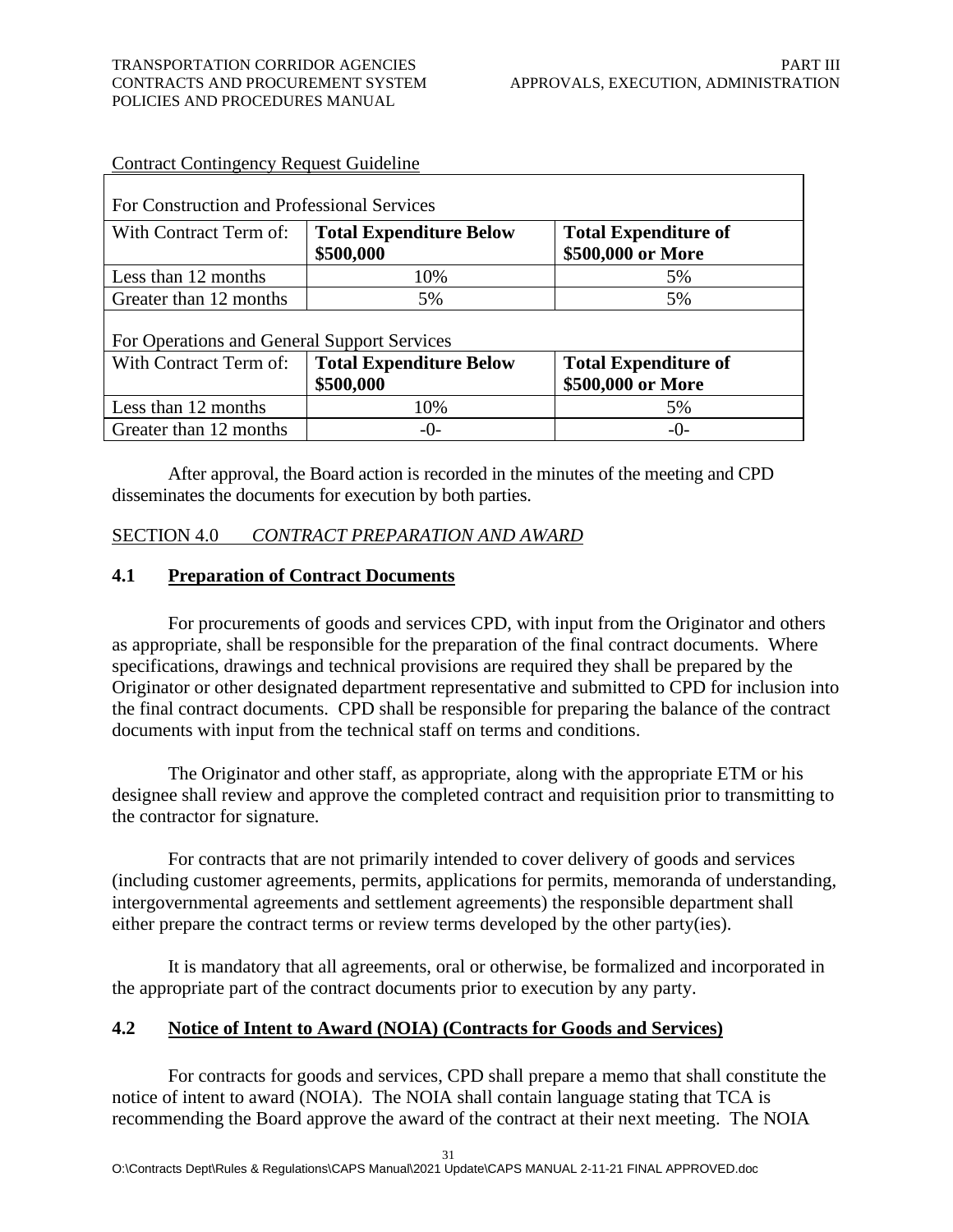<span id="page-36-0"></span>shall also be transmitted via facsimile or e-mail to all proposers/bidders no later than the day the Board agenda item is published. The 7 calendar day protest period shall commence on the day the NOIA/Board agenda item is published. However, the contract may be awarded prior to the expiration of the protest period.

In the event there is not sufficient time between bid opening and the next Board meeting to publish a NOIA, all proposers/bidders will be notified via facsimile or e-mail of the Board award on the date of the Board meeting. The date of the notice of Board action awarding the contract will constitute the beginning of the 7 calendar day protest period.

After approval by the Board and with the approval of the appropriate ETM the contractor shall be issued a notice of award.

If no Board authorization is required, CPD shall post the NOIA and transmit copies to all proposers/bidders via facsimile or e-mail. The contract will not be fully executed until expiration of the 7 calendar day protest period unless specifically approved by the appropriate ETM.

# **4.3 Funding Approval**

 The contract administrator will prepare a requisition based on the information provided by the Originator. The requisition and the appropriate procurement documents (RFSOQ, RFP, IFB, services contract, purchase order, amendment, account establishment documents, etc.) will be circulated for review and approval to the following individuals: the Originator; ETM or designee; manager, budget and planning; assistant controller (accounting); CEO, if required; and the CPD manager.

### **4.4 Execution of Contracts (for Goods and Services)**

# **4.4.1 Contracts Requiring Board Authorization**

Upon approval by the Board of the award of a contract, and with the approval of the CEO, or his designee, the contract may be issued to the contractor/vendor for signature.

### **a. Purchase Orders**

The CEO or authorized staff member may execute purchase orders prior to transmittal to the vendor.

# **b. Other Contracts for Goods and Services**

The CEO or authorized staff member will execute the contract only after the contract has been signed by the contractor and reviewed by CPD upon return to TCA. Further, TCA, when possible, shall not execute the contract until the NOIA has been posted for a minimum of 7 calendar days as discussed in 4.2 above. CPD shall return a fully executed original to the contractor.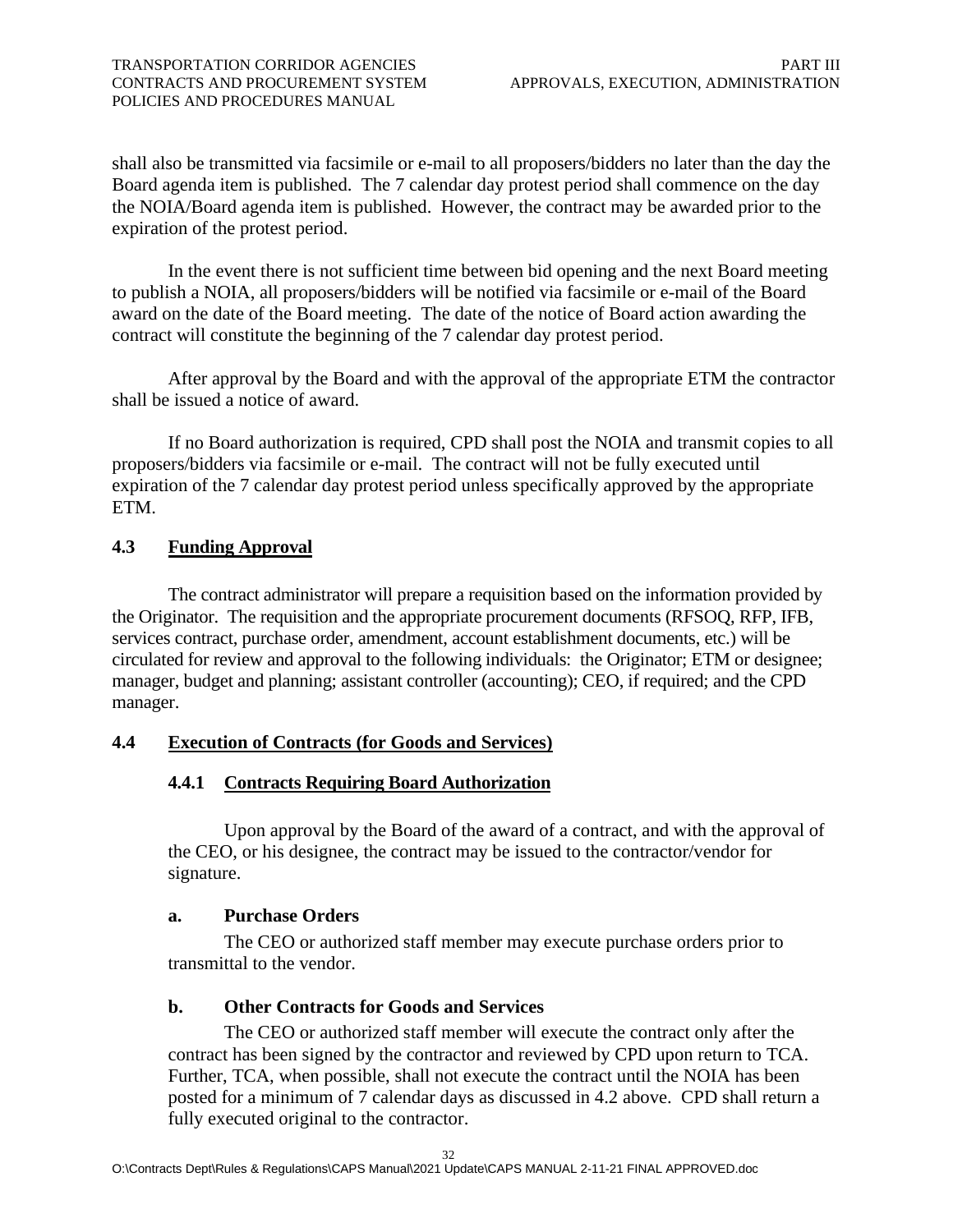# <span id="page-37-0"></span> **4.4.2 Contracts Under CEO Authorization**

The execution of certain contracts per PART I SECTION 8.0 of this manual does not require Board approval unless TCA is indemnifying a contractor or vendor or if other peculiar conditions are present in the documents which modify TCA's basic philosophy of procurement/acquisition.

### **a. Contracts**

Except for Purchase Orders, the CEO or their designee will execute such a contract only after the contract has been signed by the contractor/vendor, returned to TCA and reviewed by CPD. At the discretion of the CEO or their designee, the CPD manager may execute such contracts, but only with written or electronic authorization by the CEO or their designee of the document.

### **b. Purchase Orders**

The CEO or their designee may execute purchase orders prior to transmittal to the vendor. At the discretion of the CEO or their designee, the CPD manager may execute such contracts, but only with written or electronic authorization by the CEO or their designee of the document.

### **c. Accounts/Open Purchase Orders**

The CPD manager or his designee will establish accounts with vendors, upon written authorization from the appropriate ETM.

### **4.5 Distribution**

 retaining one original for TCA files. A copy of the executed document will be provided to TCA CPD shall distribute one fully executed contract to the other party(ies) to the contract, document control and an electronic version will be made available to TCA staff for reference purposes.

### **4.6 Notice to Proceed**

Should a contract require issuance of one or more notices to proceed, CPD shall prepare the notice, obtain appropriate signature(s), transmit to the contractor, and make appropriate internal distribution.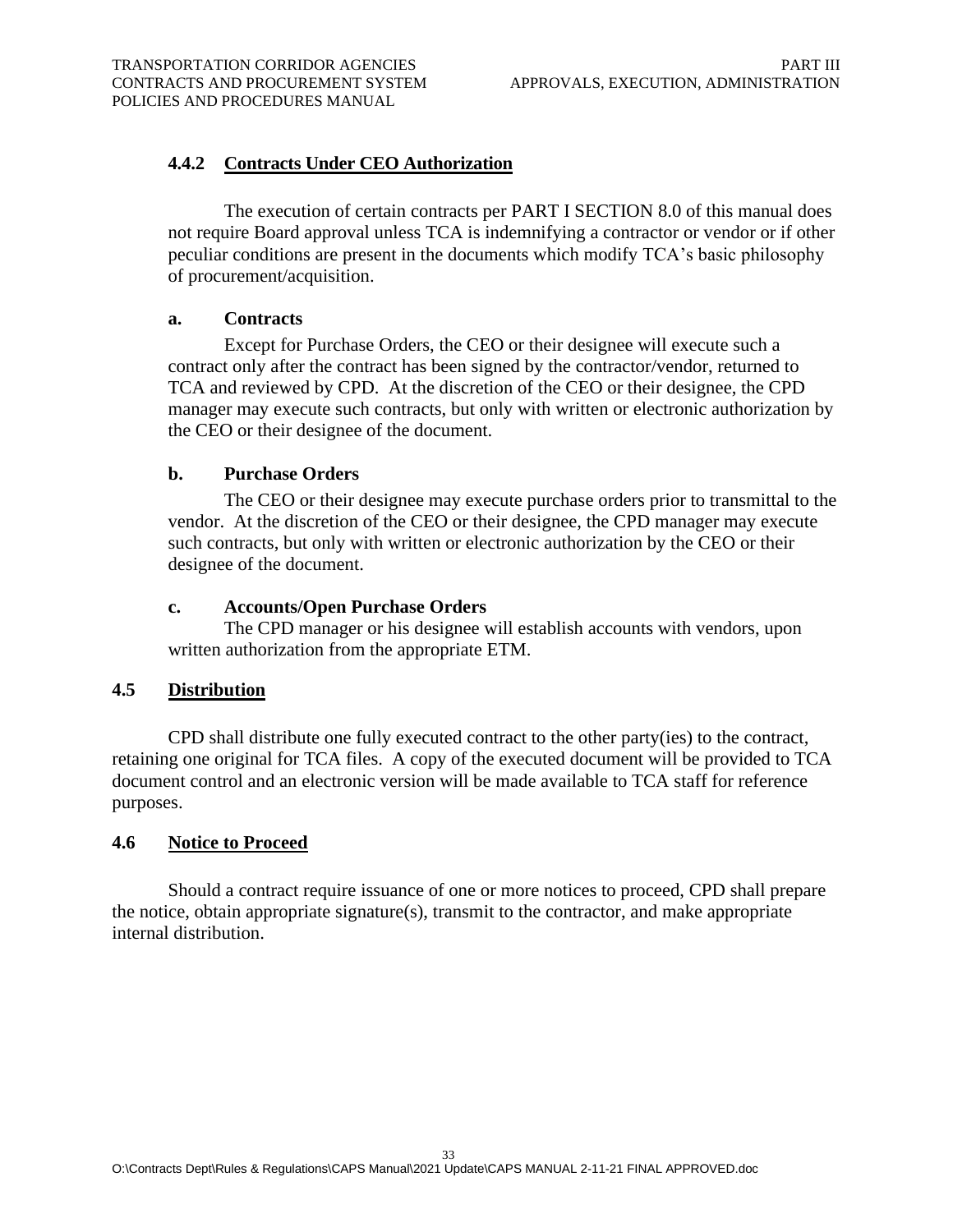### <span id="page-38-0"></span>**4.7 Protest of Award (Contracts for Goods and Services)**

 could have been filed under PART II SECTION 6.9 – Solicitation Protest. The protester shall concurrently file a copy of the notice of protest with the intended recipient of the award. The A notice of protest of the award of a contract must be filed with TCA within 7 calendar days after the posting of NOIA by CPD, or, if no NOIA is posted, within 7 calendar days of award of the contract by TCA. The protest may not be based on grounds for which a protest notice of protest shall state the grounds of the protest.

A detailed statement of protest with a detailed statement of the grounds, legal authority and facts, including all supporting documents and evidentiary statements, shall be filed with the CPD manager within 7 calendar days of the notice of protest. The protester shall concurrently deliver a copy of the detailed statement of protest to the intended recipient of the award.

Evidentiary statements, if any, shall be submitted under penalty of perjury. The protester shall have the burden of proving its protest.

Other bidders may file a statement in support of or in opposition to the protest within 7 calendar days of the filing of the detailed statement of protest. Any evidentiary statements shall be submitted under penalty of perjury.

The CPD manager shall prepare a response to the award protest and shall submit it, the protest and any support or opposition from other bidders to the CEO within 14 calendar days of the filing of the detailed statement of protest.

The CEO shall issue a written protest decision within 30 calendar days of the receipt of CPD's response to the protest. Unless otherwise required by law, no evidentiary hearing or oral argument shall be provided, except at the sole discretion of the CEO a hearing or argument may be permitted if necessary to obtain a full and fair understanding of any aspect of the protest or for protection of the public interest or an express, legally recognized interest of a bidder.

If the CEO concludes that the protester has established proof of the basis of its protest, TCA may withdraw the NOIA and/or the award and take any other appropriate actions, including issuing a new NOIA or awarding the contract to another bidder.

If a notice of protest is filed, no new award of the contract will thereafter be made until the protest is withdrawn or decided. Notwithstanding the foregoing, TCA may award the contract if TCA determines, at its sole discretion, that the public interest would benefit from proceeding with the award prior to a decision.

Additional requirements relating to protest may be included in the RFP/IFB.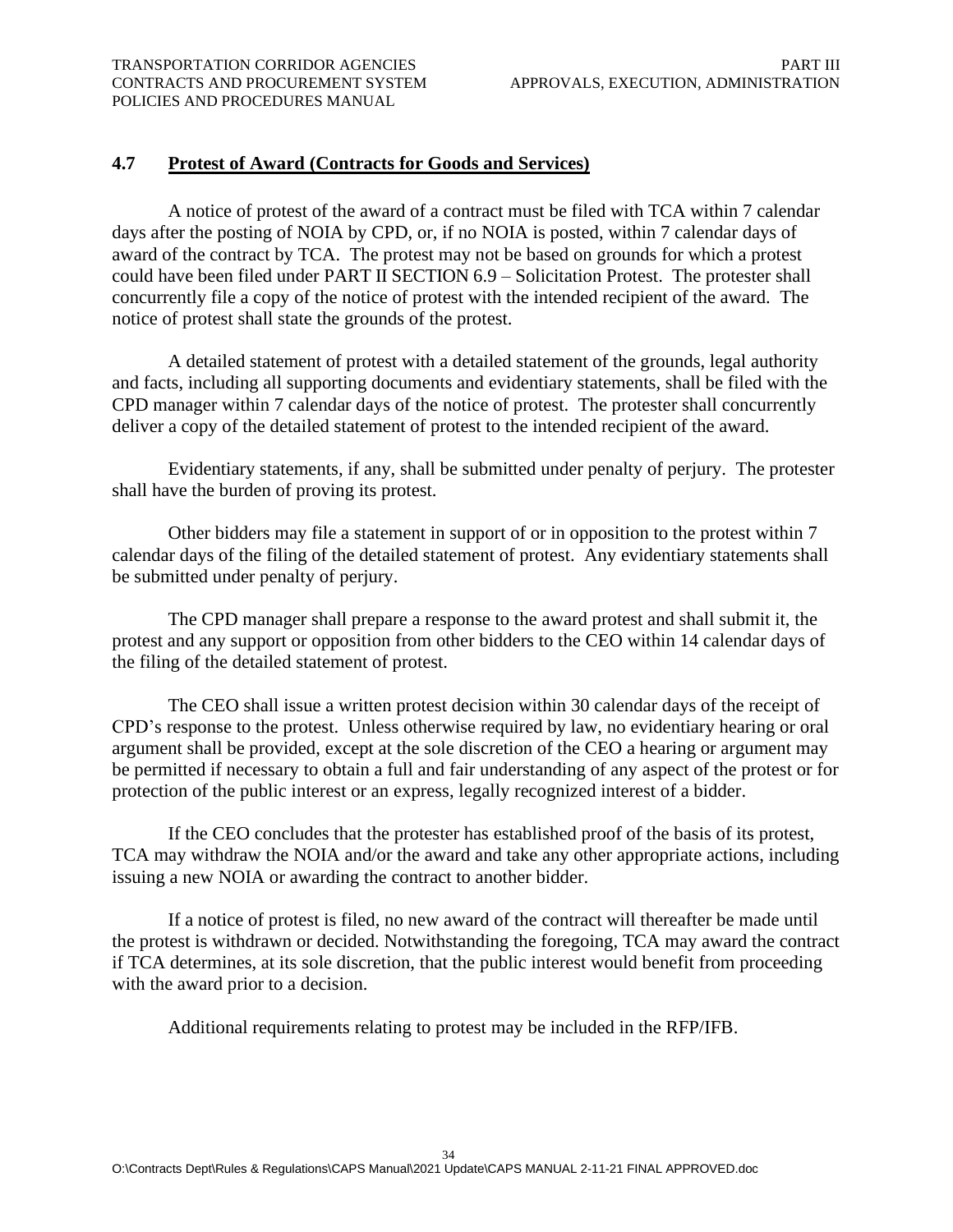# <span id="page-39-0"></span>SECTION 5.0 *PROJECT KICKOFF MEETING*

 The project kickoff meeting occurs after the contract has been awarded and executed and prior to mobilization or start of work. The Originator or staff member responsible for oversight of the contract shall determine whether such a meeting is needed.

 The project kickoff meeting serves to reinforce communications between the contracting parties, introduce to each other all key personnel involved in the project, identify their involvement in the project, establish a formal starting date for the work, and to motivate the contractor and set a cooperative professional tone for the future working relationship.

 Generally, the meeting is arranged by CPD and attended by those lead personnel involved in the project. For construction contracts, the meeting will be chaired by the corridor manager or his designee and attended by CPD and lead personnel from the construction engineering manager, the design manager and others as appropriate. For other types of contracts, the Originator will chair the meeting with appropriate support staff, including CPD staff and consultants present.

### SECTION 6.0 *PROGRESS MEETINGS*

### **6.1 Purpose**

 Progress meetings are held for contracts that require formal review of contractors' operations and assessment of the progress of the work. These meetings provide a forum for discussion and resolution of changes and problems which surface during the life of the contract. The minutes of these meetings will also provide a record of issues and problems related to the work. Minutes from these meetings are the responsibility of the Originator.

### **6.2 Frequency**

 Progress meetings should be regularly scheduled and held as frequently as necessary under the circumstances of the contract. Most contracts require monthly or quarterly meetings. Construction contracts may require weekly or bi-weekly meetings. Frequency of meetings will be held as deemed appropriate by the corridor manager or Originator.

### **6.3 Leadership**

 Corridor manager or Originator shall chair the progress meetings with support from CPD upon request.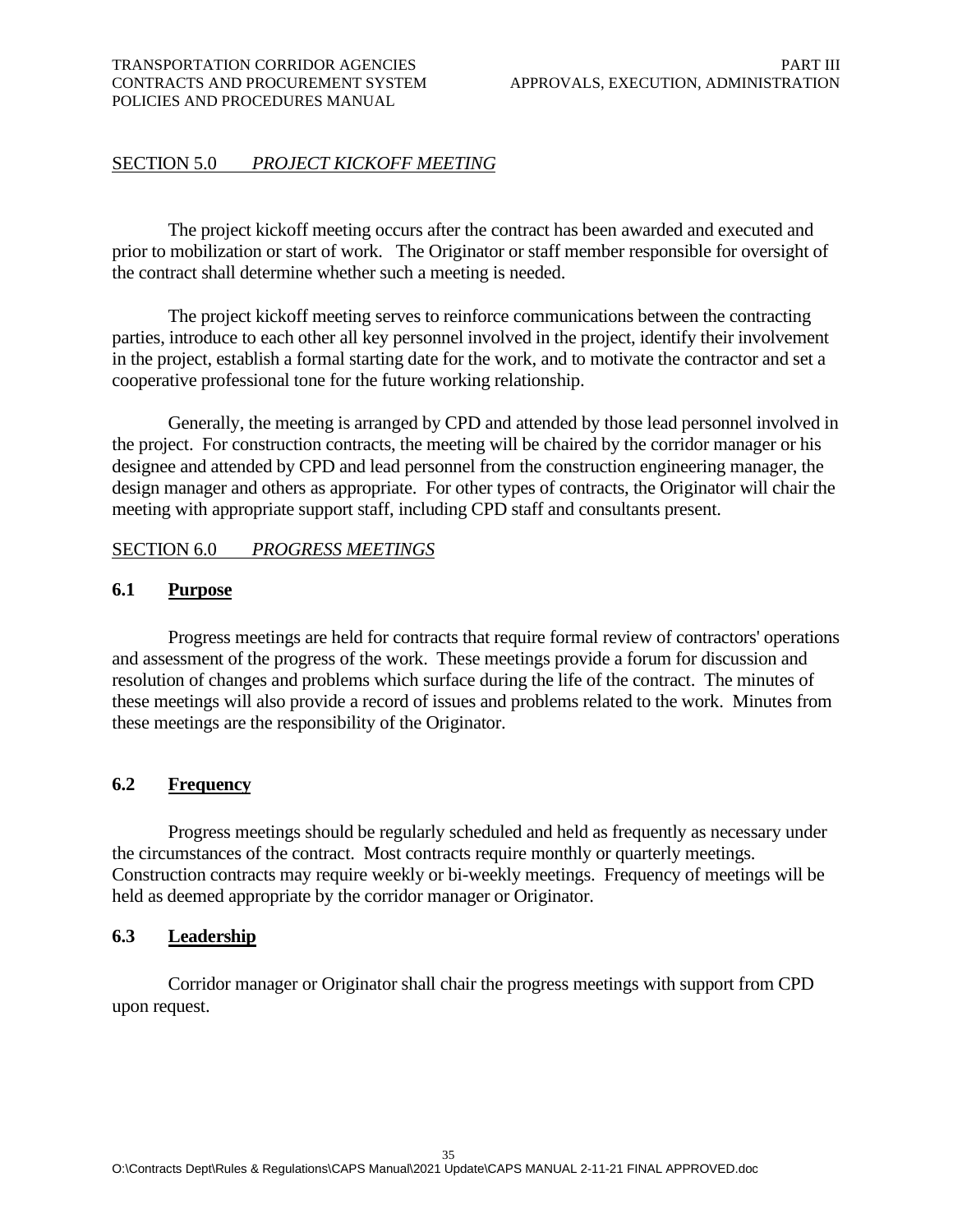# <span id="page-40-0"></span> SECTION 7.0 *MODIFICATION TO CONTRACT DOCUMENTS*

### **7.1 Amendment**

 An amendment is a written instrument that modifies a contract document with mutual consent of contracting parties. Amendments are also sometimes referred to as modifications. The modification may change the contract price, scope of work, contract schedule or correct errors in the contract documents.

 contract documents. All requests for modification shall be submitted with adequate information for CPD to evaluate if an amendment is warranted. If warranted, CPD, with input from the Originator of the request, shall prepare the Amendment and route the document for review and approval. Documents may be routed electronically through the TCA accounting system or manually for approval.

### **7.2 Change Orders**

 Change Orders are modifications specifically permitted by the contract, and are categorized into unilateral and bilateral types and construction and non-construction for development and administration. The following procedures are descriptive, and specific contracts may provide for different procedures to be followed.

### **7.2.1 Bilateral Change Orders**

 Bilateral change orders are defined as changes where the contractor and TCA have agreed to the terms and conditions, schedule and price of the change to the contract. This is generally obtained through negotiations between the parties. A bilateral change order is signed and agreed to by both parties.

### **7.2.2 Unilateral Change Orders**

 These types of change orders are also identified as "directed changes" to the work and are usually the result of disagreements between the contractor and TCA pertaining to responsibility for the work for or lack of agreement on the amount of compensation for the work. If TCA is convinced that compensation is due to the contractor, but a negotiated agreement cannot be made, the change order may be written on a time and material basis, a reimbursable basis, or a fixed amount of compensation can be determined by TCA, all of which may be subject to the contractor submitting a claim if the contractor disagrees.

### **7.2.3 Change Orders for Construction/Engineering Contracts**

 The corridor manager or Originator, as appropriate, will take the lead role in the negotiations and preparation of change orders for all construction/engineering contracts. CPD will participate, if requested, in the negotiations and will make every effort to ensure that a fair and equitable settlement is obtained. CPD will assist in the preparation and processing of all associated documents.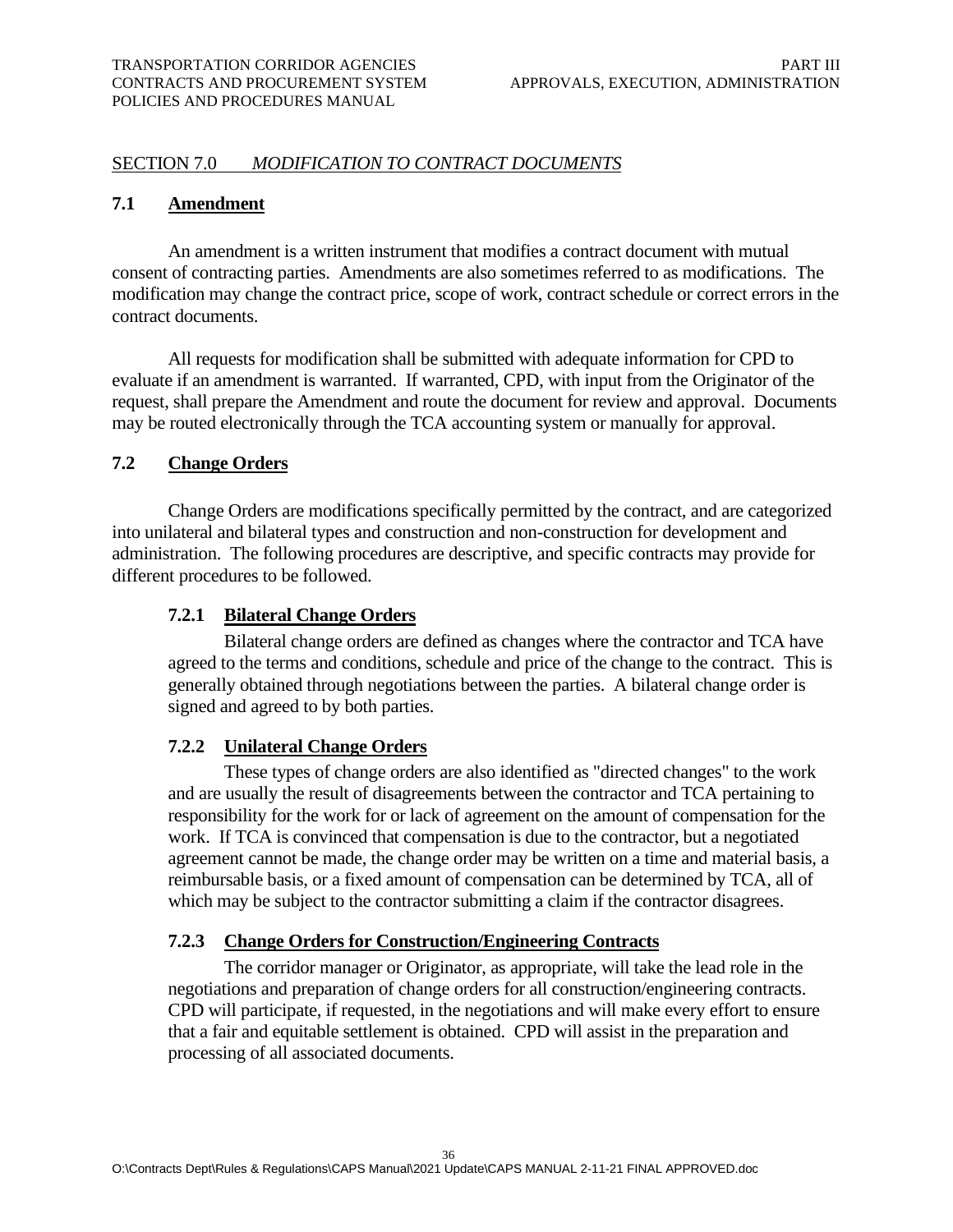### <span id="page-41-0"></span>**7.2.4 Change Orders for Non-Construction/Engineering Contracts**

 The Originator, or CPD with input from the Originator, will take the lead role in negotiations and preparation of change order documents for non-construction/engineering contracts. CPD will participate in the negotiations, as needed, and will make every effort to ensure that a fair and equitable settlement is obtained. CPD will assist in the preparation and processing of all associated documents.

### **7.2.5 Change Order Administration**

 Copies of all change orders and correspondence regarding all change orders shall be forwarded to CPD as they occur, for insertion into the contract files.

Although it may not be required to notify a surety company of a change order, or to give them an opportunity to approve a change order, CPD should, with appropriate input from the Originator, evaluate each proposed change order to determine if the surety should be notified and/or given the opportunity to approve.

### **7.3 Approvals**

 Amendments and change orders resulting in expenditure obligations exceeding the authorization levels previously approved by the Board shall be submitted to the Board for approval by the appropriate TCA department (see PART III SECTION 2.0 for process).

 Amendments that do not require further Board authorization shall be executed according to PART I SECTIONS 8.0 or 9.0.

 In all cases CPD will prepare a requisition and circulate such with the draft documents for review and approval similar to the procedure identified in PART III SECTION 4.3.

### SECTION 8.0 *CLAIMS AND DISPUTES*

### **8.1 Purpose**

 site. All matters shall be given in writing within 10 days of discovery. A claim is a means by which a contractor notifies TCA that a condition or circumstance has occurred which entitles it to additional compensation or an extension to the scheduled date of completion. The contractor must give notice of a claim within 10 calendar days of first knowledge of the condition, or within such other time period set forth in the contract. Notice of the existence of a claimed differing site condition shall be given verbally immediately and followed up in writing upon discovery and if possible prior to disturbing the conditions on the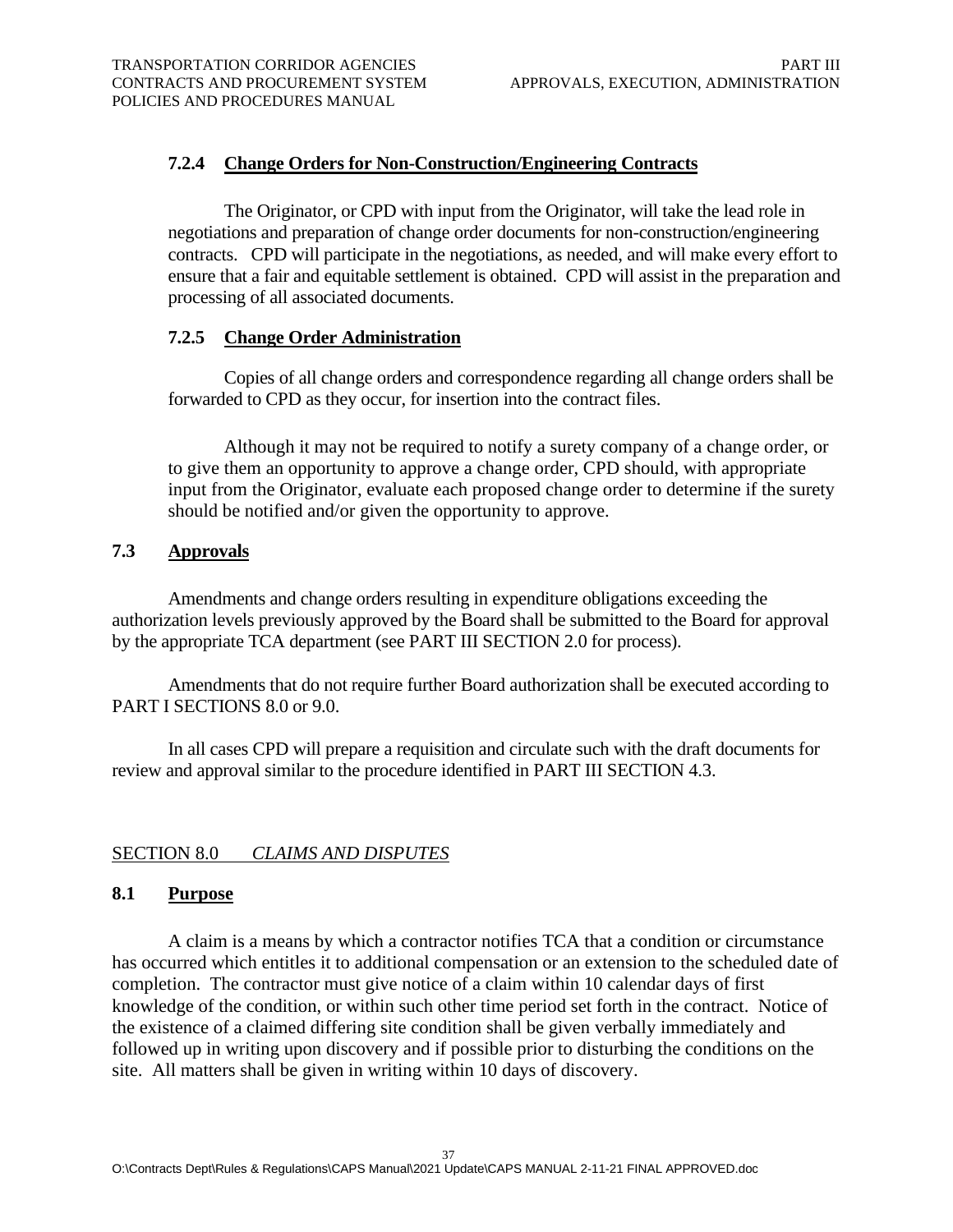# <span id="page-42-0"></span>Conditions of Claims

The following are a few examples of conditions or circumstances that may lead to a claim:

- inconsistencies, errors or omissions in the contract documents,
- work delays caused by others,
- unavailability of access to the work or work areas,
- conflict in interpretation of contract document,
- differing site conditions, or
- changes in schedule or sequence of work.

### **8.2 Acknowledgment of Claim**

 receipt. The acknowledgment merely advises the contractor that the claim has been received and will be taken under advisement. No reference as to the disposition of the claim shall be made in On receipt of a formal claim, CPD will assign a claim number, log the claim in the claims register, set up a claims check list, open an official claim file and return an acknowledgment letter to the claimant. Acknowledgment of claims shall be made within two working days after the acknowledgment letter. For construction contracts this function will be the responsibility of the construction engineering manager (CEM). Copies of all correspondence between the CEM and the contractor shall be forwarded to CPD, upon request. The procedure may vary due to specific directions being incorporated in any given contract.

### **8.3 Claims Review and Approval**

CPD shall review all claims to verify that the contract provision(s) referenced by a claim are applicable. For construction or design-build contracts, this review will be performed by the corridor manager or the CEM as applicable.

 order/amendment to the contract shall be issued (see PART III SECTION 7.0 for procedure). If If in the opinion of the appropriate ETM, or his designee, the claim is determined to be justified, negotiation shall be conducted with the contractor and upon resolution a change the claim is considered unjustified, the contractor shall be notified in writing and advised of its right to file an appeal with the CEO of TCA.

All appeals shall be forwarded through CPD to the appropriate ETM for resolution.

Upon receipt of approval and subsequent successful negotiations with the claimant on the final amount and terms of the claim, CPD shall prepare and execute a settlement and release agreement. TCA Finance shall be notified immediately upon settlement of a claim.

If a claim is rejected, CPD shall advise the contractor in writing of the rejection. The letter shall include a reference to the contract dispute clause for procedures should further pursuance of the claim be desired by the contractor.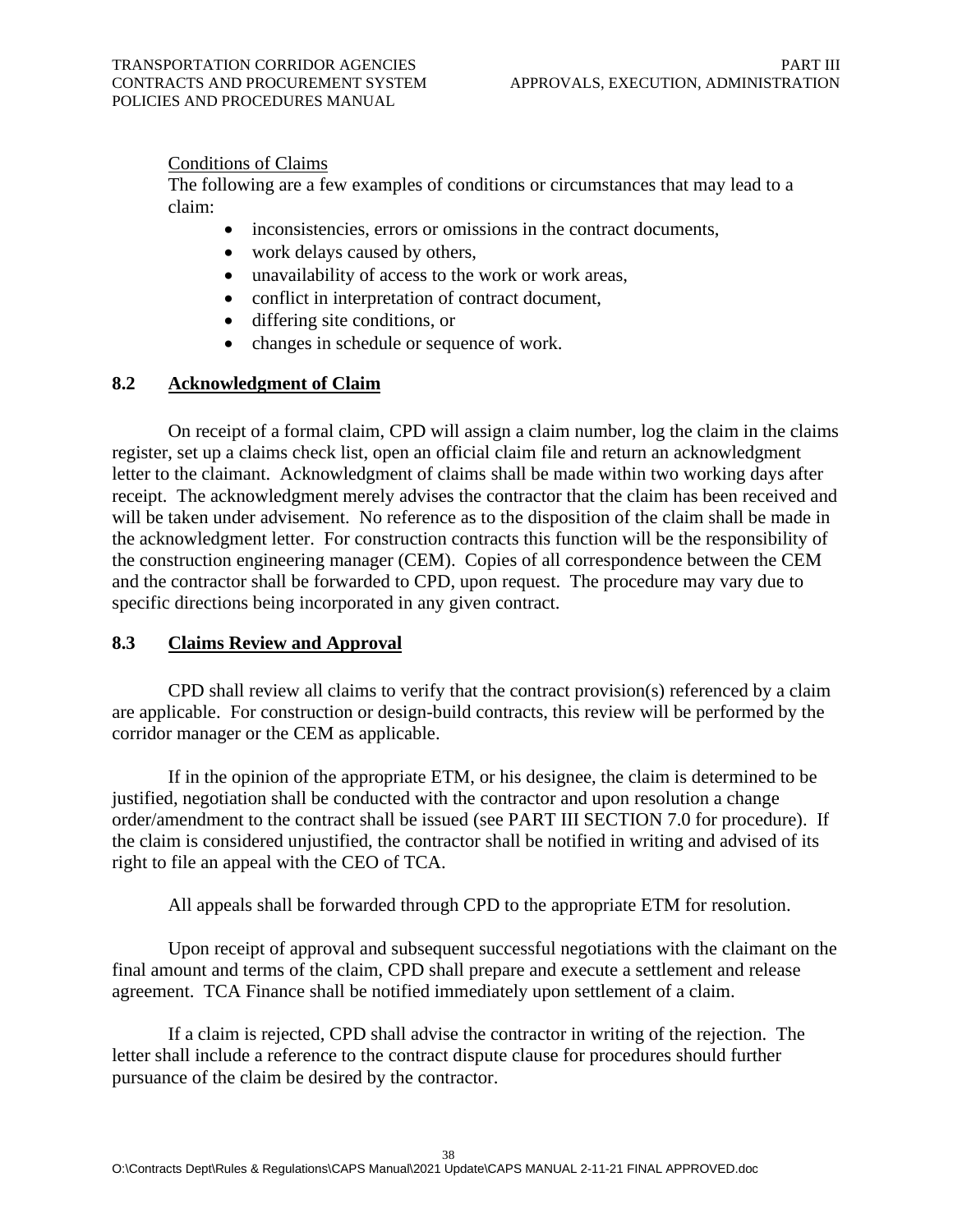<span id="page-43-0"></span>Disputes will be resolved through the process identified in the contract. In the event the process identified in the contract includes an appeal to the CEO, that step need not be repeated if such appeal has already occurred as provided in this Section 8.3.

### SECTION 9.0 *CONTRACT TERMINATION/SUSPENSIONS*

# **9.1 Termination for Default**

 Should the contractor commit a material breach-of-contract, CPD with input from the Originator, shall prepare a notice of default letter to the contractor, if appropriate. The letter will clearly describe the detail of the breach and state, in effect, that the contractor's failure to promptly comply with the terms of the contract may result in TCA terminating the contract. The notice shall be reviewed for legal sufficiency by TCA legal counsel and approved by the appropriate ETM. The CEO will be notified of any such notice prior to issuance by the CPD manager.

 If the contractor fails to cure the default, CPD may prepare a notice of termination for approval by the appropriate ETM. The notice of termination shall be reviewed for legal sufficiency by TCA legal counsel. The CEO will be notified of any such notice prior to issuance by the CPD manager.

 All subsequent administrative matters will be handled by CPD on an expedited basis. Acknowledgment of receipt of the letter by the contractor will be obtained whenever practical. However, a failure or refusal by the contractor to sign should not prejudice the legal effectiveness of the notice.

 Upon delivery of the notice of termination to the contractor, CPD shall immediately notify Finance to hold further payments in abeyance until further notice.

# **9.2 Termination for Convenience**

 Each construction contract must, and other contracts may, permit TCA to unilaterally terminate the contract for any reason. The only criteria necessary for termination for convenience is that the execution of this action must be in accordance with the terms of the contract. The procedure for termination for convenience will generally be in accordance with those procedures outlined in PART III SECTION 9.1 above, except that a "notice of default letter" is not required.

### **9.3 Termination by Mutual Agreement**

 The contract may also be terminated by mutual agreement of the parties. Any such termination would be negotiated and treated as modification to the contract and a contract amendment would be required. This option may be preferable to the exercise of a unilateral right to terminate, as a final financial settlement may be negotiated and thereby avoid or minimize contract amounts otherwise payable.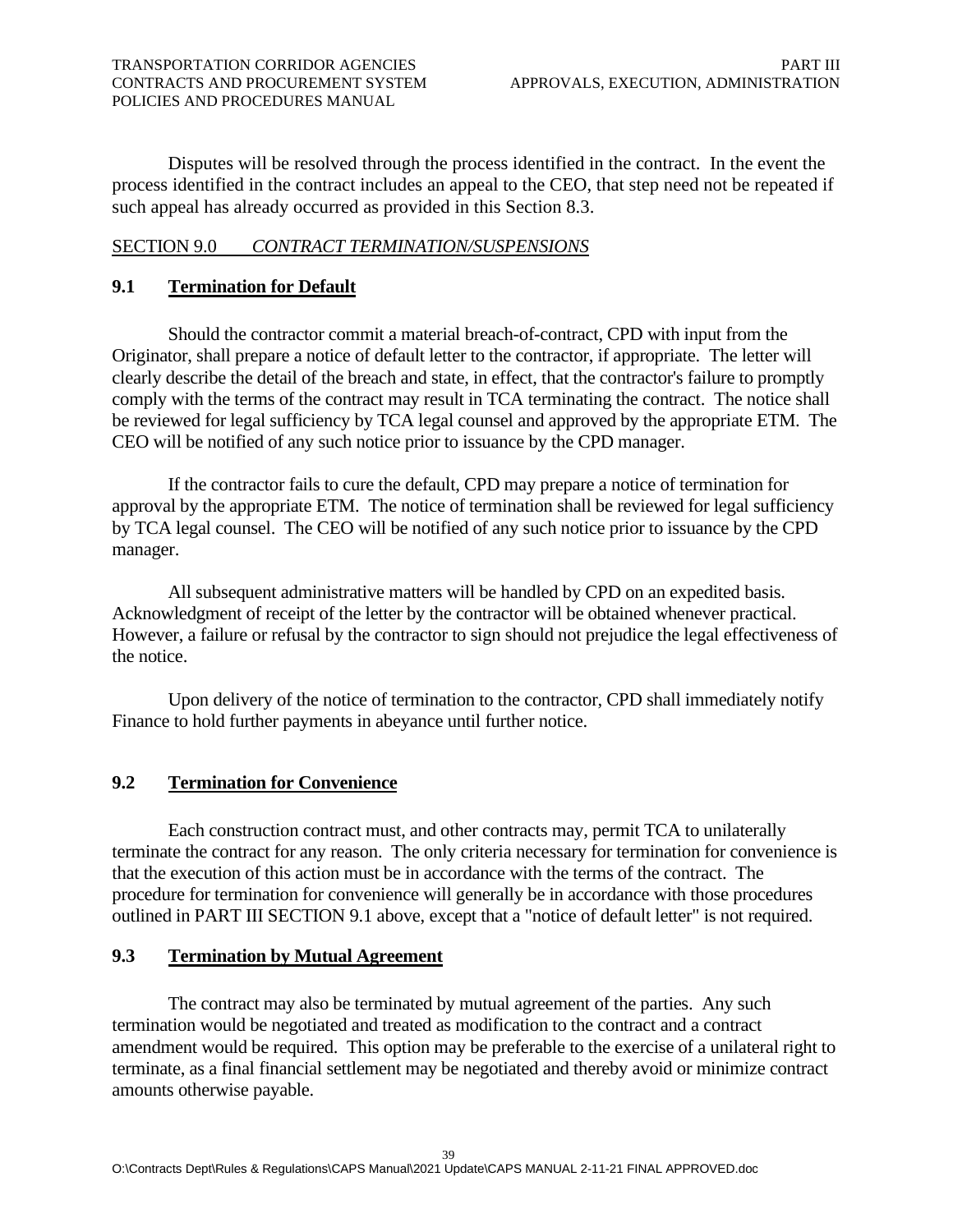# <span id="page-44-0"></span>**9.4 Suspension of Contract**

 Each construction contract must, and other contracts may, permit TCA to suspend the work wholly or in part for such a period as it may deem necessary when conditions arise which are unfavorable for the suitable prosecution of the work, or for the failure on the part of the contractor to perform any provisions of the contract or to make satisfactory progress toward completion. If a suspension of the work is necessary, CPD will notify the contractor in writing. The notice of suspension shall be reviewed by TCA legal counsel and approved by the appropriate ETM.

### **9.5 Notification of Bonding Surety**

 CPD shall forward copies of the termination notice, suspension notice and default letter, where applicable, to the bonding surety concurrently with delivery to the contractor.

# SECTION 10.0 *ACCEPTANCE/ NON-COMPLIANCE OF THE WORK*

# **10.1 Criteria**

 TCA may issue a notice of non-compliance at any time. The notice will serve to inform the contractor that TCA considers the work to be incomplete or defective in some manner and acceptance will not be forthcoming until the items noted have been completed or corrected.

 A notice of substantial completion, notice of acceptance or a notice of non-compliance is used to formally advise the contractor of the status of the contractor's work, as TCA views it. The notice of substantial completion applies only to construction contracts, and marks the point in time when the project can be used for the purpose intended, as well as the point at which the contractor's builder's risk policy is no longer effective. However, certain portions of the work (primarily punch list items or other work that does not preclude use of the project by TCA) will remain the contractor's responsibility after substantial completion occurs. A notice of acceptance marks the point in time when TCA acknowledges that all work has been completed and takes full care, custody and control of the project).

### **10.2 Procedures**

 When the contractor believes that the work under the terms of the contract has been substantially or fully completed, the contractor will submit a request for substantial completion or a request for acceptance to TCA advising TCA regarding the work that has been completed. Upon receipt of this request, CPD will coordinate a review of the contractual work with other disciplines as necessary to determine if the contractor has complied with and completed all obligations and requirements of the contract. If the work is acceptable, CPD will issue a notice of substantial completion or notice of acceptance to the contractor. If the work is incomplete or not in compliance with contract requirements, the contractor will be advised in writing regarding the deficiencies in the work that must be corrected before a notice of substantial completion/acceptance will be issued.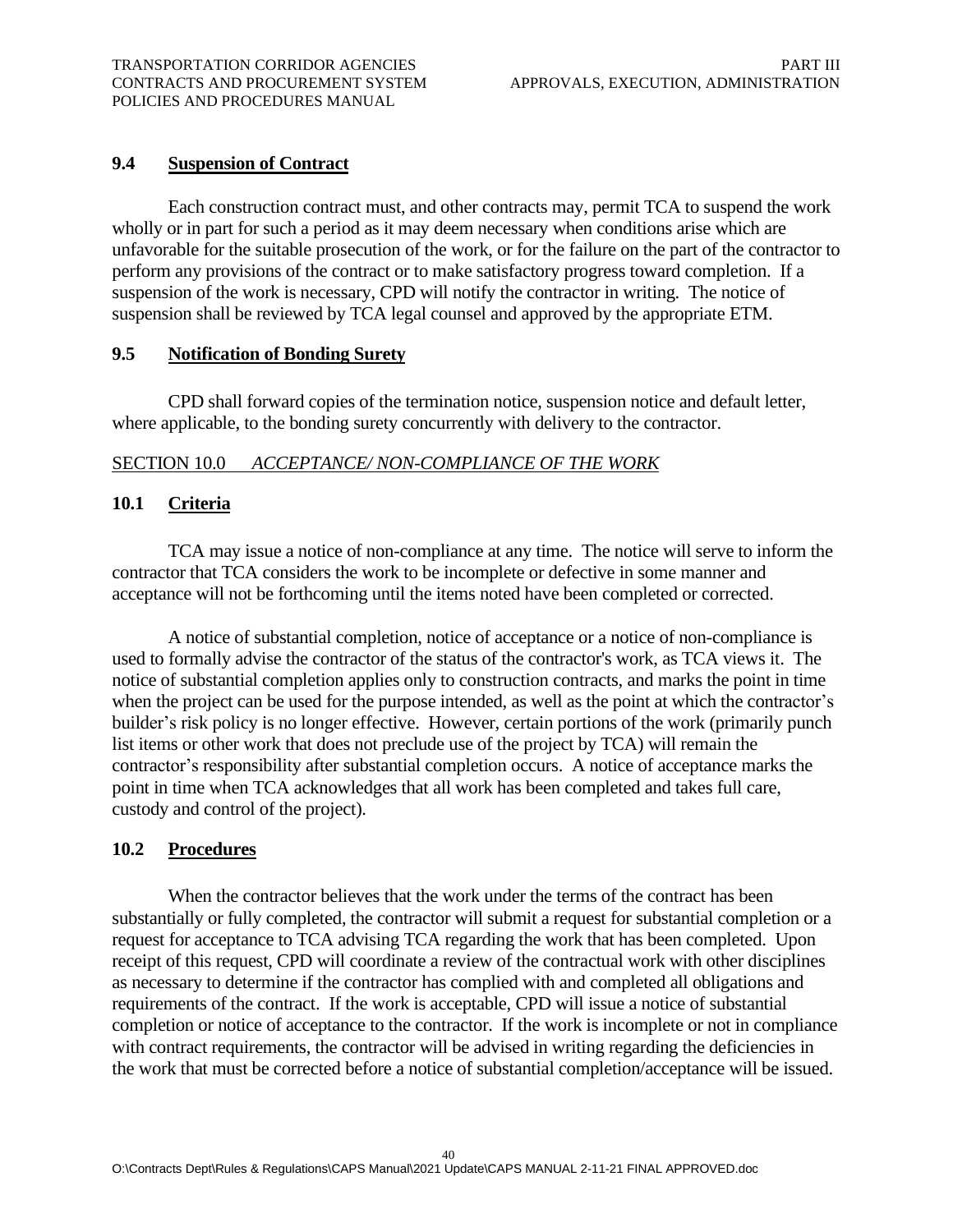<span id="page-45-0"></span> For construction contracts, notices of substantial completion/acceptance will be given by the chief engineer based on approval by the corridor manager as recommended by the CEM. Acceptance of other contracts will be given by the ETM of the affected department based on the approval by the appropriate staff and consultants.

# SECTION 11.0 *CONTRACT CLOSURE*

# **11.1 Closeout Status Checklist Report, Construction Contracts**

When a construction contract is nearing completion and is scheduled for closeout, but not less than 30 days prior to closeout, the corridor manager will notify the responsible contract administrator or CEM to initiate a closeout status checklist report for submission to the corridor manager and CPD manager.

### **11.2 Closeout Package, Construction Contracts**

 been satisfied. The data will be presented in a well-organized manner, following the outline of The responsible contract administrator or CEM shall submit the closeout package and construction contracts to CPD for document control when the required evidence of compliance, as stated in the closeout status checklist report discussed in PART III SECTION 11.1 above, has the closeout status checklist report.

### **11.3 Notice of Completion, Construction and Public Works Contracts**

Subcontractors and laborers working on public works projects have certain stop notice rights and rights to call on the payment bond. Under Civil Code section 9560, claims on the payment bond must be filed within 15 days after recordation of a notice of completion or within 75 days after completion of the work if no notice of completion was filed. Under Civil Code section 9356, stop notices must be served before 30 days after a notice of completion (sometimes called a notice of acceptance) is recorded, or 90 days after completion if no notice of completion is recorded. Under Civil Code section 9362, no later than ten days after completion or ten days after recordation of a notice of cessation or completion, the public entity is required to notify stop notice claimants of the time within which an action to enforce payment of the claim must be commenced.

There is no statutory requirement for TCA to file a notice of completion. If deemed advisable, CPD may process a notice of completion for a contract and file it with the Orange County Recorder's Office. This notice must meet statutory requirements and must be filed within 15 days after all contract work has been accepted (Civil Code sections 9200(a) and 9204) or within 75 days after cessation of labor (Civil Code sections 9200(b) and 9204).

Filing a statutory notice of completion is not the same as issuance of a notice of acceptance. CPD will forward a notice of acceptance of the work to the contractor in accordance with the contract terms and conditions.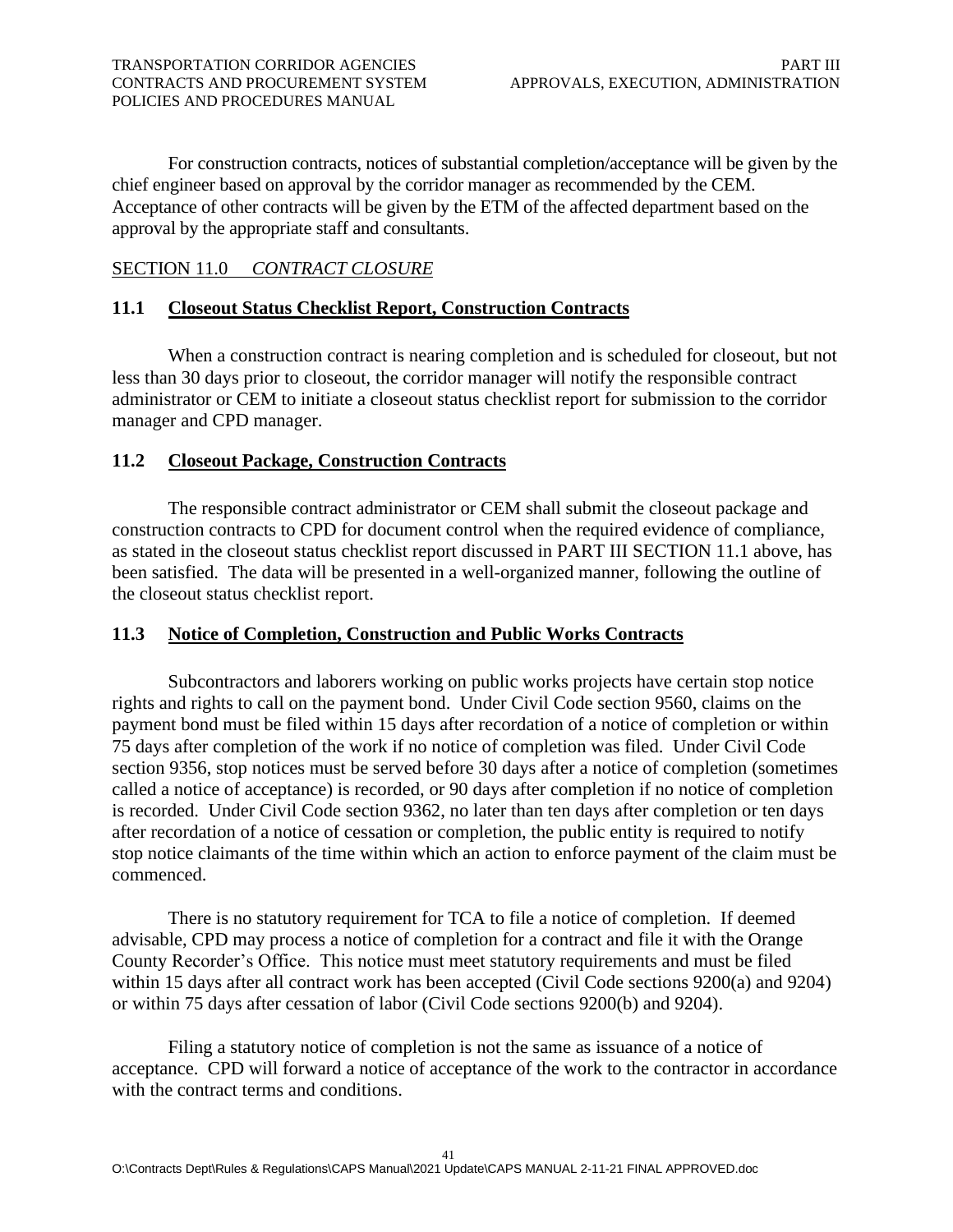# <span id="page-46-0"></span>**11.4 Final Invoice, Release of Claims and Final Payment, Construction Contracts**

The notice of acceptance may be delivered together with instructions to the contractor to provide a final invoice and submit the invoice along with copies of the notice of acceptance and a conditional waiver and release upon final payment. Final payment shall not be authorized without a duly executed release being on file in the TCA office.

### **11.5 Final Release of Retention, Construction Contracts**

Under Public Contract Code section 7107, retention is required to be released within 60 days after the date of completion of the work. The statute defines "completion" for this purpose as follows:

(1) The occupation, beneficial use and enjoyment of a work of improvement, excluding any operation only for testing, startup or commissioning, by the public agency, or its agent, accompanied by cessation of labor on the work of improvement.

(2) The acceptance by the public agency, or its agent, of the work of improvement.

(3) After the commencement of a work of improvement, a cessation of labor on the work of improvement for a continuous period of 100 days or more, due to factors beyond the control of the contractor.

(4) After the commencement of a work of improvement, a cessation of labor on the work of improvement for a continuous period of 30 days or more, if the public agency files for record a notice of cessation or a notice of completion.

The statute allows the agency to withhold up to 150% of any amounts in dispute. If any stop notices have been filed, sufficient monies shall be retained to cover the value of those notices until the stop notice is released.

### **11.6 Closeout Letter/Retention File**

CPD, having ensured that all closeout documentation has been submitted and accepted, shall prepare and issue a closeout letter to the contractor. The letter shall advise the contractor that the contract is "closed," provide the effective date, advise that no further work will be performed (other than corrective and warranty work) and no further payments are to be made against the contract. The letter shall advise the contractor of any contractual requirements beyond the end of the contract (i.e., retention of records). A copy of the letter shall be placed in the closeout file and copies distributed to all required personnel. CPD shall assure that the complete contract file is kept for the period prescribed by law.

The CEM shall coordinate closeout requirements for construction contracts and assure that all records, plans, etc. are complete and archived for TCA and eventual use or reference by Caltrans.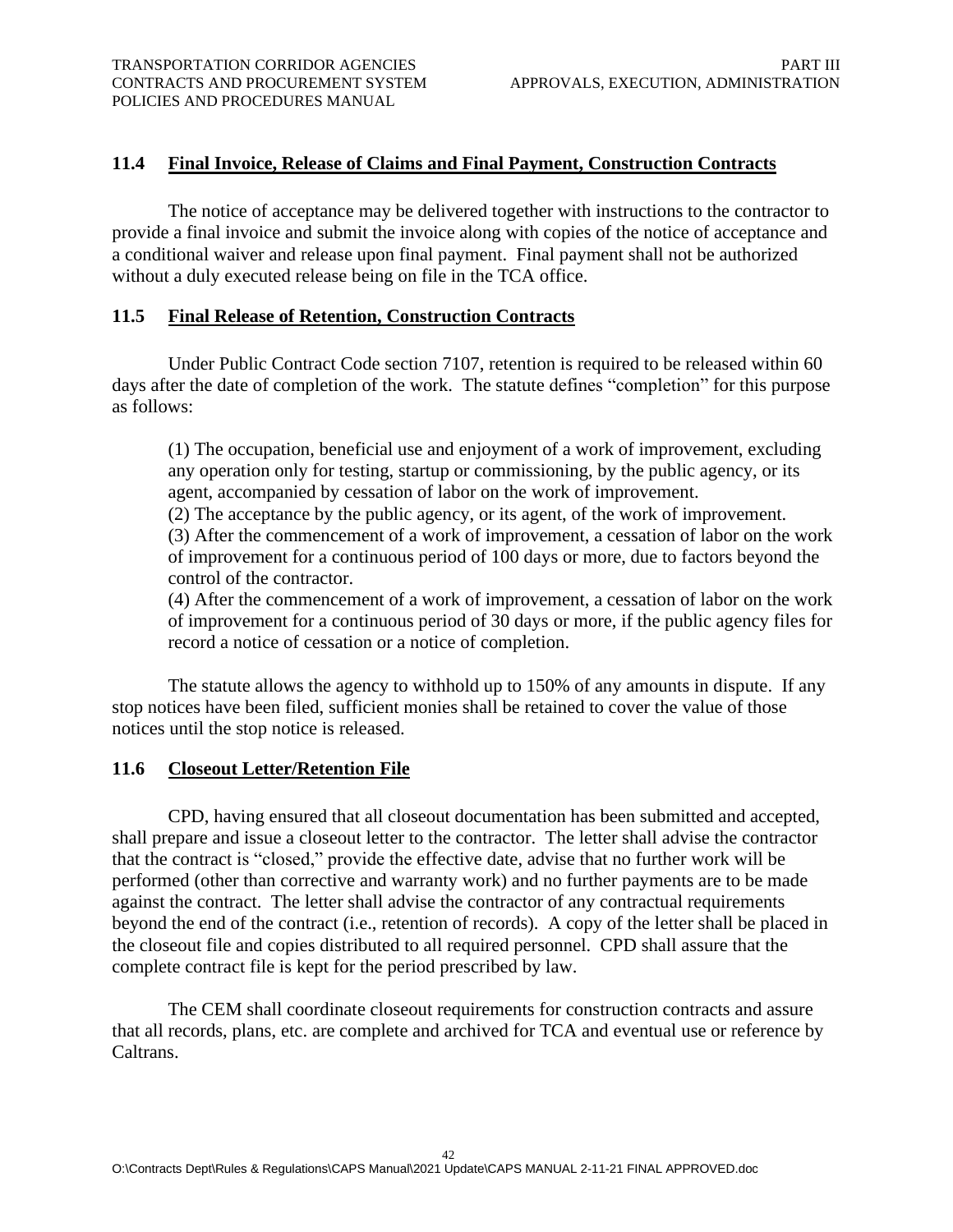# <span id="page-47-0"></span>**11.7 Closeout Documentation, Non-Construction Contracts for Goods and Services**

CPD will, no less than 30 days prior to expiration of the term of a contract, or upon notification from the Originator of pending completion of a contract, review the terms and conditions and identify the necessary steps to confirm closure of the contract. The contractor will be notified of the upcoming completion and closeout, if deemed appropriate, to ensure cessation of services. If determined appropriate by the Originator, such notice of pending contract closure will be issued in lieu of a closeout letter. Final invoice or retention payment will follow the procedure identified above.

In the absence of a notice of pending contract closure or closeout letter, CPD will prepare a contract closeout recommendation. Such notice will be circulated for review and approval by the Originator, other department staff as deemed appropriate, the appropriate ETM, Finance and the CPD manager.

### **11.8 Financial Closure**

With approval of the appropriate closure documentation, the CPD manager or his designee will close the contract in the accounting system, eliminating any remaining encumbered balance.

### SECTION 12.0 *CONTRACT FILES (ALL CONTRACTS)*

### **12.1 File System**

Contract development and management relies heavily on written communications. These communications must be for reference throughout the active life of the contract and beyond. In order to allow ready retrieval, a system of filing contractual documentation shall be used. The system shall consist of a method of separating documentation by subject and identifying the subjects by means of an index number. All appropriate documentation will be submitted to TCA's document control system.

### **12.2 Responsibility**

 for goods and services are complete, current and properly ordered. As soon as a contract has CPD is responsible for ensuring that the master contract files of record for all contracts been identified, a number is assigned to it and a contract file is then maintained until the contract is closed out and all paperwork is completed. Files pertaining to construction contracts shall be maintained by the CEM and turned over to CPD after the contract has been closed out.

Files for contracts that are not primarily intended to cover delivery of goods and services (including customer agreements, permits, applications for permits, memoranda of understanding, intergovernmental agreements and settlement agreements) shall be maintained by the responsible department.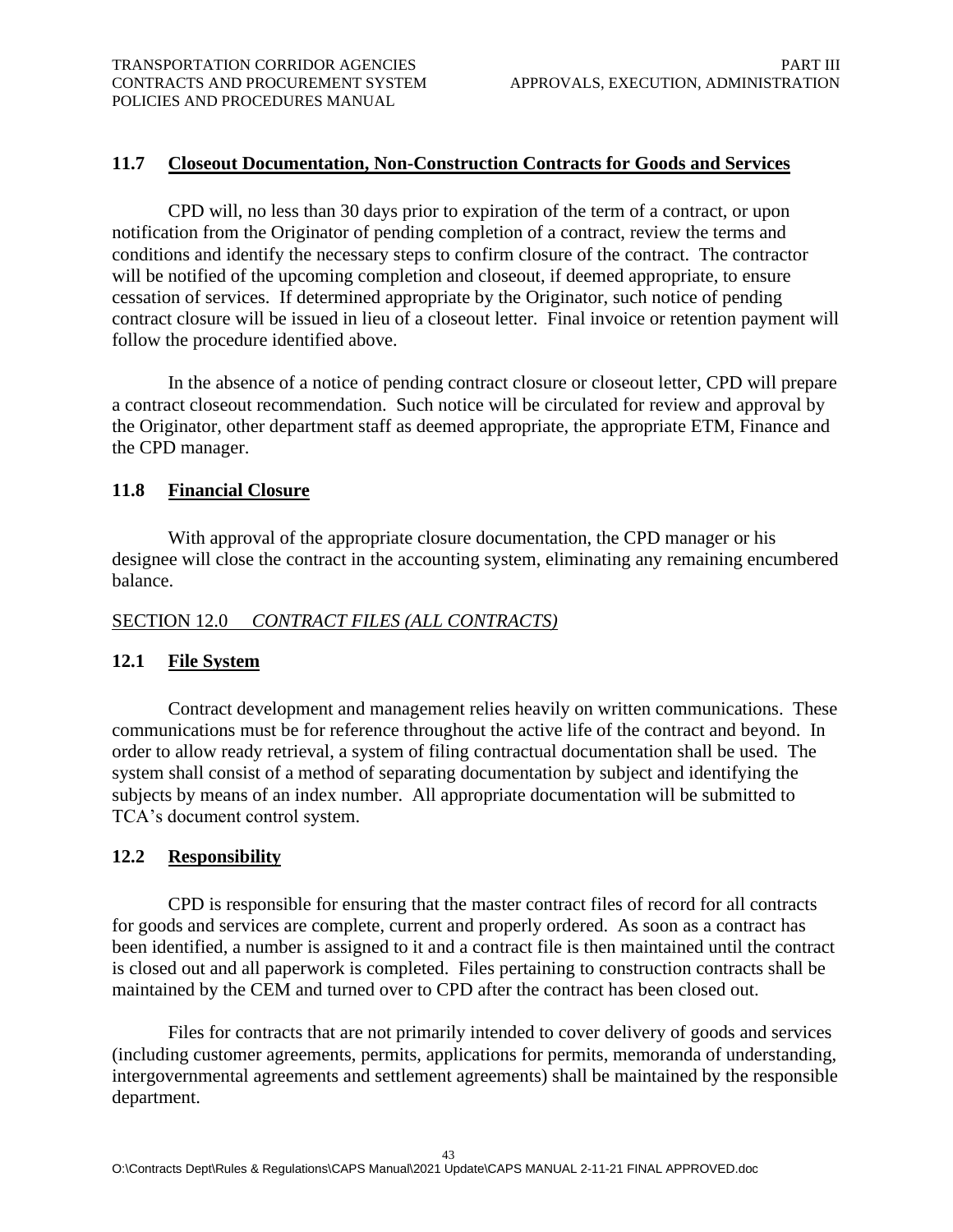# <span id="page-48-0"></span>**12.3 Master File**

A master contract file of record shall be maintained in the central file. If a file is removed from the central file, a sign-out card will be left in its place to indicate the date the file was removed and the name of the individual in possession of the file.

For contracts with a small volume of paperwork, the files shall be maintained in a single 6-part file folder with the breakdown for filing in accordance with the "Part" breakdown shown on the "Filing System" (see Exhibit 2). For contracts with a minimal volume of paperwork, may be maintained in a single file folder.

with the expanded filing system (see Exhibit 2). For contracts with a volume of paperwork exceeding the capacity of a single 6-part file folder, individual folders, on a selective basis, shall be prepared and maintained in accordance

# **SECTION 13.0** *CONTRACT REPORTING*

### **13.1 Contract Management System Reporting (Contracts for Goods and Services)**

Each department shall maintain records regarding contracts that it is responsible for, with a searchable database identifying all of its contracts.

 software system, and shall be available to all staff involved in the procurement process. The system shall provide basic administrative information identifying at a minimum, the following: CPD's contract management system shall be maintained on TCA's accounting

- Title (a short description of the procurement)
- Contract or purchase order number (sequential numbers issued through the electronic system)
- **Procurement Status (SOQ, RFP, IFB, Pending Execution, Active, Closed, etc.)**
- Lead Department
- Contracting Agency
- Authorization Type (Board, CEO, ETM, RBE, etc.)
- Contract Administrator
- **Technical Representative (corridor manager, Originator)**
- Effective Date
- Expiration Date
- Authorized Amount
- Total Contract Value
- **EXECUTE:** Amount of invoices paid or being processed (information provided through Finance)

 Additional detail and supporting information will also be available with respect to contracts managed by CPD, within the limitations of the system. CPD will maintain operational manuals for the system and provide the appropriate documentation to staff upon request.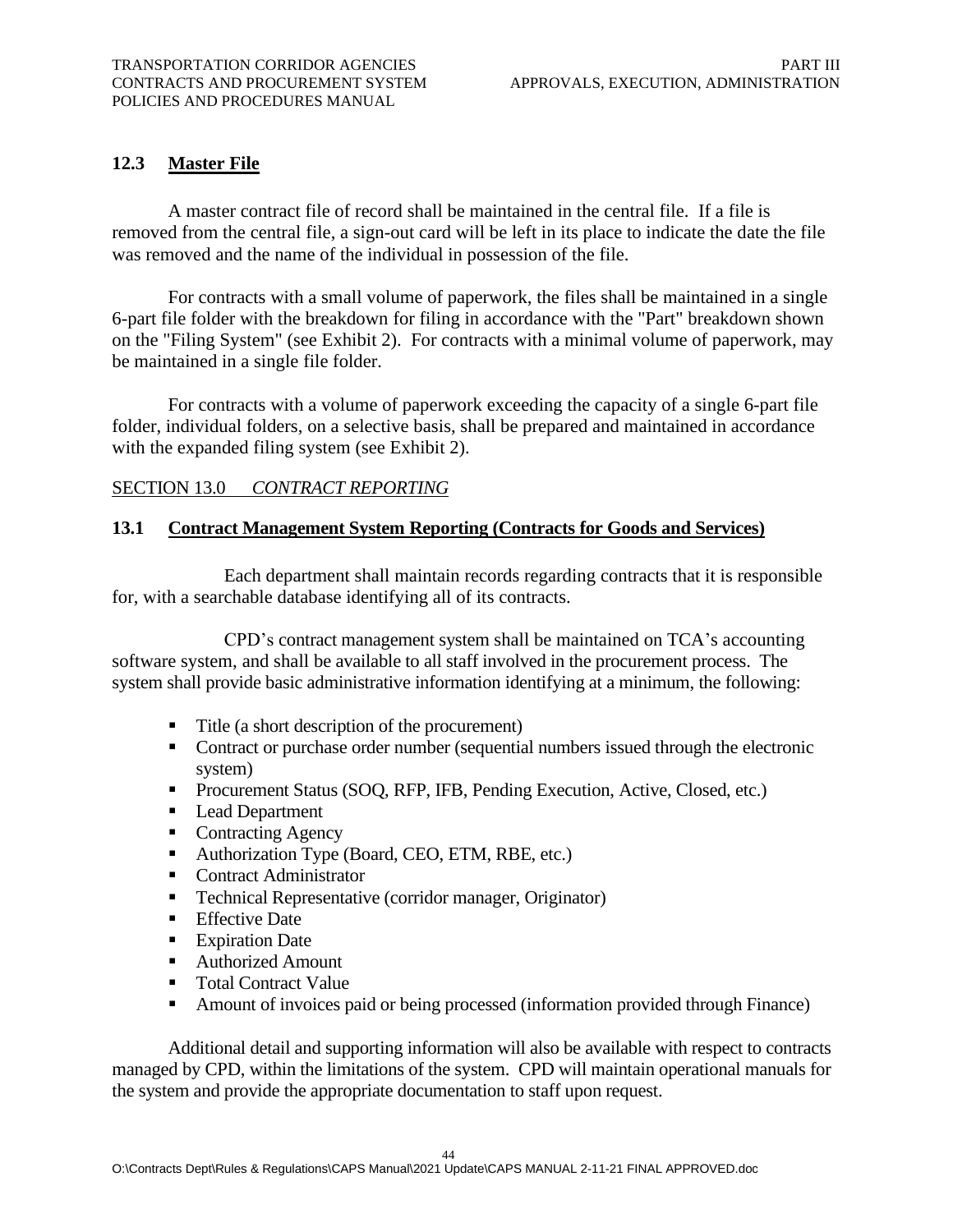### <span id="page-49-0"></span>**13.2 Reports**

 For contracts in the CPD database, reports may be generated from the standard reports available within the system. CPD will assist with the generation of any reports, upon request, subject to workload priority.

### SECTION 14.0 *EXHIBITS*

CPD will maintain a file of "standard" sample forms and review such on a periodic basis to ensure compliance with any changes in policy, procedure, or legal and management concerns.

The following exhibits are subject to review and adaptation for a particular circumstance. Copies of standard forms are available upon request from CPD. Any questions regarding the proper usage of documents should be referred to CPD.

### **Exhibit Number Description**

- **1. Procurement Request**
- **2. Filing System**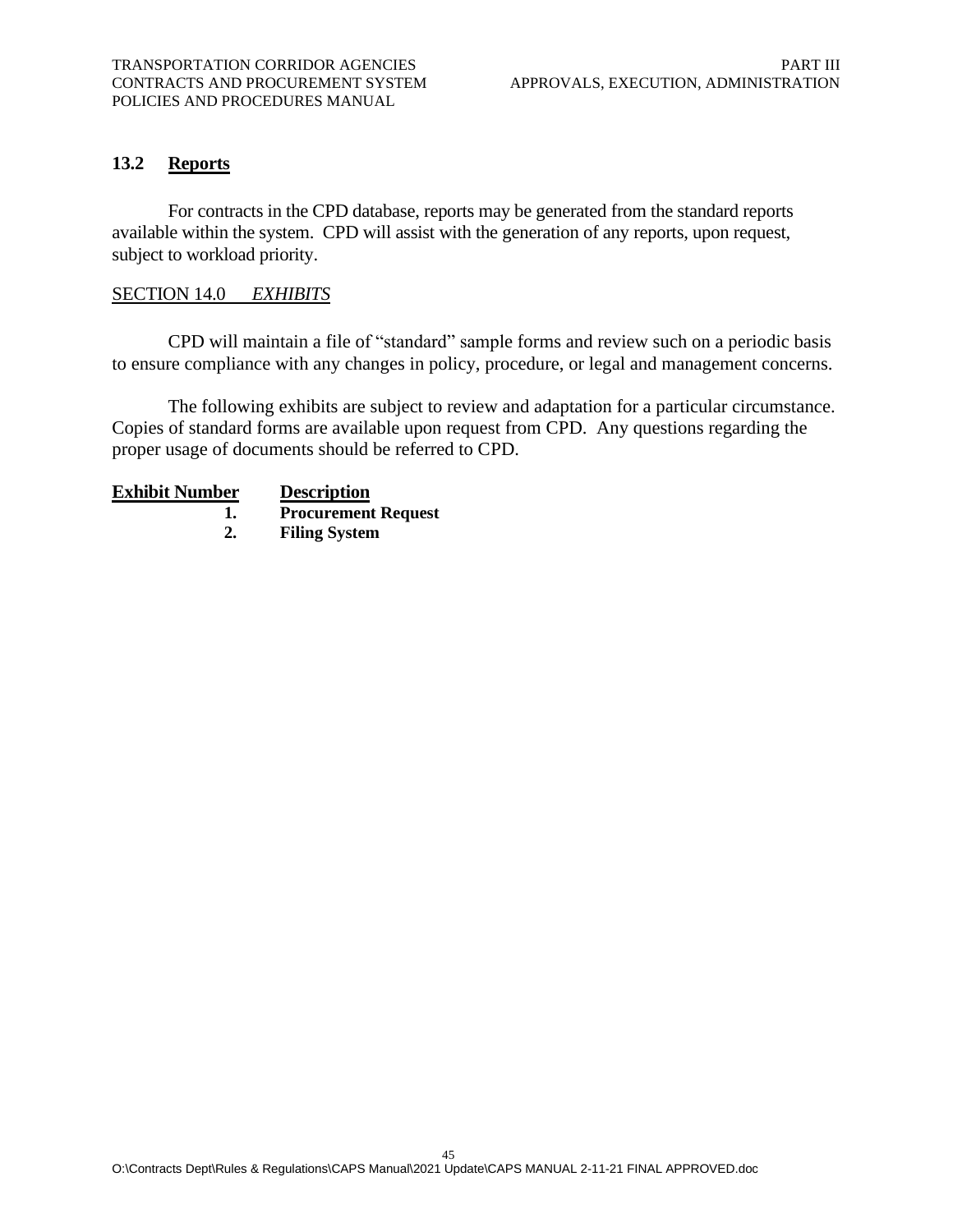[DATE]

To: Director, Contracts and Procurement

From: **(ORIGINATOR)** 

Subject: [Short Description] CONTRACT NO. \_\_\_\_\_\_\_\_\_\_\_\_\_ (if existing)

Short Title: Procurement Request

### **1. Description/Requirement/Needs Analysis**

*Provide a brief description of the action requested and the reason it is necessary Examples:* 

> *purchase order for specific goods RFP or IFB for potential Contract new contract for construction of improvements, consultant services, etc. or amendment or change order to existing contract or purchase order establishment of an account for the purchase of goods*

### **2. Scope of Work/Services or Goods to be Purchased or Leased**

 *the procurement process to begin before the completion of a Scope of Work/Services, provide a Provide a description of the services or product requested. All deliverables should be identified. Be as specific as possible. Attach a detailed scope of services if appropriate. If timing requires brief description and note when final scope is anticipated.* 

### **3. Authorization Required**

*Identify the anticipated authorization to be required per the CAPS Manual (ETM, CEO, RBE, Board).* 

### **4. Schedule**

 *Provide the required completion date for the procurement. When must a contract be issued,*  when do services need to be complete, when do goods need to be received? *when do services need to be complete, when do goods need to be received? If for an amendment or change order, please note any changes to the existing schedule.* 

4.1 Board Schedule (if applicable) *Identify Committee(s): Committee Meeting Date(s): Board Date:* 

### **5. Vendors**

*Provide a list of suggested proposers or bidders, request assistance in development of such or provide sole source justification, if appropriate. Formal procurement will be advertised on PlanetBids unless directed otherwise. Sole source procurements require CEO approval on page 2 of 2.* 

### **6. Negotiations**

*If a proposal or price quote has been received, it should be attached and noted here. Make note of any terms and conditions agreed upon with Vendor.*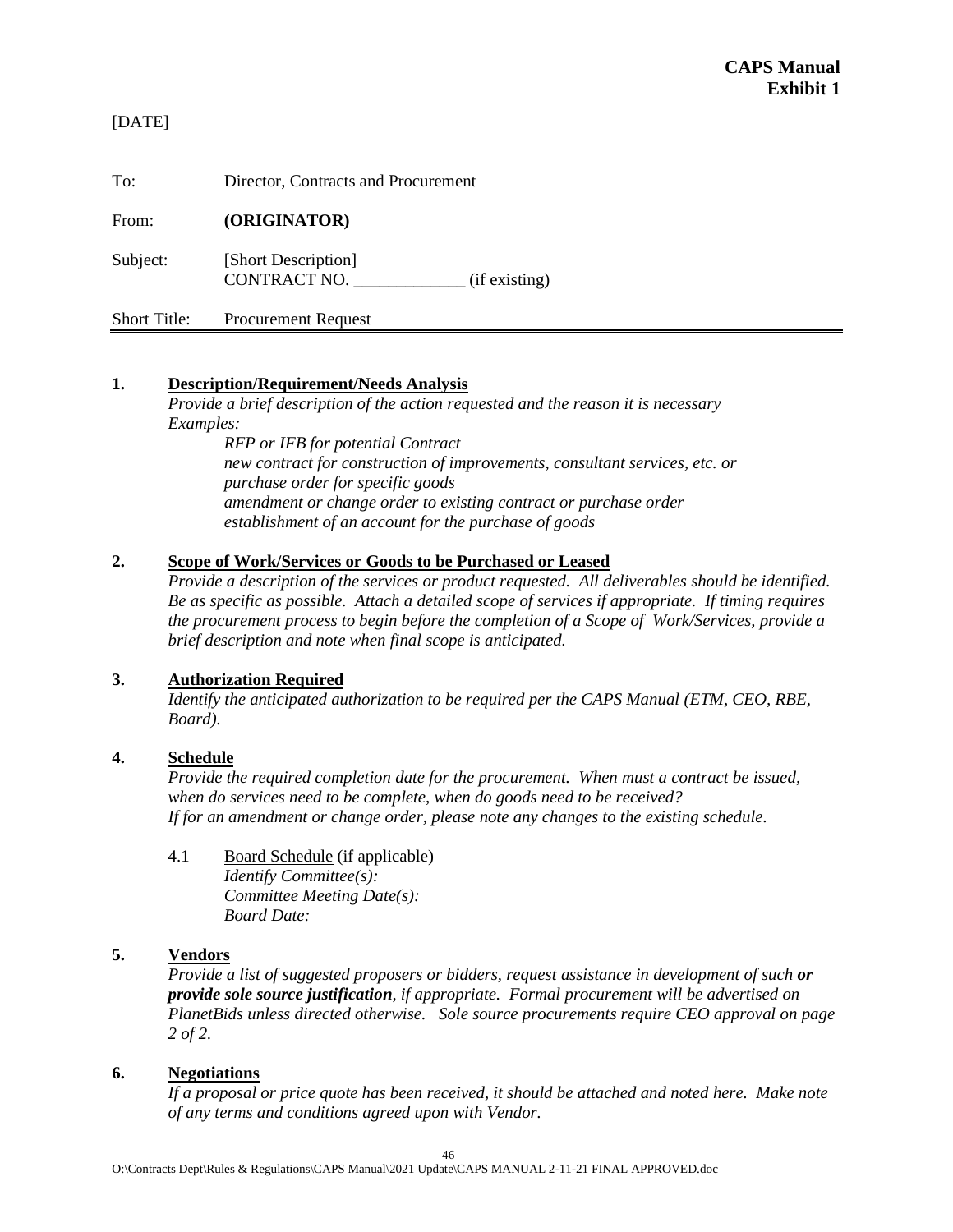### **7. Budgeted/Estimated Value**

 *budget/cash flow description. Identify if funds are available within the approved budget or if a In addition to estimated (or established) amount, identify budget category, general ledger code, transfer or amendment will be needed. If so, provide the source of funds. Add more lines as necessary.* 

| <b>FY</b> | Agency | GL<br><b>Key</b> | GL<br>Object | PL<br><b>Key</b> | PL<br>Object | $\frac{6}{9}$<br><b>Split</b> | <b>Amount</b><br><b>Requested</b> | Remaining<br><b>Budget</b> |
|-----------|--------|------------------|--------------|------------------|--------------|-------------------------------|-----------------------------------|----------------------------|
|           |        |                  |              |                  |              |                               |                                   |                            |
|           |        |                  |              |                  |              |                               |                                   |                            |
|           |        |                  |              |                  |              |                               |                                   |                            |
|           |        |                  |              |                  |              |                               |                                   |                            |

### **8. Recommended Type of Pricing**

 *(Examples: Lump Sum, Fixed Fee, Cost Plus, Time & Material, Not-to-Exceed* 

### **9. Specification/Special Instructions**

### **10. External Subject Matter Expert (Evaluator)**

 *Please note if an external subject matter expert will be engaged for the evaluation team. This determination is made at the discretion of the responsible ETM.* 

> ☐ Yes ☐ No

☐ TBD

### **APPROVED FOR PROCUREMENT**:

 (individual identified by an Agency Officer as responsible for the impacted budget, if different from the [Name, Title] Date Department Representative Originator)

\_\_\_\_\_\_\_\_\_\_\_\_\_\_\_\_\_\_\_\_\_\_\_\_\_\_\_\_\_\_\_\_\_\_\_\_\_\_\_\_\_\_\_\_\_\_\_ \_\_\_\_\_\_\_\_\_\_\_\_\_\_\_\_\_\_\_\_ [Name, Title] Date Executive Team Member

### **CEO APPROVAL REQUIRED ONLY IF NON-COMPETITIVELY PROCURED:**

\_\_\_\_\_\_\_\_\_\_\_\_\_\_\_\_\_\_\_\_\_\_\_\_\_\_\_\_\_\_\_\_\_\_\_\_\_\_\_\_\_\_\_\_\_\_\_\_ \_\_\_\_\_\_\_\_\_\_\_\_\_\_\_\_\_\_\_\_

\_\_\_\_\_\_\_\_\_\_\_\_\_\_\_\_\_\_\_\_\_\_\_\_\_\_\_\_\_\_\_\_\_\_\_\_\_\_\_\_\_\_\_\_\_\_ \_\_\_\_\_\_\_\_\_\_\_\_\_\_\_\_\_\_\_\_

Samuel Johnson Date Chief Executive Officer

*Sole Source justification to be provided in Section 5 above (by Originator). Please complete each section, attach any referenced documents or identify item as "N/A".*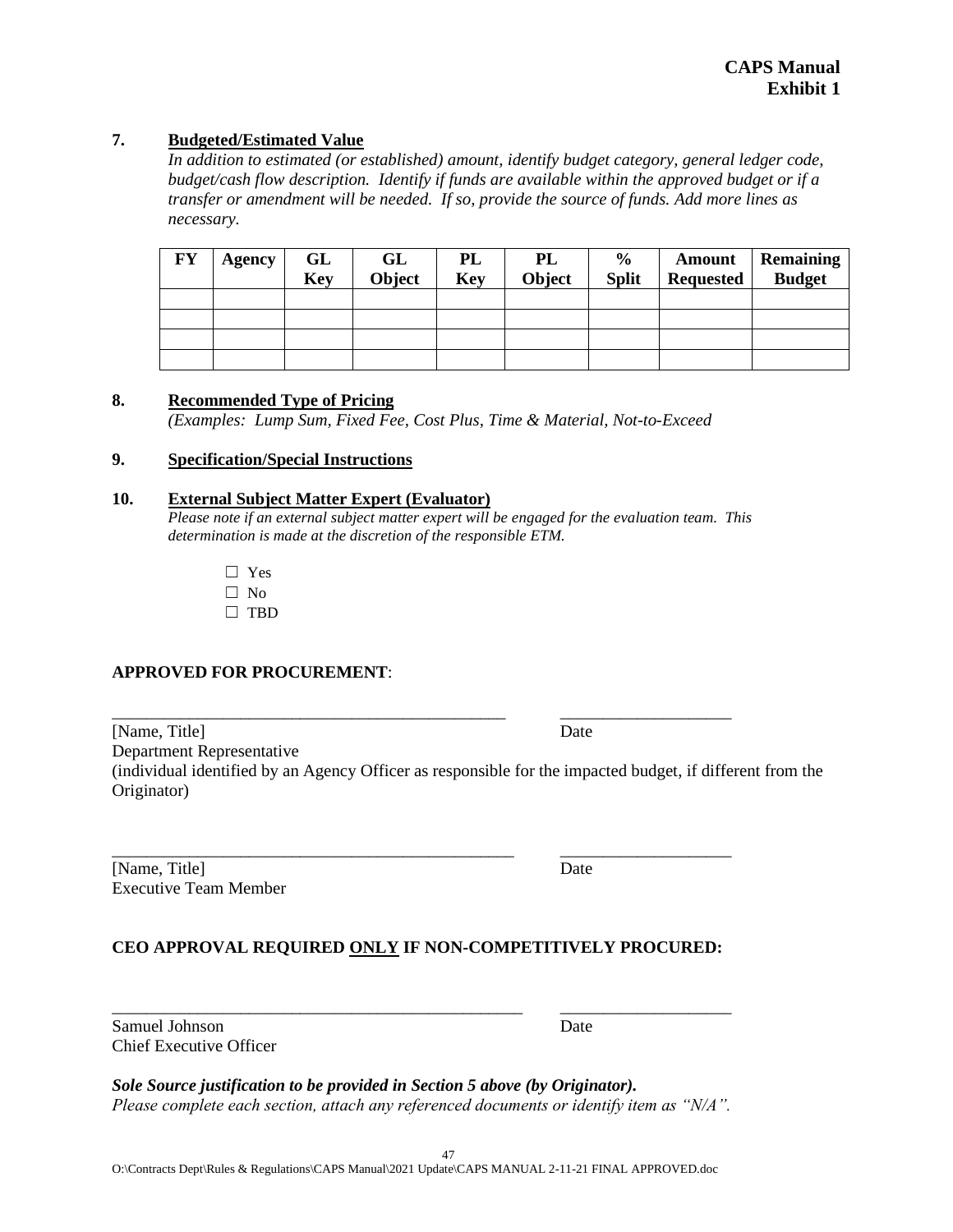| Contract No.         |             | Contractor/Consultant: Contractor Consultant:              |
|----------------------|-------------|------------------------------------------------------------|
| Description of Work: |             |                                                            |
|                      | CA-12.0     | <b>TIME/CHRON SHEET</b>                                    |
|                      | CA-12.1     | PRE-PROPOSAL/BID                                           |
|                      | CA-12.1.1   | RFQ/RFSOQ                                                  |
|                      | CA-12.1.1.1 | LOI (Letter of Invitation)/ RFQ/ADVERTISING                |
|                      | CA-12.1.2   | RFP (Request for Proposal)/ IFB (Invitation for Bid)       |
|                      | CA-12.1.3   | PREVAILING WAGE RATES (Revised _____)                      |
|                      | CA-12.1.3.1 | <b>CERTIFIED PAYROLL</b>                                   |
|                      | CA-12.1.4   | <b>ADDENDA</b>                                             |
|                      | CA-12.1.5   | <b>MEETINGS</b>                                            |
|                      | CA-12.1.6   | CORRESPONDENCE PRIOR TO AWARD<br>PART <sub>1</sub>         |
|                      | CA-12.1.6.1 | <b>BID PROTEST</b>                                         |
|                      | CA-12.1.7   | <b>OPINION LETTERS</b>                                     |
|                      | CA-12.1.8   | (Open)                                                     |
|                      | CA-12.2     | <b>TECHNICAL PROPOSAL</b>                                  |
|                      | CA-12.3     | PROPOSAL ANALYSIS                                          |
|                      | CA-12.4     | <b>COST PROPOSAL</b>                                       |
|                      | CA-12.5     | <b>RECORD OF NEGOTIATIONS</b>                              |
|                      | CA-12.5.1   | REQUISITION/BOARD REPORT for CONTRACT AWARD                |
|                      |             |                                                            |
|                      | CA-12.6     | CONTRACT DRAFTS (to be purged when Contract executed)      |
|                      | CA-12.7     | CONTRACT [and AMENDMENTS-12.7(1), 12.7(2), etc.]           |
|                      | CA-12.7.1   | <b>MOU</b><br>(MEMORANDUM OF UNDERSTANDING)                |
|                      | CA-12.7.2   | EBD<br>(ESCROW BID DOCUMENTS)                              |
|                      | CA-12.7.3   | LICENSES/PERMITS                                           |
|                      | CA-12.7.4   | <b>SUMMARY OF TERMS</b><br><b>PART 2</b>                   |
|                      | CA-12.7.5   | <b>NOIA</b><br>(NOTICE OF INTENT TO AWARD)                 |
|                      | CA-12.7.6   | (NOTICE TO PROCEED)<br>NTP                                 |
|                      | CA-12.7.7   | <b>SUBCONTRACTS</b>                                        |
|                      | CA-12.7.8   | <b>CONTRACT CLARIFICATIONS</b>                             |
|                      | CA-12.7.9   | REQUISITION/BOARD REPORT for CHANGES (include in Amendment |
|                      |             | File or Change Order File)                                 |
|                      | CA-12.8     | <b>INSURANCE &amp; BONDS</b>                               |
|                      | CA-12.8.1   | <b>INSURANCE</b>                                           |
|                      | CA-12.8.2   | <b>BONDS</b>                                               |
|                      | CA-12.8.3   | <b>INSURANCE CLAIMS</b>                                    |

**FILING SYSTEM** 

O:\Contracts Dept\Rules & Regulations\CAPS Manual\2021 Update\CAPS MANUAL 2-11-21 FINAL APPROVED.doc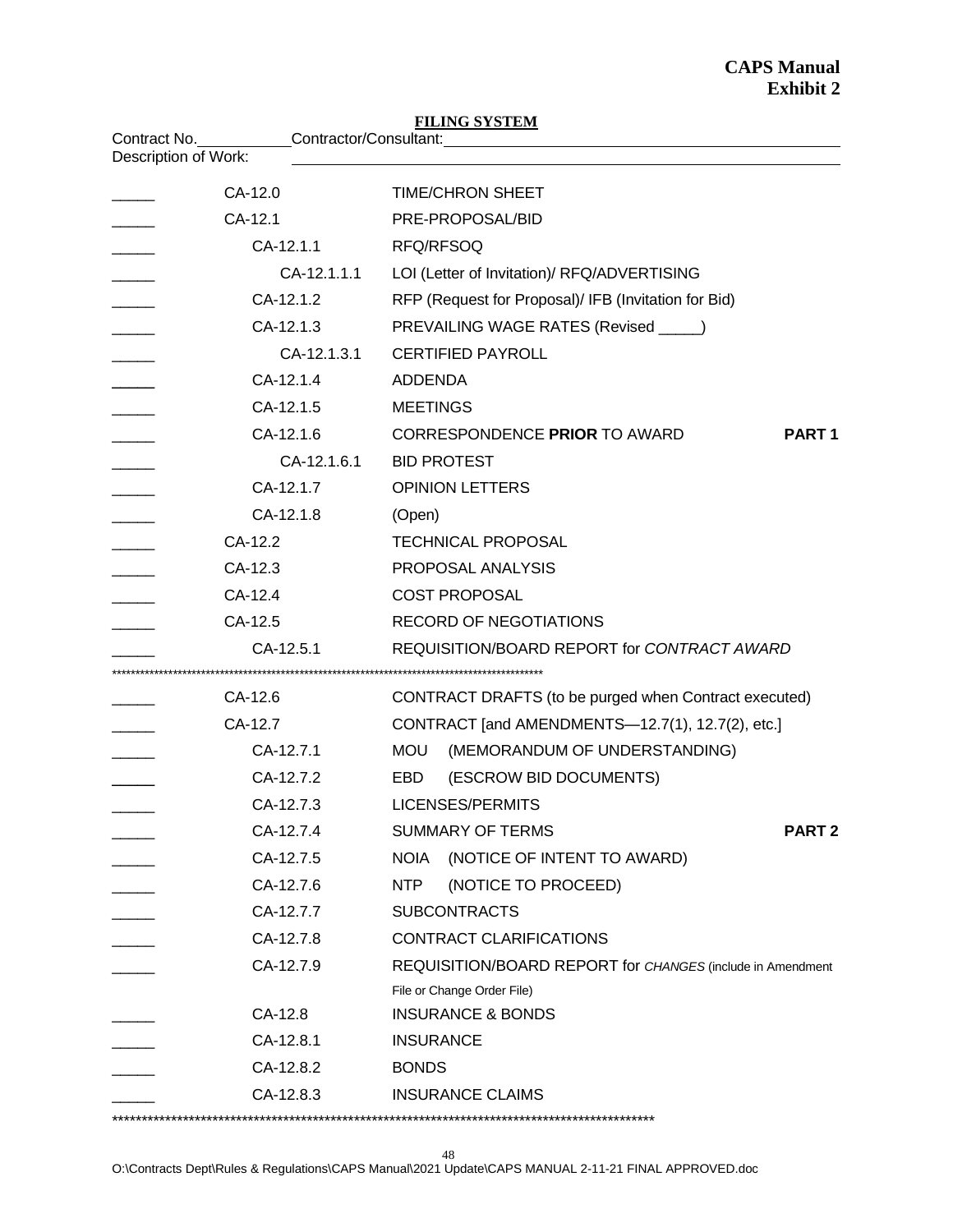# **CAPS Manual Exhibit 2**

| CA-12.9    | <b>CHANGES</b>                                  |                   |
|------------|-------------------------------------------------|-------------------|
| CA-12.9.1  | POTENTIAL CHANGE ORDERS LOG                     |                   |
| CA-12.9.2  | POTENTIAL CHANGE ORDERS (Numerically)           | <b>PART3</b>      |
| CA-12.9.3  | CHANGE ORDERS/TASK ORDERS (Numerically)         |                   |
| CA-12.9.4  | VALUE ENGINEERING PROPOSALS (Numerically)       |                   |
| CA-12.10   | <b>CLAIMS</b>                                   |                   |
| CA-12.11   | <b>CORRESPONDENCE</b>                           | PART <sub>4</sub> |
| CA-12.11.1 | Correspondence TO Contractor/Consultant         |                   |
| CA-12.11.2 | Correspondence FROM Contractor/Consultant/EVALS | <b>PART 5</b>     |
| CA-12.11.3 | Correspondence WITH TCA, OTHER                  |                   |
| CA-12.12   | <b>PUBLIC RELATIONS</b>                         |                   |
| CA-12.13   | <b>REPORTS/STUDIES</b>                          |                   |
| CA-12.14   | MINUTES OF MEETINGS                             |                   |
| CA-12.14.1 | <b>MEMOS</b>                                    |                   |
| CA-12.15   | <b>INVOICES &amp; RELATED ISSUES</b>            |                   |
| CA-12.15.1 | <b>INVOICES &amp; TRANSMITTALS</b>              |                   |
| CA-12.15.2 | <b>INVOICE DOCUMENTATION</b>                    |                   |
| CA-12.15.3 | STOP NOTICES & RELEASES/RELEASE BONDS           |                   |
| CA-12.15.4 | (LETTER OF CREDIT)<br><b>LOC</b>                |                   |
| CA-12.16   | SUSPENSIONS/TERMINATIONS                        | PART <sub>6</sub> |
| CA-12.17   | CONTRACT CLOSEOUT                               |                   |
| CA-12.17.1 | <b>RETENTION</b>                                |                   |
| CA-12.18   | PROGRESS REPORTS                                |                   |
| CA-12.19   | <b>LEGAL ISSUES</b>                             |                   |
| CA-12.20   | (DISPUTES REVIEW BOARD)<br><b>DRB</b>           |                   |
| CA-12.21   | <b>SAFETY PROGRAM</b>                           |                   |
| CA-12.22   | QA/QC PROGRAMS                                  |                   |
| CA-12.23   | <b>DBE/LABOR ISSUES</b>                         |                   |
| CA-12.24   | <b>PARTNERING</b>                               |                   |
| CA-12.25   | <b>VALUE ENGINEERING</b>                        |                   |